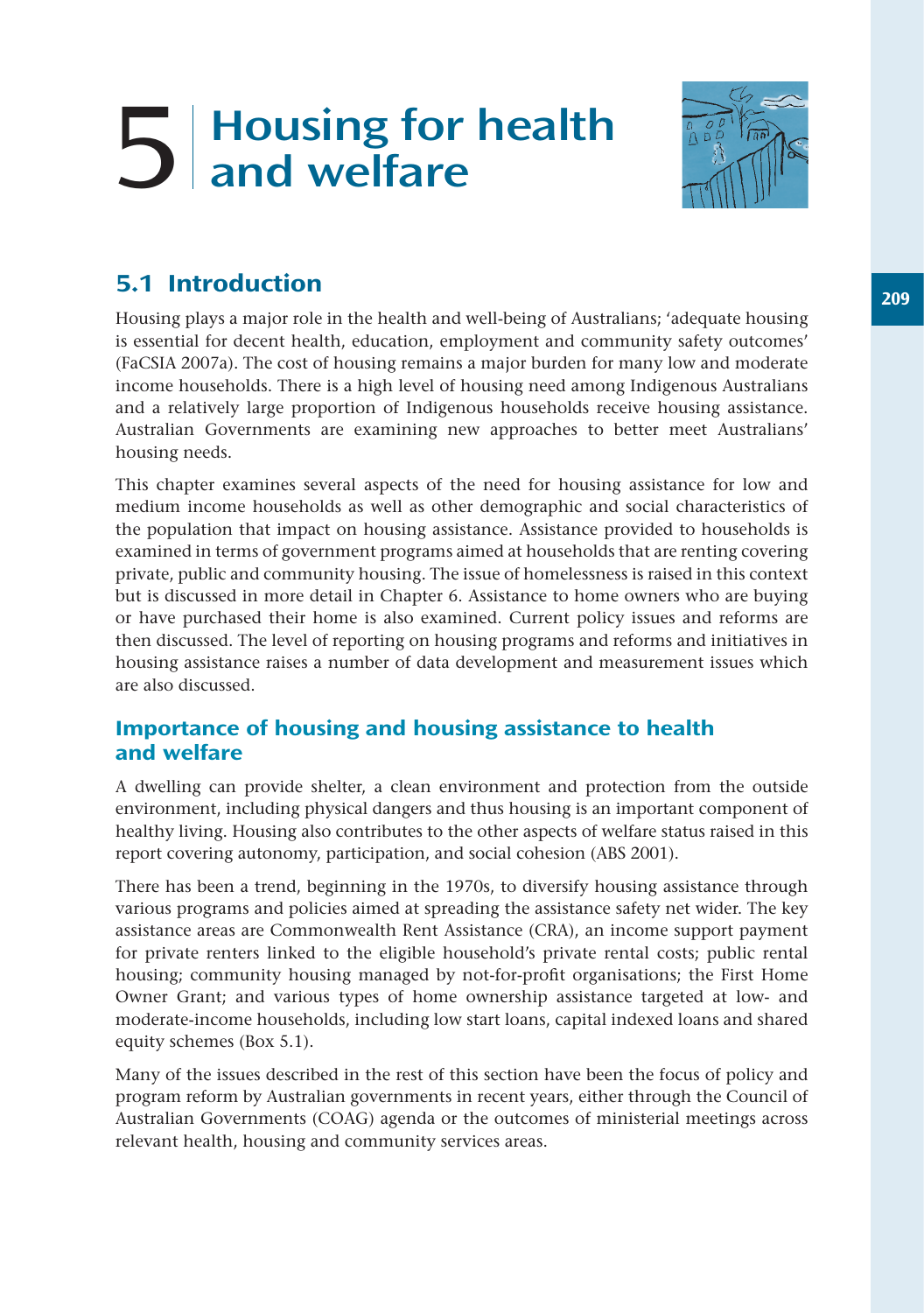## Box 5.1: Housing assistance types and definitions

#### Private rental housing assistance

Private rental housing assistance is available to people on low incomes who are renting accommodation in the private market. Such assistance is provided in two quite different forms:

- Commonwealth Rent Assistance is supplementary financial assistance that may be payable to recipients of social security and Department of Veterans' Affairs payments who pay rents above specified threshold levels in the private rental market.
- Private rental assistance is a suite of housing assistance programs, provided by the states and territories through the Commonwealth State Housing Agreement, that are aimed at assisting low-income households experiencing difficulty in securing or maintaining private rental accommodation. Assistance is provided in the form of rental assistance (subsidies), bond assistance and other assistance (such as relocation expenses, and advice and information).

#### Public and community-provided rental housing assistance

Public and community housing assistance takes several forms:

- housing for specific low-income groups such as single people, Indigenous Australians or homeless people
- housing support for people with additional needs
- purpose-built and modified dwellings for frail aged people and people with disabilities
- a variety of arrangements, from emergency or crisis accommodation through mediumterm or transitional accommodation to long-term housing.

Public rental housing is an important form of housing assistance offered to people on low incomes and people with high and complex needs. Eligibility is determined by multi-faceted criteria designed to identify those most in need. State and territory governments provide and administer publicly owned dwellings that are funded through the Commonwealth State Housing Agreement. These dwellings provide appropriate, affordable and accessible shelter for low- to moderate-income earners and their families who are unable to enter the private market, and for those persons otherwise in need of housing. The dwellings include state owned and managed Indigenous housing.

Community housing is rental housing provided for low-income and special needs households that is managed by non-profit community-based organisations such as local governments, religious and charity groups. It is available to people who are eligible for public housing and who may have special needs best catered for by a community-managed organisation.

Commonwealth Rent Assistance is also available to community housing tenants, and state owned and managed Indigenous housing tenants in New South Wales, who pay rents above specified threshold levels.

#### Home purchase or home ownership assistance

Home purchase or home ownership assistance is provided for people who wish to buy their own house but need help with financing. Assistance can be in the form of deposit assistance, mortgage relief and easier access to the transfer of public housing stock.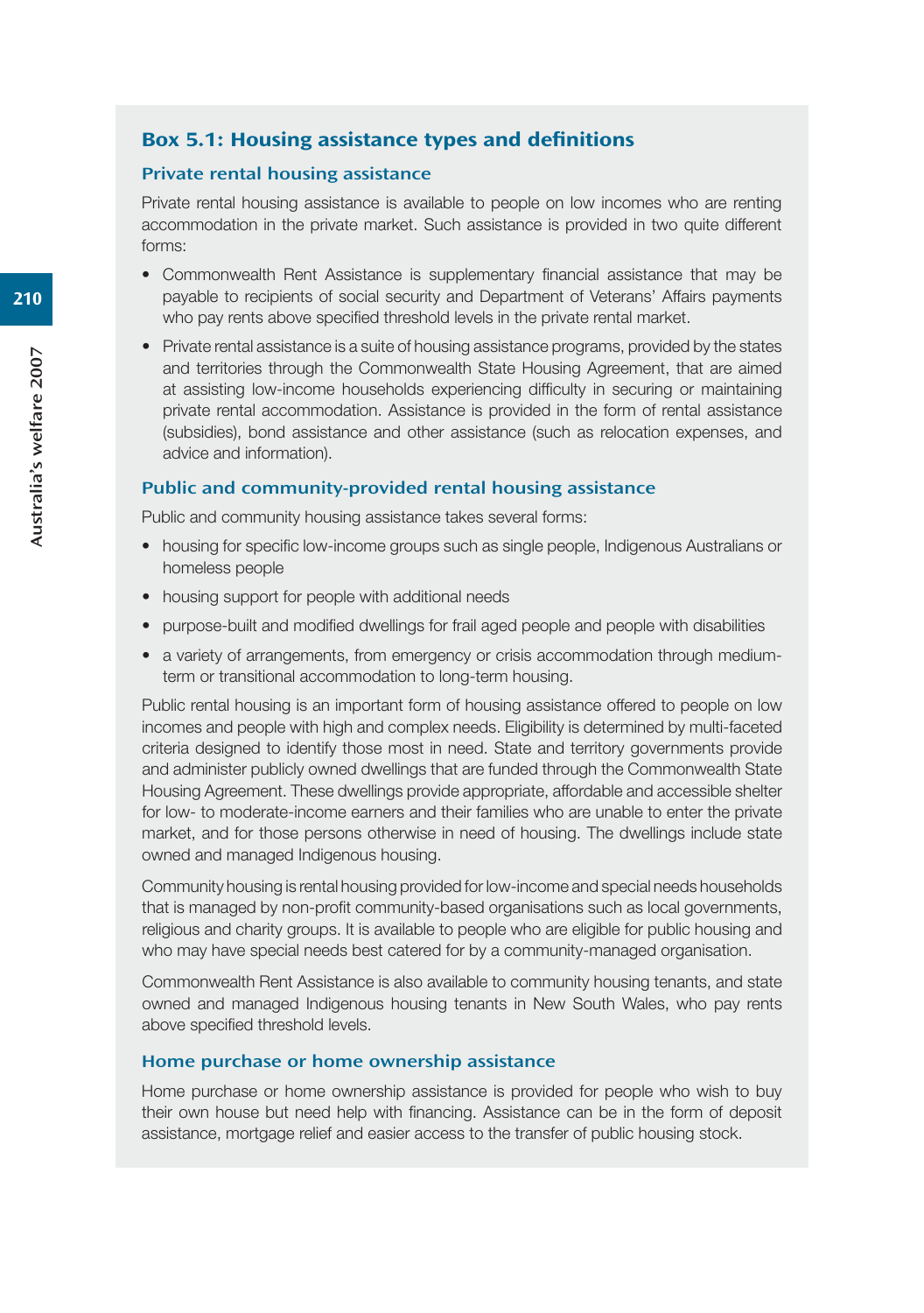# Housing and health

The World Health Organization (WHO) has recognised that poorly constructed and inadequately maintained houses can put people's health and lives at risk. In its world health report it identified several features of the housing environment that directly or indirectly affect the health of occupants, including:

- the structure of the shelter, including the extent to which it protects the occupants from the elements
- the provision of adequate water supplies
- the provision of proper sanitation and waste disposal
- overcrowding, which can lead to household accidents and the increased transmission of airborne infections such as acute respiratory infectious diseases, pneumonia and tuberculosis (WHO 1998).

Housing is also an important factor in general health and wellbeing. A Tasmanian survey found that subjective quality of life increases as the sense of housing adequacy increases, and declines as the sense of housing adequacy declines (Tas DHHS 1999:72). In the survey, housing adequacy referred to the areas of living space, privacy, number of bedrooms, health issues (such as dampness), distance from work and services, and location.

Often poor housing does not feature prominently as a health issue because the healthhousing link is still not well accepted and/or it is not seen as part of a health care responsibility. Examples of the relationship between housing and health are evident in recent New Zealand research that has demonstrated that properly insulating the houses occupied by low-income earners can result in significant health gains. The results showed significant improvements (10%–11%) in the health and quality of life of the occupants compared with low income earners in households with no insulation. Adults and children had reduced wheezing, colds and respiratory problems (40%–50% reduction). People on low incomes living in insulated houses were also less likely to take days off work and school (40%–50% reduction) than low-income earners in houses without insulation. There were also fewer visits to general practitioners and fewer hospital admissions for respiratory conditions (Howden-Chapman et al. 2007). The study found that improvements to the housing environment with insulation resulted in a 30% reduction in the frequency with which occupants were exposed to temperatures below 10 degrees Celsius, and mean relative humidity causing dampness was down by 4%. Insulated houses used less energy (81% of the energy used by non-insulated houses), which could result in more income available to be spent on non-housing essentials such as food and clothing.

A recent WHO-initiated synthesis of housing and health used a wide definition of housing-related health effects, and explored the relevance of housing conditions as a factor influencing mental health, sleep quality, indoor air, home safety, accessibility, obesity, mould growth, energy consumption, perception of crime, and residential quality (WHO 2004).

In examining the role of housing in health the WHO used broad conceptual definition of housing with four interrelated dimensions:

- the house—the physical structure of the dwelling as a shelter
- the home—the mental construct of the home as a safe harbour and refuge as well as the place where family life occurs (the meaning of home for a family and each individual)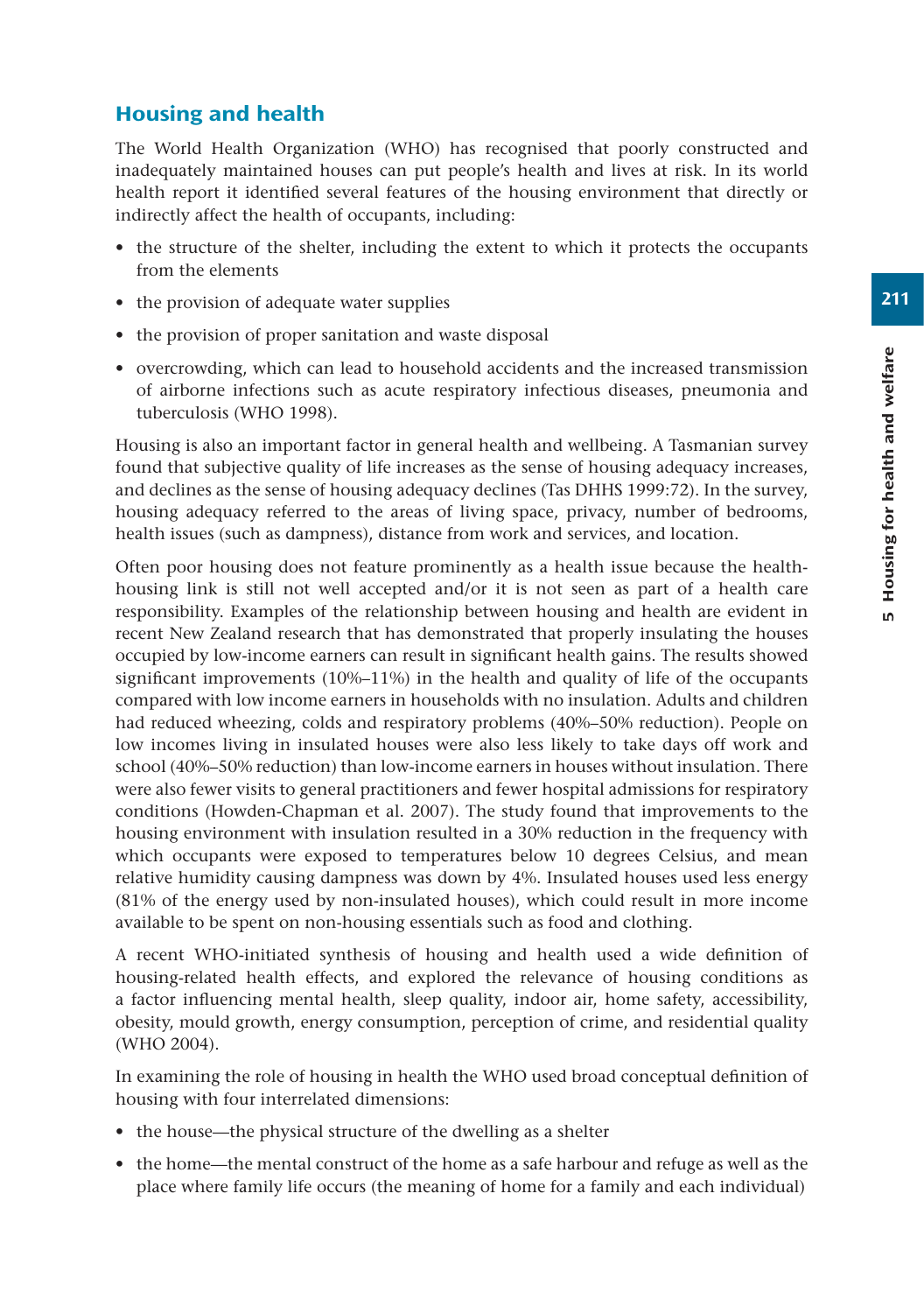- the immediate housing environment—the external dimension of the immediate housing environment (the quality and infrastructure of the neighbourhood)
- the community and its residents or neighbours, which form a social climate (Bonnefoy et al. 2003a).

## **Overcrowding**

The effects of overcrowding on people's health are difficult to isolate, as overcrowding is often associated with other factors such as a low socioeconomic status and higher unemployment. However, overseas studies have shown that overcrowding is associated with a number of negative health outcomes such as meningococcal disease, tuberculosis, rheumatic fever, respiratory infections, and *Haemophilus influenzae* and *Helicobacter pylori infection* (Howden-Chapman & Wilson 2000). It has also been shown to be associated with higher rates of smoking and hazardous drinking, and with poorer self-reported mental and physical health in adults (Waters 2001). Waters points out that 'it is difficult to speculate on whether overcrowding in Australian homes is likely to have a direct effect on health' (Waters 2001:17).

Housing New Zealand is currently conducting the 5-year Crowding and Health Study. This study will assess the relationship between household overcrowding and hospitalisation rates for diseases such as meningococcal disease, pneumonia and skin infections, and whether moving to a less crowded house reduces the risk of such diseases (Baker et al. 2006). This follows the implementation of a pilot program, the Healthy Housing program, which focused on reducing diseases associated with overcrowding and generally improving the condition of Housing New Zealand properties (Housing New Zealand 2003).

## Indigenous households

Many Indigenous Australians live in substandard overcrowded houses, particularly in remote areas, and these housing conditions have been recognised as contributing to the lower than average health status of Indigenous Australians (CSTHMWGIH 1999).

Australian research has shown that to maintain good health among residents, the 'health hardware' (toilets, lights, drains, taps, showers, kitchens) of most houses in a community must function most of the time (Pholeros et al. 1993). In particular the breakdown in the major 'health hardware' of homes—water, waste removal and power facilities—has contributed to the high incidence among Indigenous people, especially children, of such conditions as skin and eye infections, diarrhoeal disease, respiratory illness and hepatitis (CSTHMWGIH 1999).

In May 2001, Australian housing ministers presented their 10-year statement of new directions for Indigenous housing—Building a Better Future: Indigenous housing to 2010 embracing a policy theme of 'Safe, healthy and sustainable housing for Indigenous Australians' (see Section 5.4). Implementation of this policy is designed to provide better housing and housing-related infrastructure, which it is hoped will lead to improved environmental health outcomes for Indigenous people. Box 5.2 describes the 11 critical healthy living practices contained in this strategy.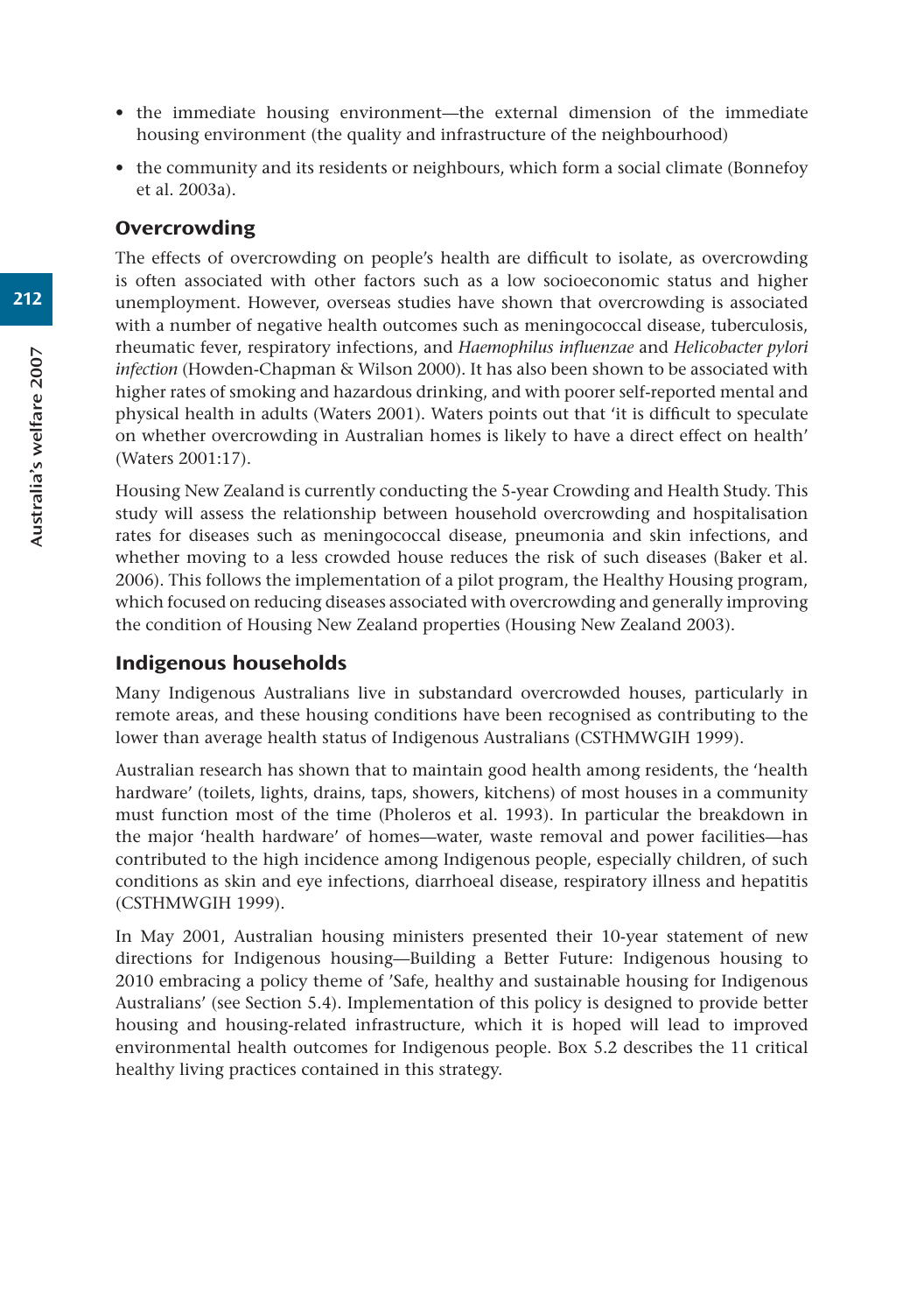#### Box 5.2: Approaches to healthy housing

Under the National Framework for the Design, Construction and Maintenance of Indigenous Housing there are 36 healthy living practices. Of these, the 11 critical healthy living practices are:

- power, water, waste connected
- safety: electrical system is safe
- safety: gas supply is safe
- safety: structure of and access to the house is safe
- safety: fire egress is available and safe
- shower working
- washing children: basin/bath/tub working
- laundry services OK
- flush toilet working
- waste removal from all other areas working (that is, non-toilet)
- ability to store and prepare and cook food.

*Source:* FaCS 2003.

## Mental health

One of the primary functions of housing is to provide a shelter from outside pressures. The nature of what is a home for a person can contribute to a person's mental, emotional and spiritual health.

To live somewhere means to develop a special relationship to space, time, luminosity, self and others. A house, in its concrete reality, brings support to certain aspects of individual psychological structuring—it is the 'central reference point of human existence' (Relph 1976:20).

The need for a private space differs from one individual to another and varies according to culture. However, homelessness, lack of control, deportation, being uprooted, and intrusion can have effects on health status and the incidence of illness that illustrate the importance of a house to an individual (Bonnefoy 2004:19). Several studies, particularly in the field of social and environmental psychology, have shown the influence of environmental factors such as pollution, level of noise and crowding on mental health, depressive symptoms, and social wellbeing (Phibbs & Young 2005).

Loss of control over the residential environment, or difficulties in appropriating space will unsettle individuals and groups (Kearns et al. 2000:388–90). Children who live in overcrowded conditions have also been shown to be more likely to experience broken sleep, due to sharing rooms, and to be more aggressive than their non-crowded peers (Phibbs 2002).

In addition, symptoms of stress, anxiety, irritability, depression, even social misconduct (violence, vandalism) and alteration of attention capacities at school, in children may be related to noise exposure in relation to the housing conditions. It is also accepted that stressful housing conditions can aggravate pre-existing psychiatric pathologies (Evans 2003).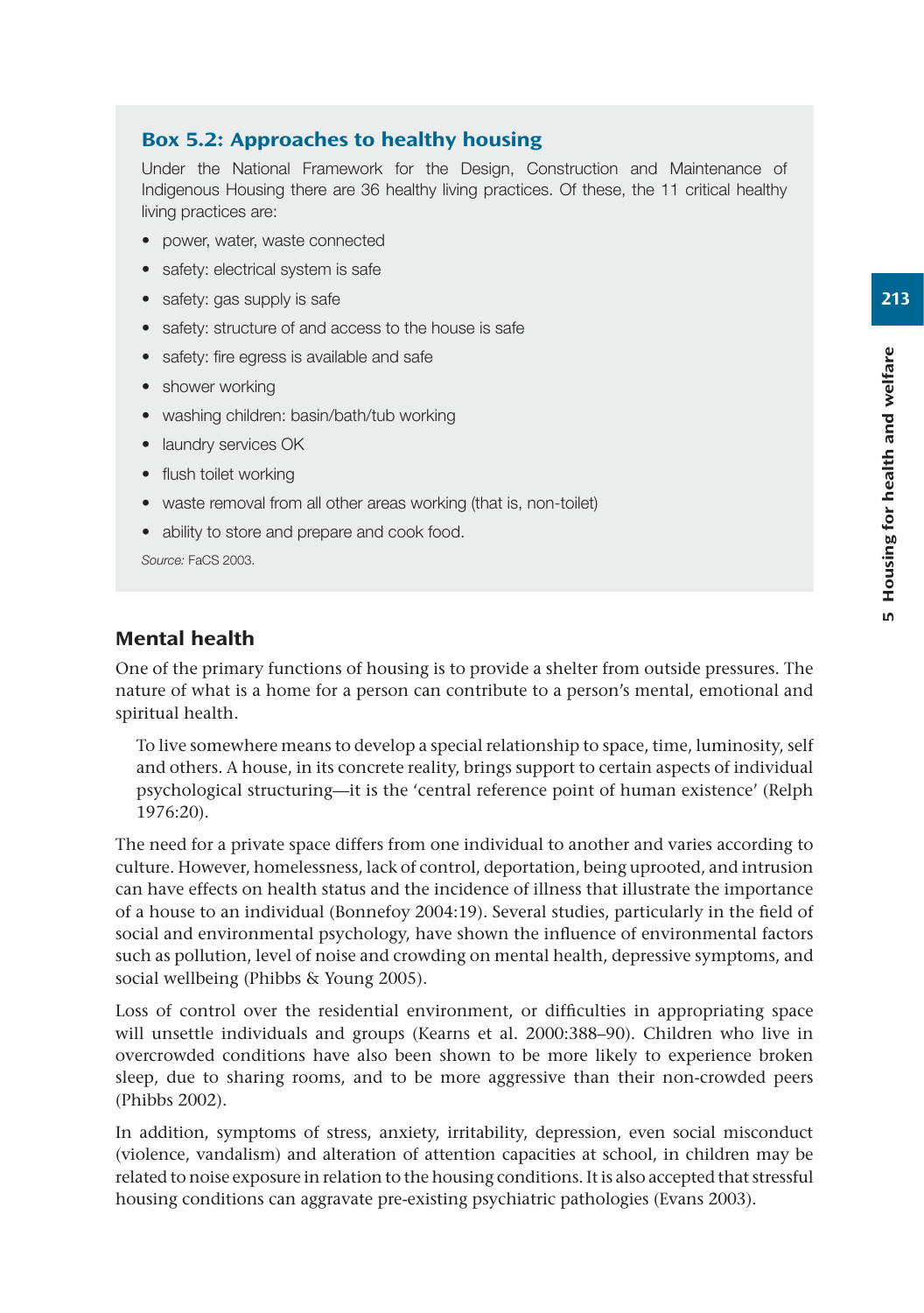Major housing events such as moving house and eviction are recognised as major life events that may affect a person's mental health. In a study of public housing tenants in Queensland (Morrison 2000), tenants were asked about the effects of public housing on their lives. The most frequent response was that it provided security of tenure and a sense of physical and psychological security (see Chapter 6 for further details of mental health among homeless populations).

## Home accidents

Deaths and injuries from home accidents is a significant public health problem. They can also be considered a housing problem. In this context the evidence shows that, far from being a place of safety, the home is more dangerous than the working environment and more dangerous than public roads. Not only is it a dangerous place to be, those who spend the most time in the home are the most vulnerable—children, the elderly, and those who unable to work or go to school (ABS 1979a, 1979b). There is growing acceptance that many public health issues (such as accidental home injuries) should also be acknowledged as housing issues.

## Tenure type

Home owners tend to have better health than people who rent. For example, people who own their own home have a healthier and longer life and have lower death rates than those in rented properties (Waters 2001). People in rental accommodation have been found to be more likely than home owners to report fair or poor health and to visit the doctor more often. Howden-Chapman and Wilson (2000) suggest that security of tenure and control over accommodation may be important contributors to the health benefits of home ownership.

Homelessness has also been found to be associated with poor health. In general, homeless people have been found to have much poorer health than the general population (Dunn & Hayes 2000).

## Welfare and housing

Housing assistance by its nature differs from most of the community services programs discussed in other chapters of this report as it provides shelter which is basic to general health and wellbeing (AIHW 2001). A lack of housing can be a trigger that contributes to the need for broader types of welfare assistance. For example, an eviction in some circumstances can lead to children being placed in 'foster' care, changing education and job opportunities, and a life event that may have negative effects on a person's physical and mental wellbeing.

As well as affecting personal health and wellbeing the adequacy of housing can also affect neighbourhoods and community wellbeing and function. Housing and urban design can be important enabling factors in determining overall levels of participation and inclusion for communities. Concepts such as locational disadvantage and social exclusion usually include several dimensions of housing adequacy, location and amenity.

In 2003–04, the Australian Bureau of Statistics (ABS) estimated that almost one in five (19%) lower income households could be classified as being in housing stress. This included 4% of households who spent more than 50% of their gross income on housing costs (Table 8.5). Over the period 2000–01 to 2003–04, the proportion of lower income households that spent 30% or more of their gross income on housing costs remained stable at around 19% (ABS 2006).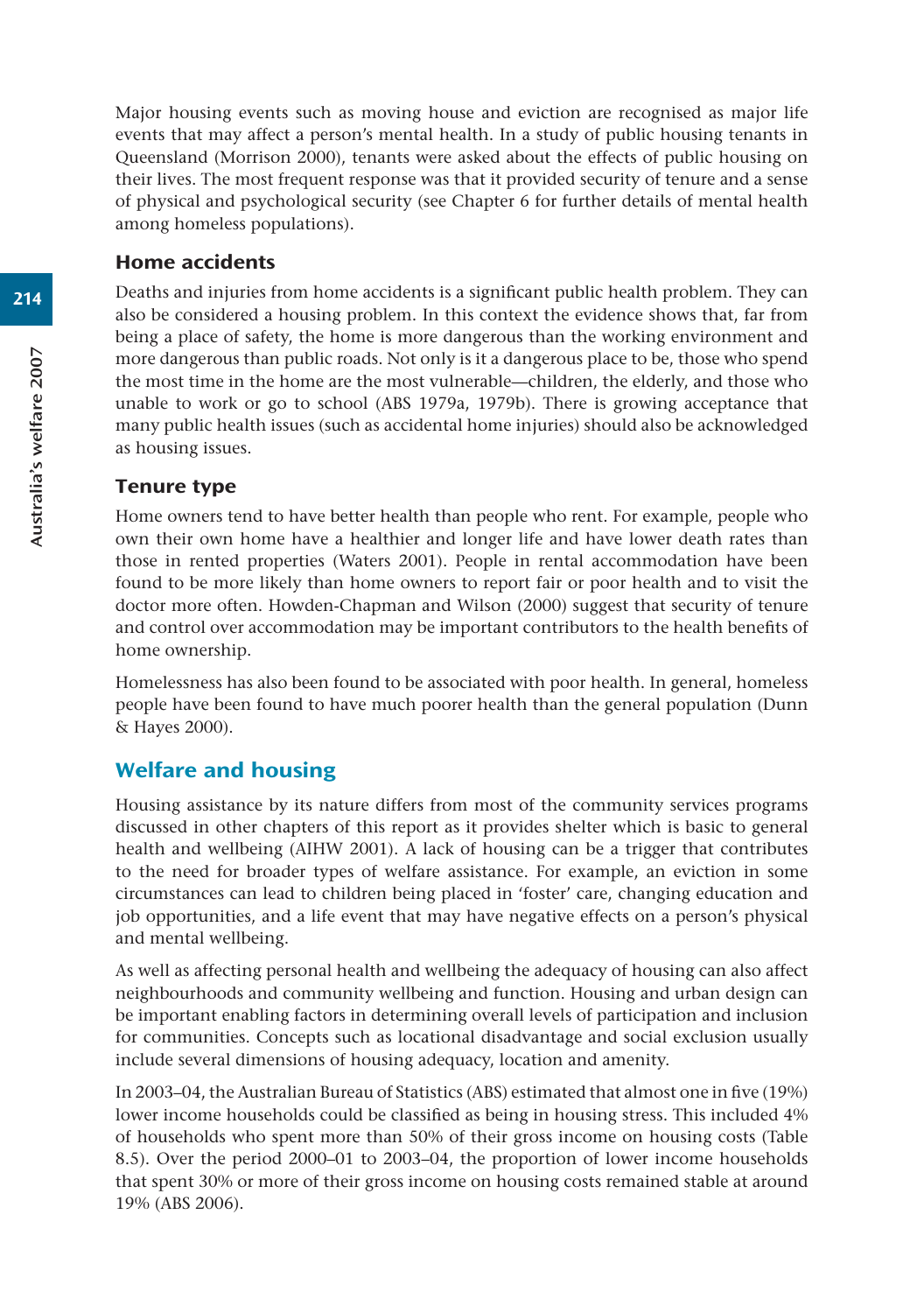About one in five lower income households with a mortgage and two in five private renters spent 30%–50% of their income on housing costs; around one in 10 of each household type spent more than 50%.

The most noticeable effect of housing assistance on welfare is its ability to improve a household's command over goods and services, by reducing the amount of household budget that has to be allocated to meet housing costs (AIHW 2001:164–5). Burke and Ralston (2003) reported that, in 1998–99, 45% of low-income private renters and 39% of public renters could not afford to pay for utilities. This compares with 16% for all households. In addition, 13% of low-income private renters and 8% of public renters went without a meal, compared with 3% of all households. Low-income private renters and public renters and were also over 4 times as likely to seek assistance from welfare agencies: 15% and 16% respectively, compared with 4% for all households (see Table A5.1).

A lack of affordable housing can lead to overcrowding, which has been shown to affect children's academic achievement. Those living in crowded conditions do not perform as well in reading, language and arithmetic as those children with private home space (Phibbs 2002).

Financial stress also affects a household's ability to achieve security of tenure, which has a range of non-housing effects. For example, frequent moves have been shown to negatively affect children's school performance, particularly if the move is unplanned and occurs during the school year. This may be particularly difficult for low-income families who are often forced to move into a completely new area to access crisis or other affordable housing. Families can also experience increased pressure on relationships due to leaving behind important social networks and links to the local community (Phibbs 2002).

#### Deinstitutionalisation of disability and other welfare services

The term deinstitutionalisation has traditionally been most closely associated with mental health and intellectual disability. In this context, its original meaning referred to the movement of individuals from an institutional setting to a community setting. Over time the term has attained a broader meaning in policy debates, being used in relation to the shift away from institutional services toward care in the home and the community, regardless of the movement of particular individuals. Across population groups the principles of facilitating the move from segregated, institutionalised services to community-based services, and increasing the range of service options available, has been the major feature of such activity (AIHW 2001:96–7).

In the fields of aged care, disability services and mental health, the establishment of income support payments has underpinned the shift toward community-based care. The contemporary array of income support payments includes the Age Pension, the Disability Support Pension, the Mobility Allowance, the Sickness Allowance, the Carer Allowance, and the Carer Pension (see chapters 3 and 4 of this report for more information on these payments).

The importance given to the link between housing and the health and welfare outcomes of people affected by deinstitutionalisation was emphasised in the Senate Select Committee on Mental Health 2006 report: *A national approach to mental health—from crisis to community*. The report notes that deinstitutionalisation requires a whole range of support and assistance, including housing, living skills and social connection in addition to the devolvement of therapy and treatment into community settings. This broad spectrum of services, one of which is housing, comprised the community-based services that consumers and carers required (Senate Select Committee on Mental Health 2006).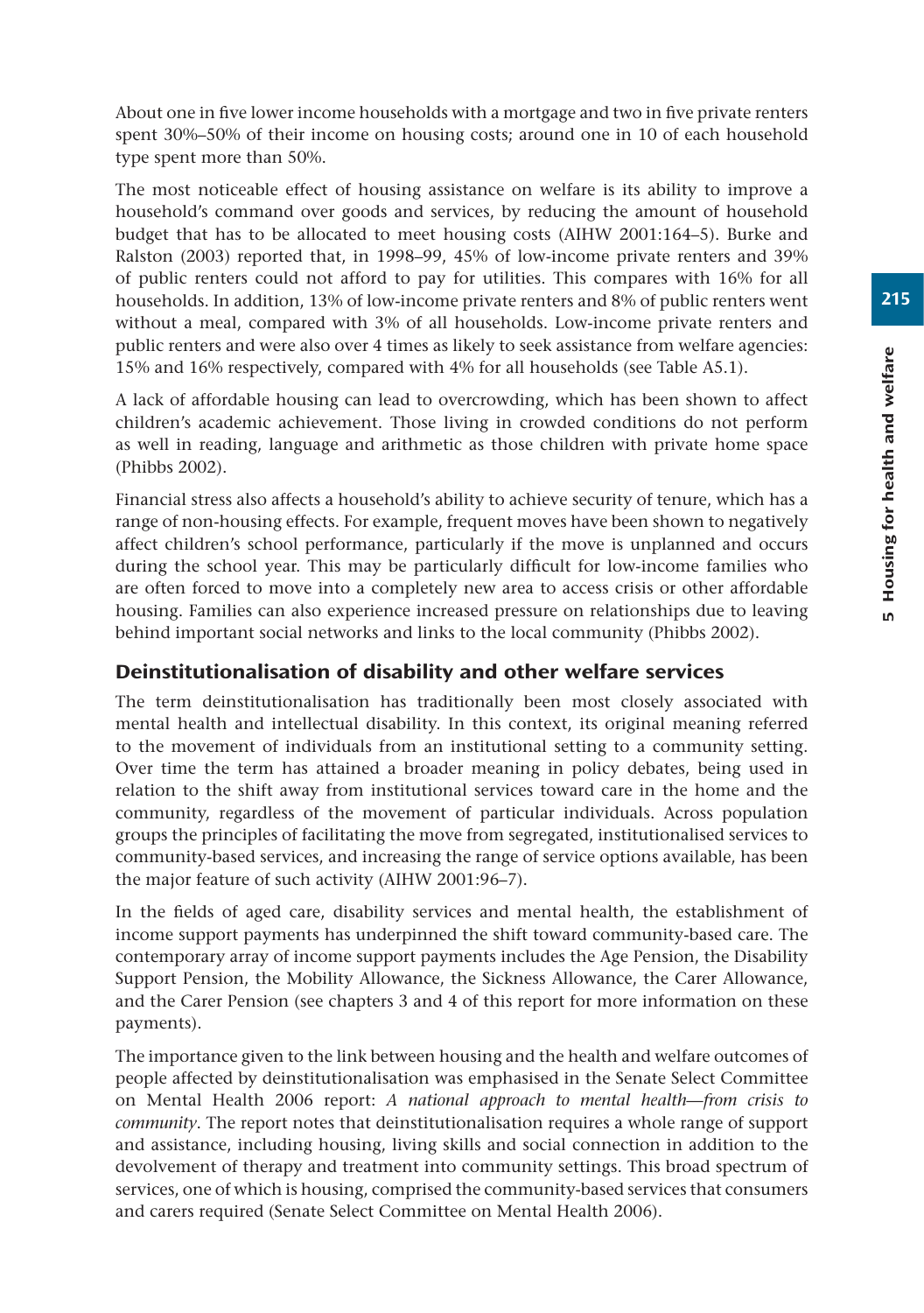These issues were raised in the Report of the *National Inquiry into the Human Rights of People with Mental Illness* (the Burdekin Report) in 1993, which stated that 'one of the biggest obstacles in the lives of people with a mental illness is the absence of adequate, affordable and secure accommodation' (HREOC 1993:337).

The 2006 Senate report included in its recommendations for state and territory governments (Recommendation 13) the establishment of 'more longer term supported, communitybased housing for people with mental illnesses with links to community mental health centres for clinical support' and also 'more respite and step up/step down accommodation options in conjunction with the federal government *Better Mental Health in the Community*  program'.

# 5.2 Economic and social issues impacting on housing assistance

# Demographic and social background

This section examines some of the factors that currently shape the demand for housing assistance in Australia. Along with the rising demand for affordable housing there has been a drop in the level of public housing stock, decreasing nationally from around 372,100 dwellings in 1996 to 341,400 dwellings in 2006 (Table A5.2). Community housing tenancies have remained more or less constant (Table 5.14). Also, the availability of lowrent housing in the private rental market has not kept pace with the increased demand by low-income households (Yates et al. 2004).

Current analysis indicates that several of the links between housing consumption and the life-cycle stages of individuals and families have been changing and will continue to change. This research indicates:

- regional differences in housing opportunities, along with a mismatch between housing location and labour markets (Bradbury & Chalmers 2003; Taylor et al. 2004)
- falling home purchase rates among 25–34 year olds
- people remaining longer in the private rental market
- delays in leaving the parental home
- delays in household formation
- fewer households with children and more children being raised in one parent households
- people living longer, with a rise in the number of very old people (older than 85 years) which has implications for the provision of housing for this group
- people not achieving or unable to sustain home ownership.

There has also been varying rates of growth in Australia's population across age groups. In the past decade or so, growth has been highest among those aged 45 years or over, who as a group are more likely to be trading up to more expensive houses than entering the home purchase market for the first time (Table A5.3). This is offset by the observation that, since 1996, there has been virtually no population growth in the 25–34 age group, which is the group most likely to include the majority of first home buyers.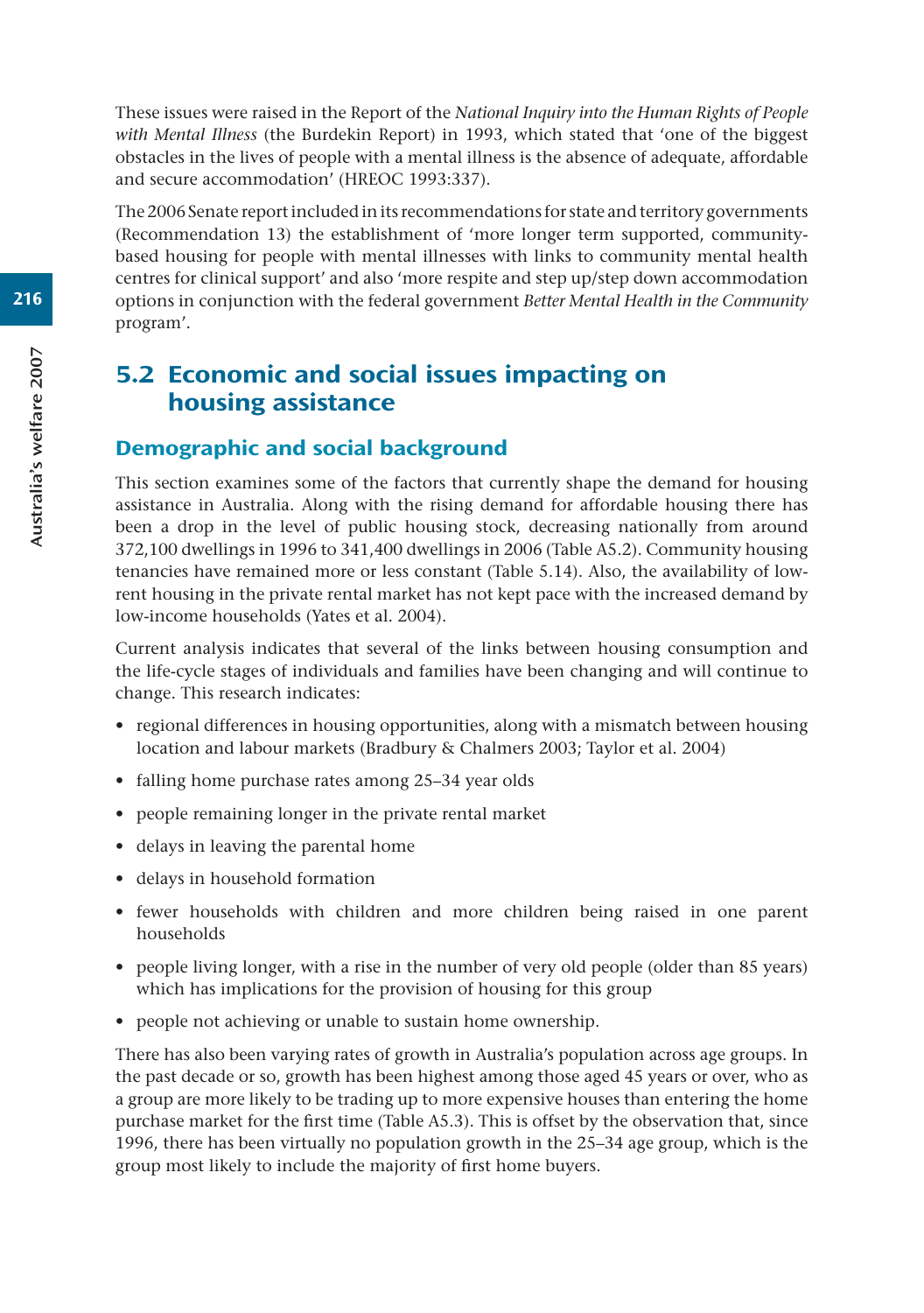In the long term these changes, particularly around the structural ageing of the population along with reduced ability to achieve home ownership, may result in:

- persons who have spent all or most of their adult lives in private rental housing having higher lifetime housing costs, with subsequent implications for their ability to achieve financial independence in retirement
- a reduced ability to keep older Australians in their own homes because they are rented rather than owned
- growing long-term demand for private rental assistance
- the need for new types of housing assistance within the social housing sector.

Research by the Australian Housing and Urban Research Institute (AHURI), funded by the Australian, state and territory governments suggests that Australia is on the threshold of a steady and sustained increase in the number of low-income, older renters, with the number of people aged 65 years or over living in low-income rental households projected to more than double from 195,000 in 2001 to 419,000 in 2026 (Jones et al. 2007:Table 16). The greatest projected change is in the 85 or over age range, where the number of lowincome renters is estimated to increase from 17,300 to 51,000.

The number of low income aged persons living alone is projected to more than double from 110,800 households in 2001 to 243,600 in 2026, with single women accounting for two-thirds of these households (Jones et al. 2007:Table 17) . The demand for housing for low-income, aged couple households is projected to increase from 32,200 to 69,900 over this period.

## Household formation

Based on current estimates the number of dwellings required nationally will grow more rapidly than the aggregate population if the average number of people per household continues to fall. During the 1990s and into the 2000s, the number of households increased by 1.8% per year while the population has grown 1.2%, meaning that average household size declined from 2.8 to 2.6 persons (AIHW 2003). The shift to smaller households accounted for about 40% of the growth in the number of households in the first half of the 1990s and 30% in the second half (BIS Shrapnel 2004).

Table 5.1 shows the projected growth of households, families and the population between 2001 and 2026. The number of households is expected to grow by 42% and the number of families by 31% compared with population growth of 25%. Single-person households are projected to show the greatest increase (75%) and families of couples with children the least (5%).

The link between population growth and household formation is influenced by a large number of social and demographic factors. The current major influences include population ageing, the growing incidence of family breakdown, the declining birth rate, more people remaining single, and young adults staying at home for longer. Some of these factors encourage household formation and some work against it. Overall, these trends are increasing the demand for housing.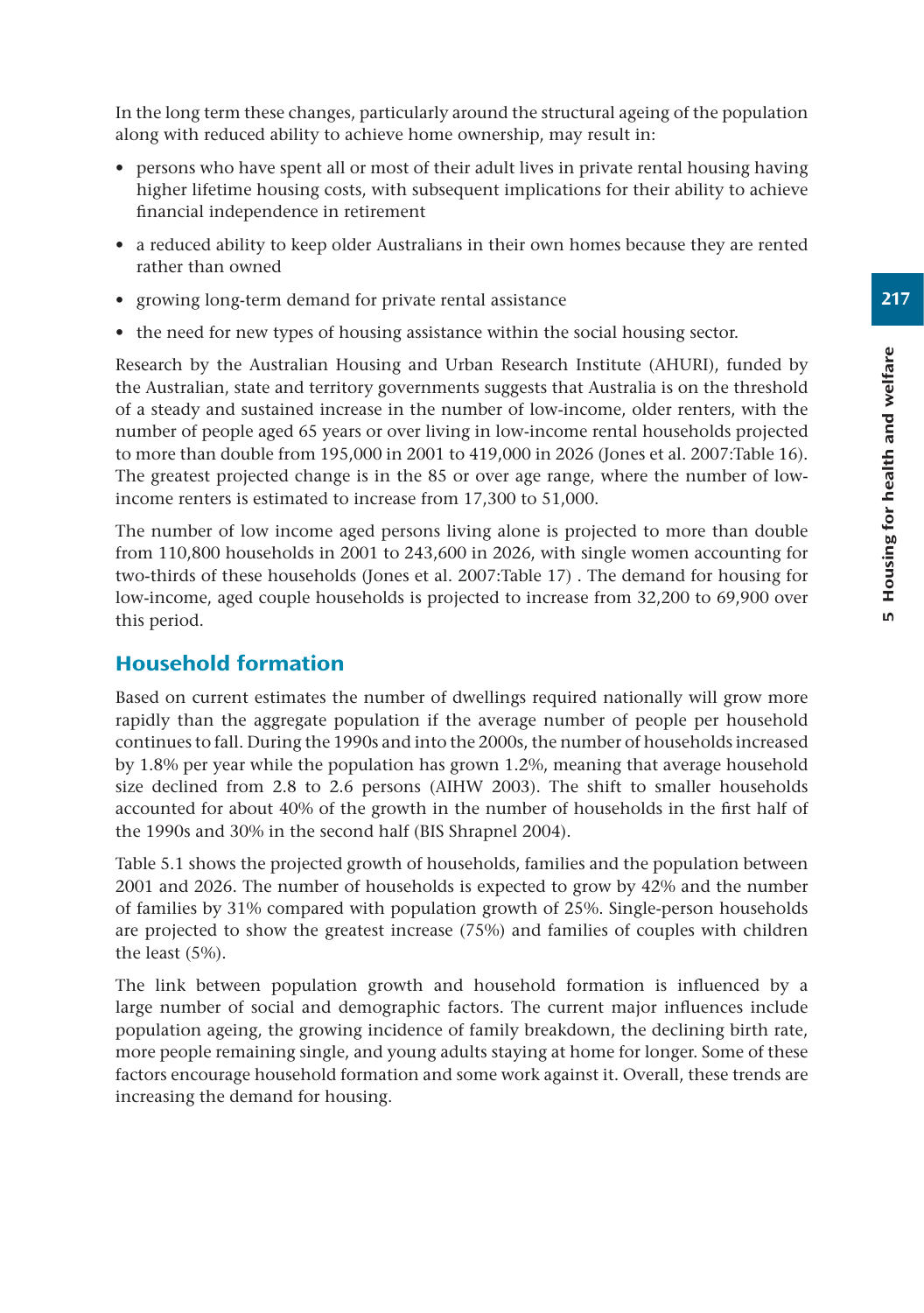|                                  | <b>Number</b> | Change     |            |
|----------------------------------|---------------|------------|------------|
|                                  | 2001          | 2026       | (per cent) |
| <b>Households</b>                |               |            |            |
| Family                           | 5,269,000     | 6,920,000  | 31.3       |
| Group                            | 293,000       | 371,000    | 26.6       |
| Lone person                      | 1,805,000     | 3.149.000  | 74.5       |
| Total                            | 7,368,000     | 10,441,000 | 41.7       |
| <b>Families</b>                  |               |            |            |
| Couple families with children    | 2,492,000     | 2,610,000  | 4.7        |
| Couple families without children | 1,918,000     | 3,108,000  | 62.0       |
| Lone parent                      | 838,000       | 1,192,000  | 42.2       |
| Other families                   | 99,000        | 111,000    | 12.1       |
| Total                            | 5,346,000     | 7,022,000  | 31.4       |
| Population                       | 19, 413, 200  | 24,201,800 | 24.7       |

#### **Table 5.1: Projected growth of households, families and population, 2001–26**

*Note:* Projections based on Series II assumptions (see ABS 2004a for further assumptions). The total number of families exceeds the total number of family households as some households contain two or more families. *Source:* ABS 2004a:tables 6.2 to 6.4.

# Housing affordability and income

As discussed in *Australia's welfare 2005*, there has been an increased focus by governments and the community on the level of and trends in housing affordability and changes in economic and social variables that underlie the demand for and supply of affordable housing.

## Household income

Table 5.2 shows household income distribution by tenure type based on equivalised gross household income. In the lower income quintiles, public housing renters and owners without a mortgage are over-represented, while in the higher income groups owners with a mortgage are more common. Private renters are fairly evenly distributed across all income groups, accounting for between 17% and 22% in all quintiles.

Compared with all other tenure types, households renting from a state or territory housing authority are more likely to have a gross household income in the lowest quintile (66% of all public renters). In addition, only 14% of households renting from a state or territory housing authority have a gross income above the second quintile.

| <b>Equivalised</b><br>gross household<br>income<br>quintiles <sup>(a)</sup> | Owner<br>without<br>mortgage | Owner with | <b>Renter with</b><br>state or territory<br>mortgage housing authority | Renter<br>with private<br>landlord | All<br>other<br>tenure<br>types | All<br>persons |
|-----------------------------------------------------------------------------|------------------------------|------------|------------------------------------------------------------------------|------------------------------------|---------------------------------|----------------|
| Lowest                                                                      | 25.6                         | 8.2        | 66.2                                                                   | 16.9                               | 26.0                            | 19.6           |
| Second                                                                      | 20.6                         | 14.2       | 19.6                                                                   | 22.0                               | 23.2                            | 18.7           |
| Third                                                                       | 17.6                         | 20.6       | 9.2                                                                    | 21.4                               | 14.4                            | 18.9           |
| Fourth                                                                      | 16.7                         | 26.3       | 4.0                                                                    | 18.3                               | 18.3                            | 19.9           |
| Highest                                                                     | 19.5                         | 30.7       | $1.0*$                                                                 | 21.4                               | 18.0                            | 22.9           |
| <b>Total</b>                                                                | 100.0                        | 100.0      | 100.0                                                                  | 100.0                              | 100.0                           | 100.0          |

#### **Table 5.2: Income quintiles of households, 2002 (per cent)**

(a) Excludes persons where household income was not known or was not adequately reported.

*Source:* Harding et al. 2004:Table 3.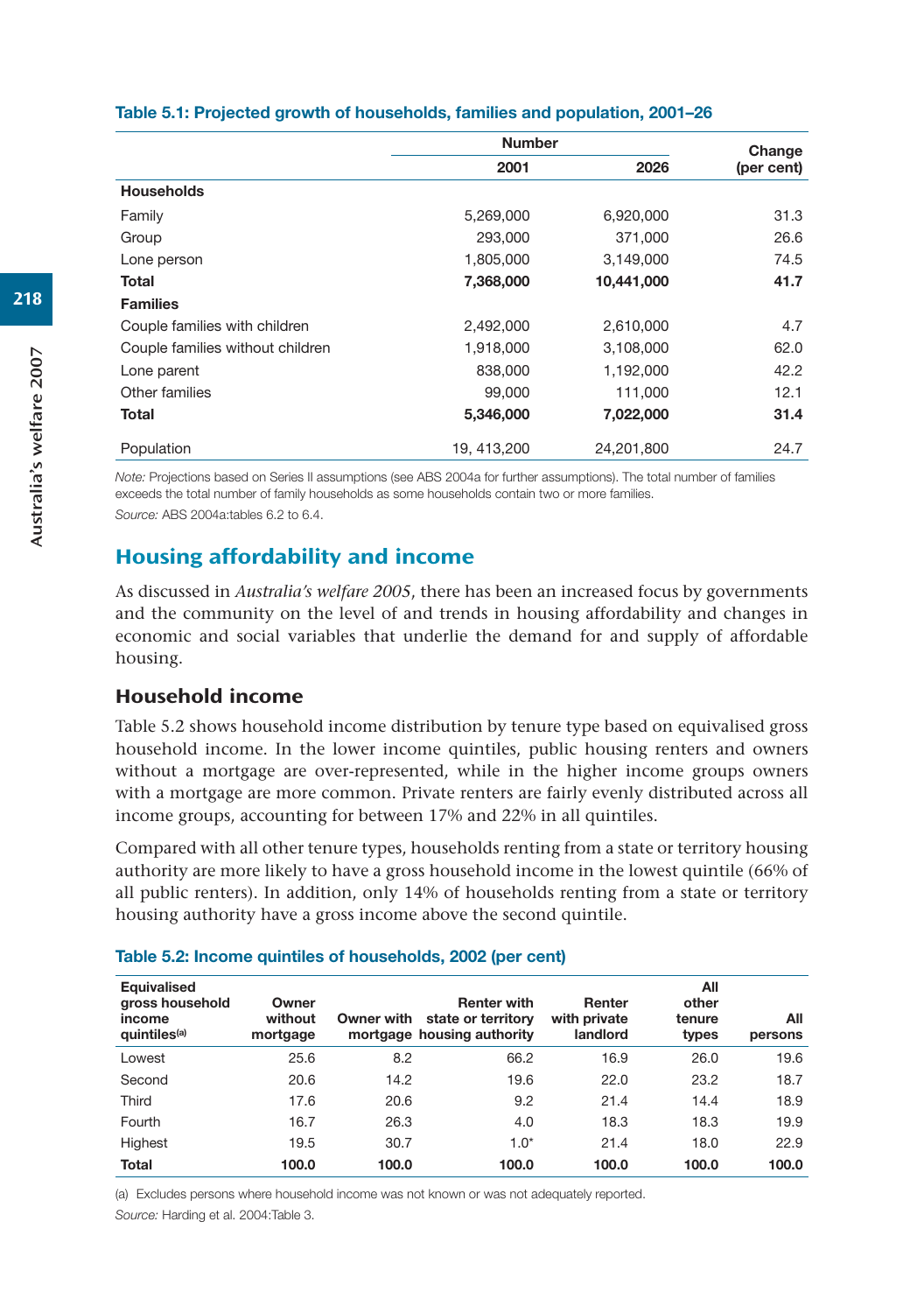# Affordability for low-income households

The issue of housing affordability for people on low incomes is usually measured in terms of housing stress. This measure uses a household's or income unit's housing cost as a proportion of its income and is restricted to those in the bottom 40% of income distribution. An income unit is the basic unit used to determine eligibility for social security payments. Income units are analogous to family units with the distinction that non-dependent children and other adults living in the same household are treated as separate income units. Children receiving income support , for example Youth Allowance, are also treated as separate income units even though they may not be regarded as independent.

Analysis undertaken by the National Centre for Social and Economic Modelling (NATSEM) estimated that in 2004 there were 883,000 families and singles in housing stress. This represents 9% of all income units or 1.7 million people (Harding et al. 2004). The definition of housing stress used by NATSEM was:

Families and singles were in housing stress if their estimated housing costs exceeded 30 per cent of their disposable income and they were in the bottom 40 per cent of the equivalent income distribution using an OECD equivalence scale (Harding et al. 2004:5).

Table 5.3 shows that two-thirds of all families and singles in housing stress are private renters, followed by owners with a mortgage (one-quarter). The risk of being in housing stress, expressed as a proportion of the tenure type, also focuses on private renters, with 21% or around one in five families and singles privately renting being in housing stress. This proportion is much lower for all other tenures, with owners with a mortgage the next highest group at 9%.

Of those families and singles in housing stress, it was estimated that 55% of them were singleperson income units, 18% were couples with children, 14% were couples with children and 13% were sole parents. The estimated risk of being in housing stress for each of these family types was 10% for singles, 5% for couples with no children, 14% for couples with children and highest for sole parents at 17% (Harding et al. 2004: Figures 5 and 6). Related data for households show that 13% of private renters and 9% of owners with a mortgage who are in the two lowest gross weekly income quintiles spend more than 50% of their gross income on housing costs (AIHW 2005a:Table 2.6).

|                                              | <b>Owners</b>       |                  | <b>Renters</b>         |           |                 |            |
|----------------------------------------------|---------------------|------------------|------------------------|-----------|-----------------|------------|
|                                              | Without<br>mortgage | With<br>mortgage | <b>Public</b>          | Private   | Other<br>tenure | Total      |
|                                              |                     |                  | Number of income units |           |                 |            |
| In housing stress                            | 38,000              | 231,000          | 23,000                 | 590.000   | 0               | 883,000    |
| Not in housing stress                        | 3.114.000           | 2.233.000        | 433,000                | 2.249.000 | 1.143.00        | 9.173.000  |
| <b>Total</b>                                 | 3,152,000           | 2,464,000        | 456,000                | 2,839,000 | 1,143,000       | 10,056,000 |
|                                              |                     |                  | Per cent of tenure     |           |                 |            |
| In housing stress                            | 1.2                 | 9.4              | 5.1                    | 20.8      | 0.0             | 8.8        |
| Not in housing stress                        | 98.8                | 90.6             | 94.9                   | 79.2      | 100.0           | 91.2       |
| Total                                        | 100.0               | 100.0            | 100.0                  | 100.0     | 100.0           | 100.0      |
| <b>Total in housing</b><br>stress (per cent) | 4.3                 | 26.2             | 2.6                    | 66.8      | 0.0             | 100.0      |

#### **Table 5.3: Income units in housing stress, June 2004**

*Note:* Cell numbers may not add to total due to rounding. *Source:* Harding et al. 2004:Table 3.

219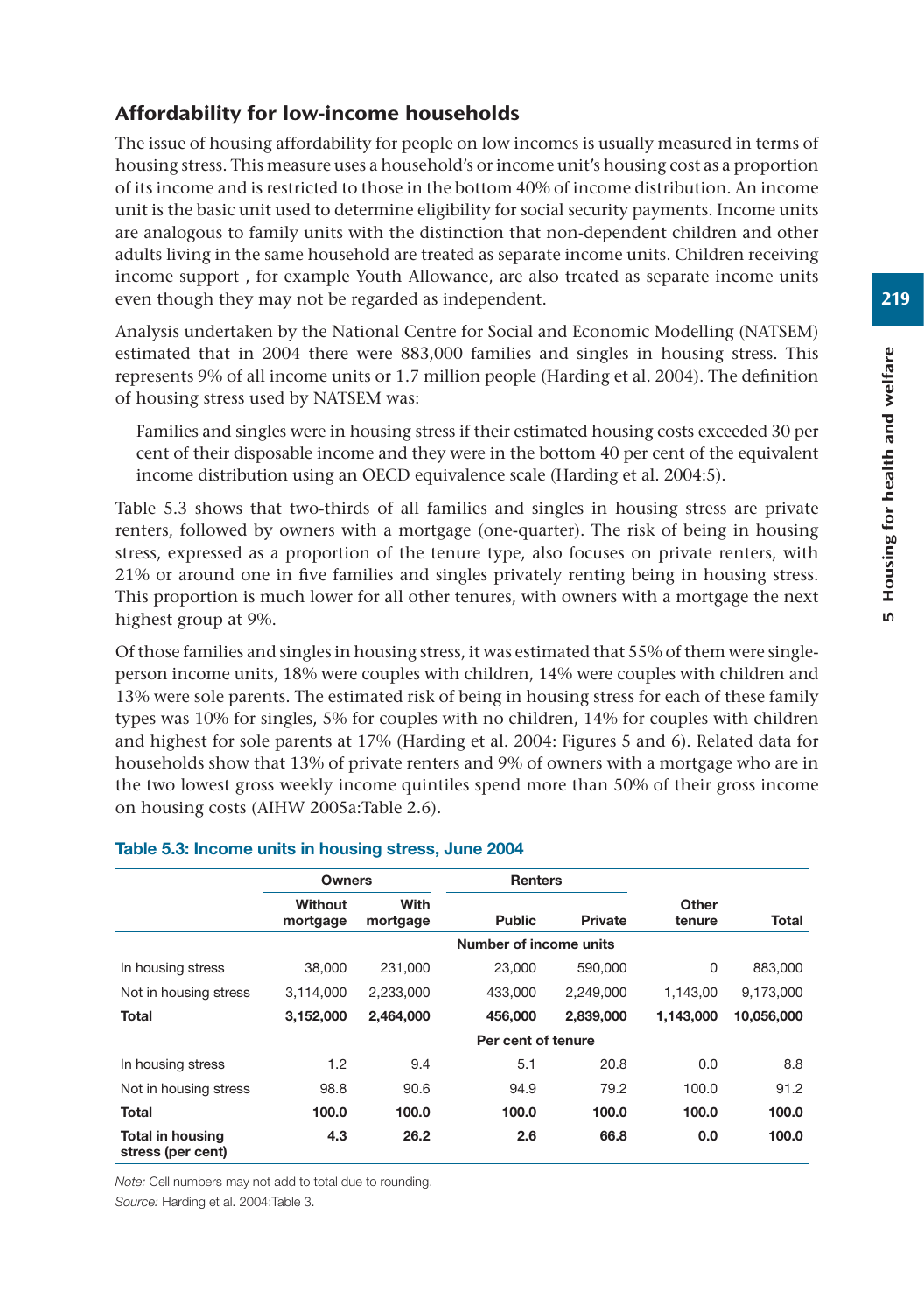#### Duration of housing stress for low-income households

Recent analysis by AHURI of the Household, Income and Labour Dynamics in Australia Survey data gives an indication of how some households move in and out of housing stress. One out of every two persons living in a household paying at least 30% of its gross household income in meeting housing costs in 1 year will still be living in such a household in the following year; and approximately one out of every three persons living in a household will still be living in such a household in the 2 following years.

In other words, although the affordability measures employed are based on current income and current housing costs data, longitudinal data suggest that, for a significant proportion of those with high housing cost ratios, affordability problems are protracted rather than transient (Yates et al. 2004:Chapter 4).

# 5.3 Summary of housing assistance programs

## The value and distribution of government assistance

The range of housing assistance types for different types of tenure is illustrated in Figure 5.1.

The distribution of government housing benefits and taxes has been illustrated in recent research by Yates (2002; see also AIHW 2004). The most obvious is the assistance provided through capital and recurrent funding through the CSHA and CRA to public and private renters. The effect of this form of assistance is immediate and fairly easily measured.

A less obvious form of assistance is provided through the taxation and regulatory mechanisms of government. These areas of assistance may provide benefits to households over a lifetime and not be immediately obvious. In particular, the relatively high level of home ownership in Australia and the investment by Australians in their own home

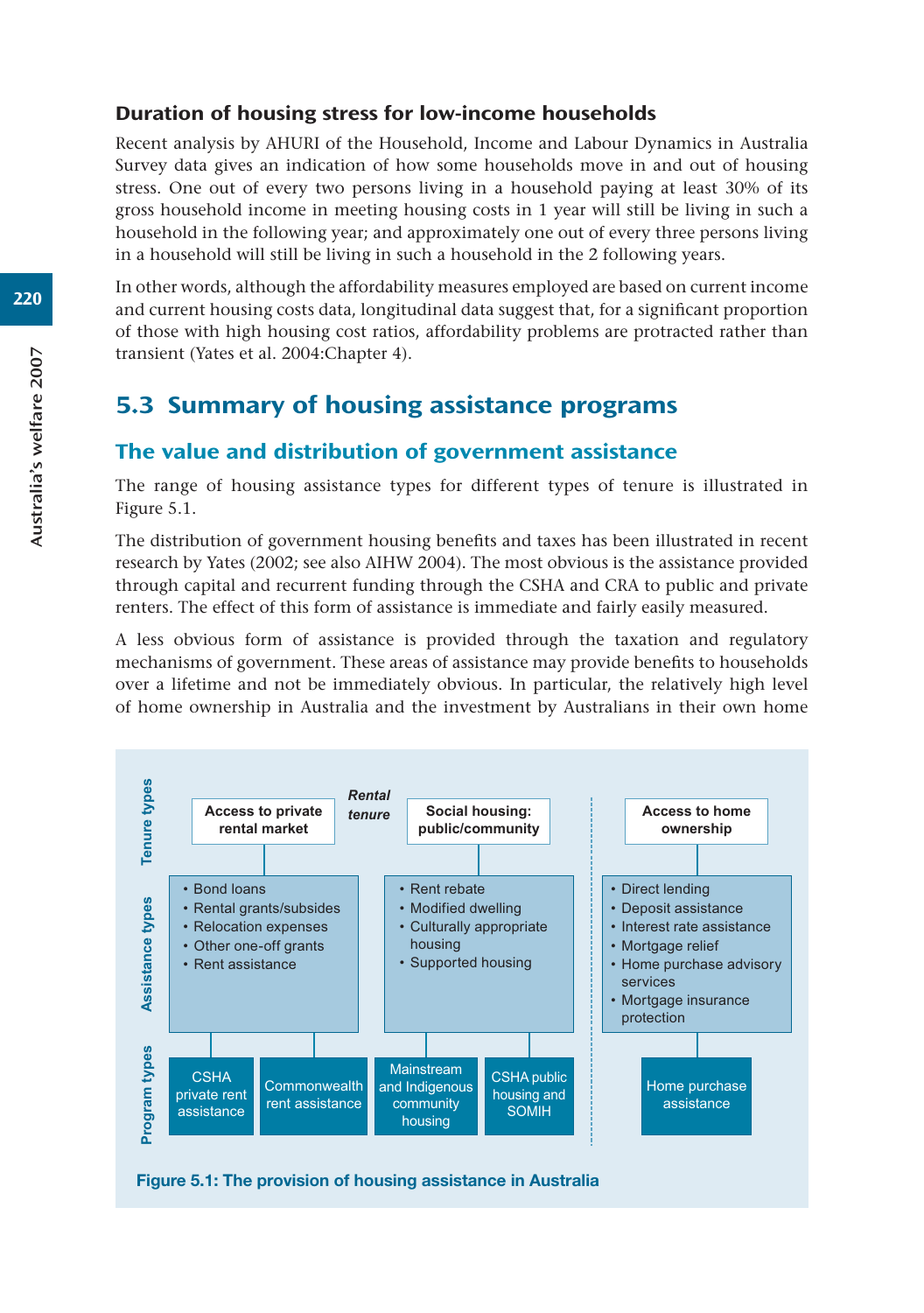or as small property investors are facilitated by the assistance provided through tax and regulatory markets.

The value of the major forms of direct and indirect government assistance in 1999 is shown at Table 5.4.

- CRA expenditure provided recipients on average with \$1,655 per year in benefits. The greatest value of benefits went to lower income households, which also comprised the majority of recipients. Average benefit values vary by the size of the income unit (AIHW 2004).
- The First Home Owner Grant provided eligible home purchasers with at least \$7,000 per household.
- The average value of rent rebates provided to public renters was \$3,698 per annum. The greatest value of benefits went to lower income households, which also comprised the majority of recipients. Average benefit values vary by geographic location and household size (AIHW 2004).
- On average it is estimated that home owners received the equivalent of \$4,400 per year through tax expenditures.
- Home purchasers are estimated to have received the equivalent of \$900 on average through Australian Government tax expenditures (excluding state exemptions and subsidies such as stamp duties and land tax exemptions).

|                                                           |        | Household quintile (by weekly income from all sources) |              |               |                      |       |  |
|-----------------------------------------------------------|--------|--------------------------------------------------------|--------------|---------------|----------------------|-------|--|
|                                                           | Lowest | Second                                                 | <b>Third</b> | <b>Fourth</b> | <b>Highest</b>       | All   |  |
| <b>Recurrent expenditure</b>                              |        |                                                        |              |               |                      |       |  |
| Private renter-CRA amount                                 | 1.645  | 1.694                                                  | 1.709        | 1.342         | 979                  | 1.655 |  |
| First Home Owner Grant<br>'one-off' amount <sup>(b)</sup> | 7.000  | 7.000                                                  | 7.000        | 7.000         | 7.000                | 7.000 |  |
| Capital expenditure                                       |        |                                                        |              |               |                      |       |  |
| Public renters subsidy                                    | 3.550  | 3.990                                                  | 3.710        | 3.325         | $\ddot{\phantom{0}}$ | 3,698 |  |
| Tax expenditure                                           |        |                                                        |              |               |                      |       |  |
| Outright owners                                           | 0      | 2.100                                                  | 2,500        | 4.600         | 8.800                | 4,400 |  |
| Home purchasers                                           | 0      | 400                                                    | 100          | 500           | 2.100                | 900   |  |

#### Table 5.4: Value of direct and indirect assistance to households<sup>(a)</sup>, 1999 (\$)

(a) Annual average amount.

(b) Represents the lump sum one-off payment of \$7,000 and is not an annual recurring benefit. Estimate of First Home Owners Grant value for 1999 based on value at time of introduction on 1 July 2000.

*Source:* AIHW 2004.

Of all the public renter households in receipt of a rental subsidy, 90% have an income within the lowest two income quintiles (Table A5.14). Almost 60% of these households receive an income within the lowest income quintile. This indicates that this form of direct assistance is highly targeted to households within the lower income quintiles. CRA is also similarly targeted to households within these income quintiles; however, the highest proportion of recipients of this benefit, 42%, receive an income within the second income quintile, not the first.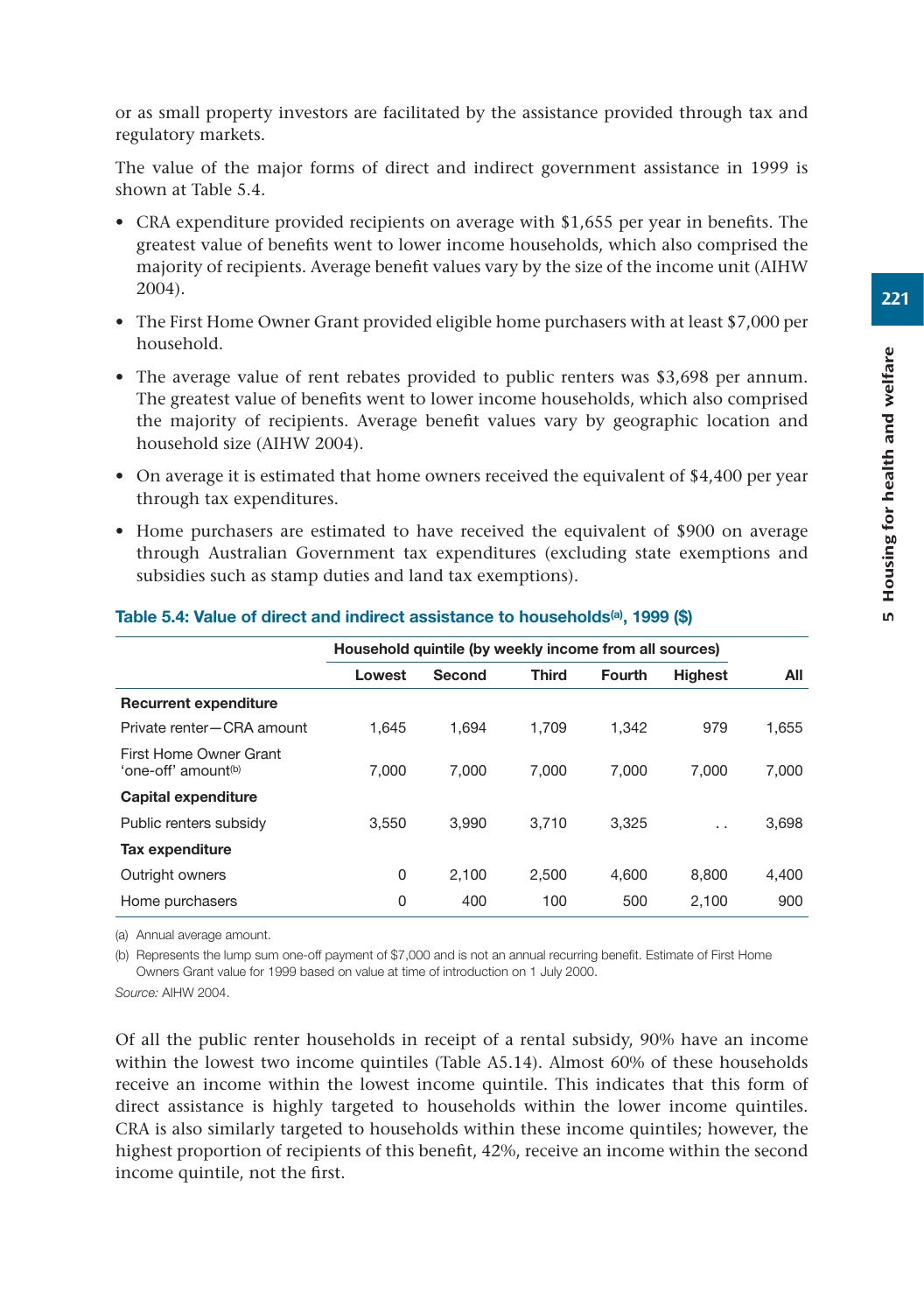The proportion of households purchasing their own dwelling is skewed towards the highest income quintile. Only 5% of households that are purchasing their own home have incomes within the lowest income quintile while 33% have an income within the highest income quintile. Of those households that own their homes outright, the majority (52%), have an income within the lowest two income quintiles. The remaining households that own their home outright appear to be distributed relatively evenly between the third, fourth and fifth quintile. When grouped together as 'all owners', home owners and purchasers are distributed evenly between all the income quintiles, increasing slightly as the level of income increases.

In 2005–06, the value of assistance provided to private renters was over \$2.0 billion. This comprised nearly \$2.0 billion from the CRA program, and \$72.6 million through CSHA private rent assistance (Table 5.4). Also in 2005–06, the Australian, state and territory governments provided just over \$1.3 billion for housing programs under the CSHA (Table A5.4), with public and community housing accounting for the majority of this funding. The Australian Government paid to the states and territories \$93 million for the Aboriginal Rental Housing Program, \$66 million for community housing and \$41 million for crisis accommodation.

Another form of assistance that helps income support recipients is Centrepay, which allows Centrelink clients to have automatic deductions taken from their Centrelink payments for various purposes, such as payment of rent thus ensuring a more secure living environment by reducing the possibility of rent arrears and eviction. This method of payment also allows other housing related payments such as gas, water, rates or electricity to be automatically deducted, providing assistance in managing finances and meeting household commitments (FaCSIA 2007c).

The First Home Owner Grant Scheme is part of the Australian Government's tax reform package to help first home owners. The scheme was established to offset the effect of the goods and services tax (GST) on home ownership by providing a one-off \$7,000 grant to first home buyers. The scheme was introduced on 1 July 2000 and is ongoing with no end date yet identified. Eligible first home owners can receive the grant regardless of their income, the area in which they are planning to buy or build, or the value of their first home. The grant is not means tested and no tax is payable on it.

## Trends in Commonwealth State Housing Agreement and Commonwealth Rent Assistance funding

Over the period 1994–95 to 2003–04, there were significant shifts in government expenditure for the CSHA and CRA. In 1994–95, government expenditure for the CSHA was 4% higher than for CRA. However, an increase of 9% for CRA expenditure and a 31% decrease for CSHA expenditure between 1994–95 and 2003–04 resulted in CRA expenditure surpassing that for the CSHA (Table A5.4). The trends should be interpreted with caution because of the differing nature of the programs. CRA is a recurrent expenditure program that is driven by demand (SCRCSSP 2002). Increases in CRA expenditure over the period are due to the extended coverage of the program and also to increases in the maximum rates of CRA during the early 1990s (FaCS 2001a, 2001b). CSHA expenditure includes recurrent and capital components. The capital component has provided funding for public housing stock totalling over \$30 billion that is continually used for housing assistance (FaCS 2001a). Recent trends have shown a decline in public housing stock (see Table A5.2).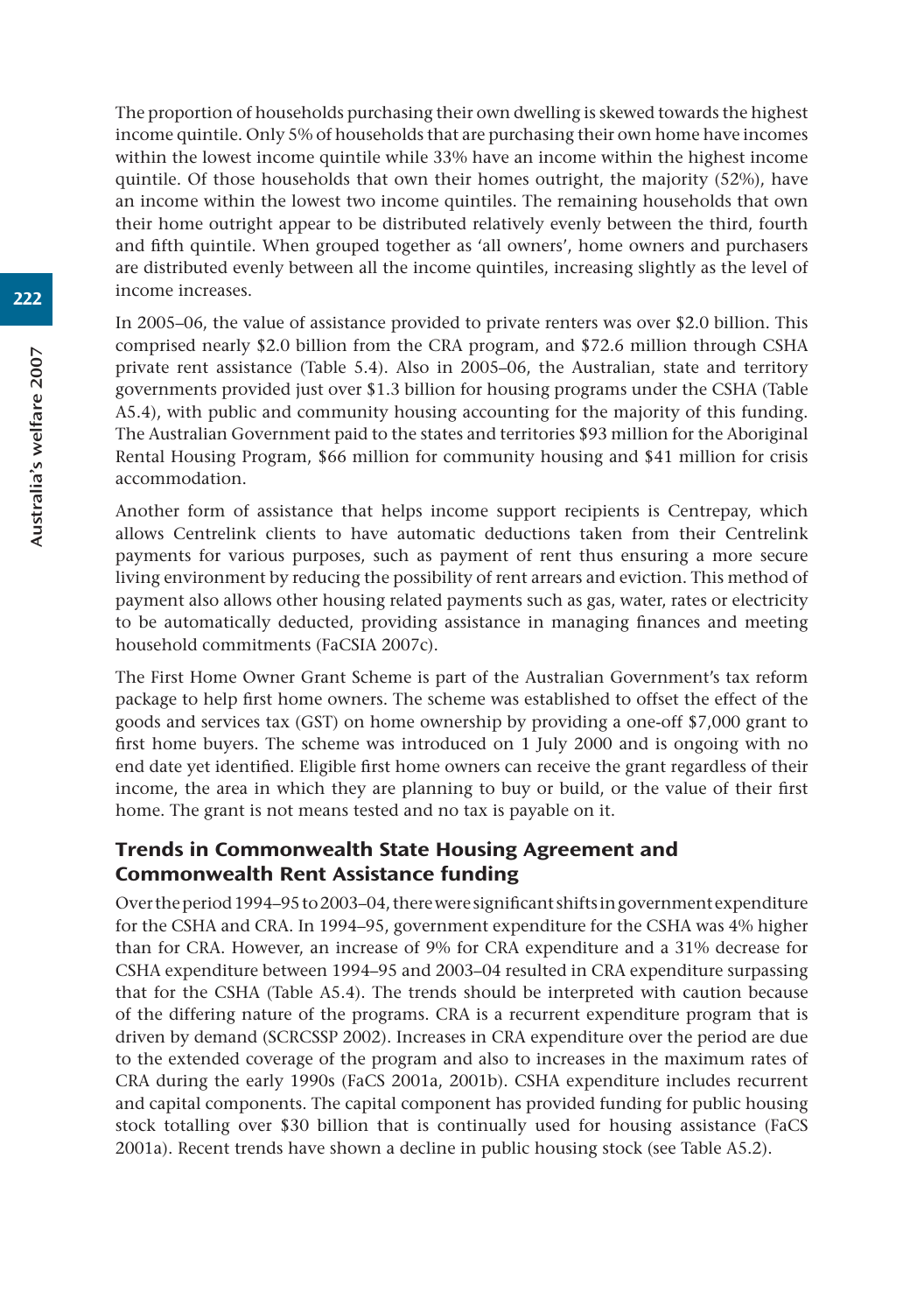223

# Commonwealth Rent Assistance

CRA is a non-taxable income supplement paid through Centrelink to individuals and families who rent in the private rental market. CRA is also available to community housing tenants and state owned and managed Indigenous housing tenants in New South Wales who pay rents above specified threshold levels. It aims to address basic living costs by reducing the proportion of an income unit's budget that has to be spent on housing. In 2003–04 the CRA program provided nearly \$2.0 billion of assistance to private renters (see Table A5.4).

Recipients of a Centrelink pension or allowance, or an amount of Family Tax Benefit over the base rate of Family Tax Benefit Part A, who are also paying private rent above minimum thresholds, may be eligible for CRA. It is generally not paid to home owners or purchasers, people living in public housing, or people living in residential aged care services with government-funded beds.

CRA is paid at a rate of 75 cents for every dollar paid by the income unit above the thresholds until a maximum rate is reached. The maximum rates and thresholds vary according to a client's family situation, the number of dependent children and the amount of rent paid. For single people without children, the rent threshold and maximum rate also vary according to whether or not accommodation is shared with others. Rent thresholds and maximum rates are indexed twice each year (March and September) to reflect changes in the consumer price index. More information on CRA eligibility rules, including minimum rent amounts and maximum amounts of CRA payable for various income unit types, can be obtained from Centrelink's website at <http://www.centrelink.gov.au>.

The results presented in this section are derived using data on income units that were in receipt of a Centrelink pension or allowance, or an amount of Family Tax Benefit over the base rate of Family Tax Benefit Part A, for the fortnight ending June 2006. The source for all data presented here is the Australian Government Department of Families, Community Services and Indigenous Affairs (FaCSIA) housing data set.

## Profile of Commonwealth Rent Assistance recipients

In June 2006, of the 4,046,180 Centrelink clients, 947,333 (23%) had an ongoing entitlement to and were receiving CRA. (This subgroup of income units is hereafter referred to as 'CRA recipients'.) Figure 5.2 shows the significant differences in CRA recipient rates between income unit types, ranging from 52% for single people without children to 4% for lone parents with three or more children. The proportion of people in different groups (for example age, income unit type, Indigenous status) eligible for CRA depends on a number of factors, including the level of home ownership, the availability of public housing, the number of young people living with parents, and rental obligations. Separate analysis of the CRA entitlement rate based on these variables is difficult to undertake as the rental circumstances of income units not entitled to CRA may not be verified or updated.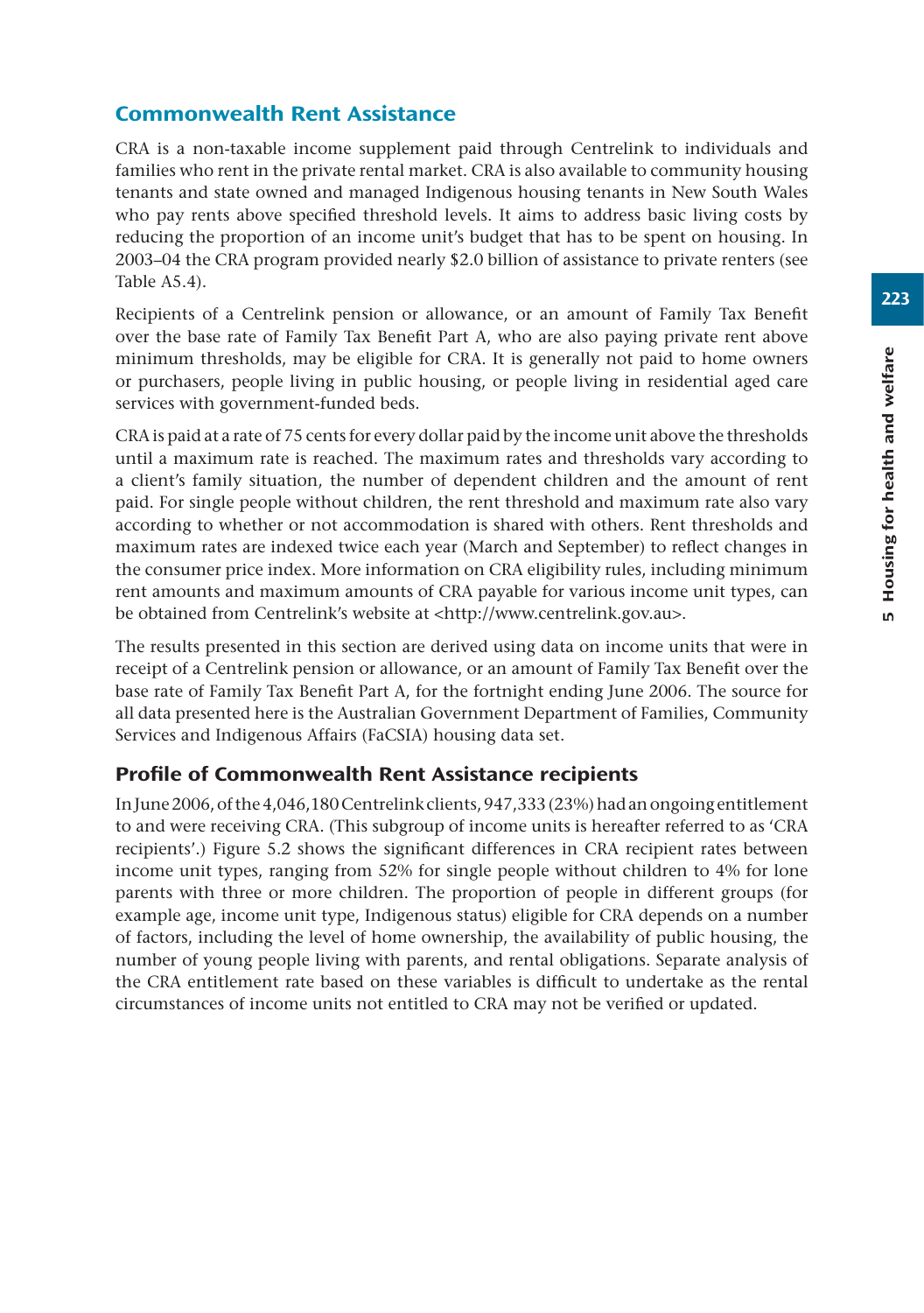

**Figure 5.2: Distribution of Commonwealth Rent Assistance recipients, by income unit type, June 2006**

## Impact on housing affordability

The aim of CRA is to assist low-income families and single persons with meeting their private housing rental costs. It is not intended to meet a specific benchmark for housing affordability but rather to improve affordability. This section examines the impact CRA has on housing affordability by comparing the proportion of income that recipients would spend on rent both before and after CRA is received. CRA has been treated as a housing subsidy, and deducted from rent, to calculate affordability after CRA is received.

Nationally 32% of CRA recipients pay more than 30% of income on rent after CRA; without CRA 59% of these households would pay more than 30% of income on rent. With CRA 23% of all CRA recipients pay in the range of more than 30% to 50% of income on rent and 8% pay more than 50% of income on rent. Without CRA these proportions are 35% and 24% respectively (Table 5.5).

The Australian Capital Territory and New South Wales had the largest proportions of CRA recipients paying more than 50% of their income on rent before CRA (31% and 27% respectively). The Australian Capital Territory remained the jurisdiction with the highest proportion of such recipients after receiving CRA (14%), followed by New South Wales (10%).

The proportion of income spent on rent varies widely across income unit types (Table 5.6). With CRA 68% of all CRA recipients pay 30% or less of income on rent. For the four major groups of income units this ranged from 58% of single-person income units, 75% for partners with no children, 77% of single-person with children income units up to partnered with children income units where 88% paid 30% or less of income on rent. For the two groups with children, those with three or more children were more often represented in this affordability category than those with only one or two children.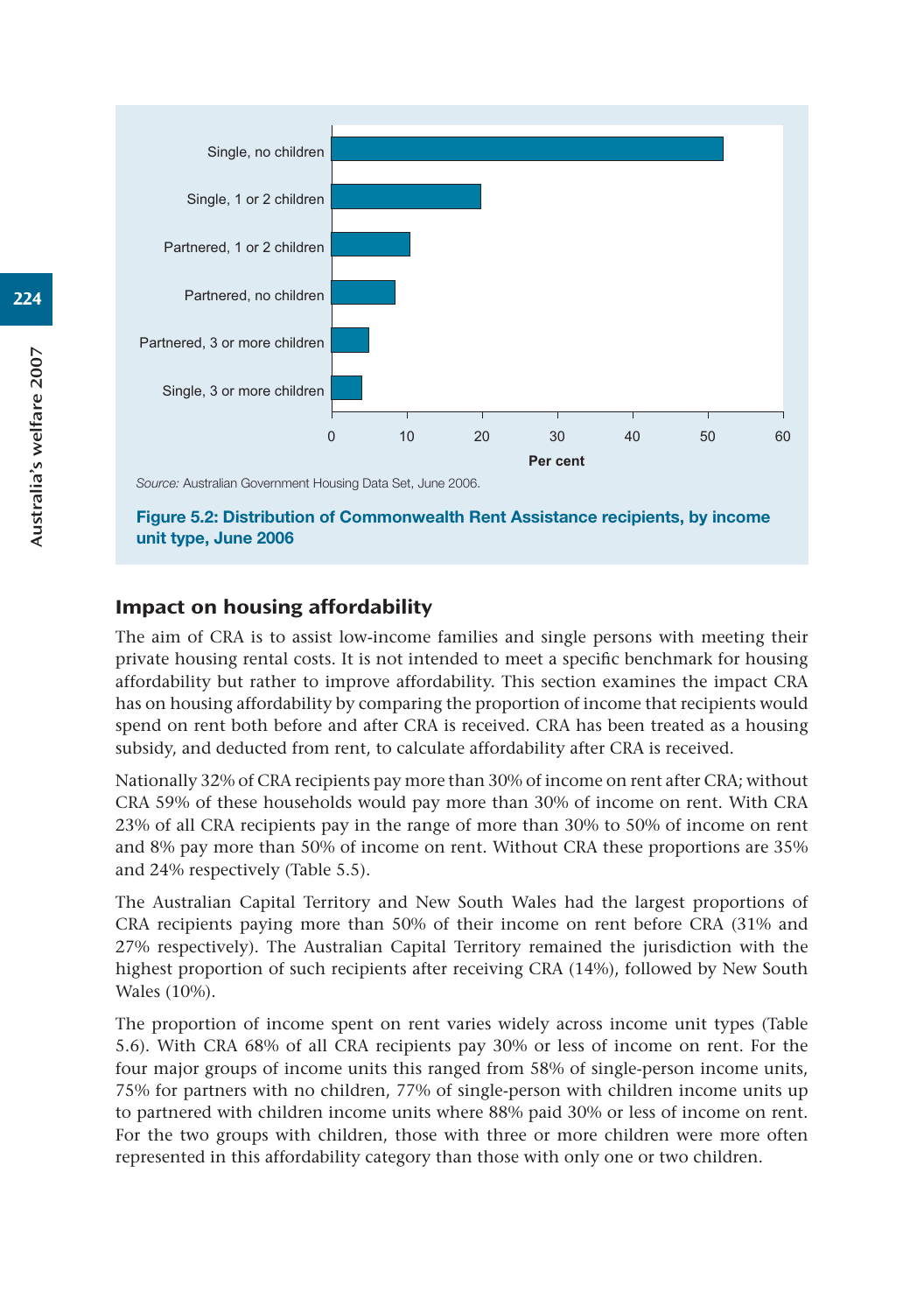|                    | <b>NSW</b> | Vic  | Qld  | <b>WA</b> | <b>SA</b> | Tas  | <b>ACT</b> | NΤ   | Aust |
|--------------------|------------|------|------|-----------|-----------|------|------------|------|------|
| Over 30% to 50%    |            |      |      |           |           |      |            |      |      |
| With CRA           | 25.0       | 22.6 | 23.3 | 20.1      | 21.6      | 19.8 | 23.6       | 23.4 | 23.2 |
| <b>Without CRA</b> | 35.1       | 36.9 | 34.4 | 35.4      | 34.5      | 37.5 | 25.5       | 36.0 | 35.3 |
| <b>Over 50%</b>    |            |      |      |           |           |      |            |      |      |
| With CRA           | 10.1       | 8.3  | 8.0  | 5.5       | 5.9       | 4.8  | 14.1       | 6.9  | 8.4  |
| <b>Without CRA</b> | 26.7       | 23.9 | 23.4 | 19.1      | 20.9      | 19.2 | 30.6       | 22.9 | 24.0 |

**Table 5.5: Recipients (income units) of Commonwealth Rent Assistance, proportion of income spent on rent with and without CRA, by state/territory, June 2006 (per cent)**

*Notes*

1. The proportion of income spent on rent (often referred to as affordability) without CRA is the ratio of rent to total income (excluding CRA), and expressed as a proportion. It is calculated by 'Affordability without CRA' = rent/total income \* 100. Affordability with CRA is calculated by subtracting CRA from the actual rent paid, then dividing this by total income (excluding CRA), and expressed as a proportion. That is, 'Affordability with CRA' = (rent less CRA)/(total income excluding CRA) \* 100. The approach used here follows the convention used in national reporting by FaCS and the Productivity Commission (SCRCSSP 2002).

2. Total CRA recipients excluded 719 income units with missing income or nil income and 230 income units with unknown state or territory.

*Source:* Australian Government Housing Data Set, June 2006.

#### **Table 5.6: Recipients of Commonwealth Rent Assistance, by income unit type and proportion of income spent on rent with and without CRA payment, June 2006 (per cent)**

|                                      | Proportion of income spent on rent | <b>Total CRA</b> |                 |              |            |
|--------------------------------------|------------------------------------|------------------|-----------------|--------------|------------|
|                                      |                                    | <b>Over 30%</b>  |                 |              | recipients |
| Income unit type                     | 30% or less                        | to 50%           | <b>Over 50%</b> | <b>Total</b> | (number)   |
| <b>With CRA</b>                      |                                    |                  |                 |              |            |
| Single, no children <sup>(a)</sup>   | 57.7                               | 29.9             | 12.5            | 100.0        | 491,689    |
| Single, 1 or 2 children              | 75.4                               | 20.8             | 3.8             | 100.0        | 188,020    |
| Single, 3 or more children           | 82.4                               | 16.0             | 1.6             | 100.0        | 37,709     |
| Single with children income units    | 76.6                               | 20.0             | 3.4             | 100.0        | 225.729    |
| Partnered, no children               | 74.5                               | 18.9             | 6.5             | 100.0        | 80,451     |
| Partnered, 1 or 2 children           | 86.2                               | 9.7              | 4.1             | 100.0        | 98,786     |
| Partnered, 3 or more children        | 92.6                               | 6.0              | 1.4             | 100.0        | 47,259     |
| Partnered with children income units | 88.2                               | 8.5              | 3.2             | 100.0        | 146,045    |
| Total <sup>(b)</sup>                 | 68.4                               | 23.2             | 8.4             | 100.0        | 946,614    |
| <b>Without CRA</b>                   |                                    |                  |                 |              |            |
| Single, no children <sup>(a)</sup>   | 23.2                               | 39.9             | 36.9            | 100.0        | 491,689    |
| Single, 1 or 2 children              | 50.4                               | 37.2             | 12.5            | 100.0        | 188,020    |
| Single, 3 or more children           | 55.5                               | 38.9             | 5.6             | 100.0        | 37,709     |
| Single with children income units    | 51.2                               | 37.5             | 11.3            | 100.0        | 225,729    |
| Partnered, no children               | 50.7                               | 36.4             | 12.9            | 100.0        | 80,451     |
| Partnered, 1 or 2 children           | 75.1                               | 16.7             | 8.2             | 100.0        | 98,786     |
| Partnered, 3 or more children        | 82.3                               | 14.2             | 3.5             | 100.0        | 47,259     |
| Partnered with children income units | 77.4                               | 15.9             | 6.7             | 100.0        | 146,045    |
| Total <sup>(b)</sup>                 | 40.7                               | 35.3             | 24.0            | 100.0        | 946,614    |

(a) The category 'Single, no children' includes single people in shared accommodation.

(b) Total CRA recipients include 2,700 income units who were identified as partnered, no children, temporarily separated or separated due to illness, and exclude 791 income units with nil total income or missing rent.

*Source:* Australian Government Housing Data Set, June 2006.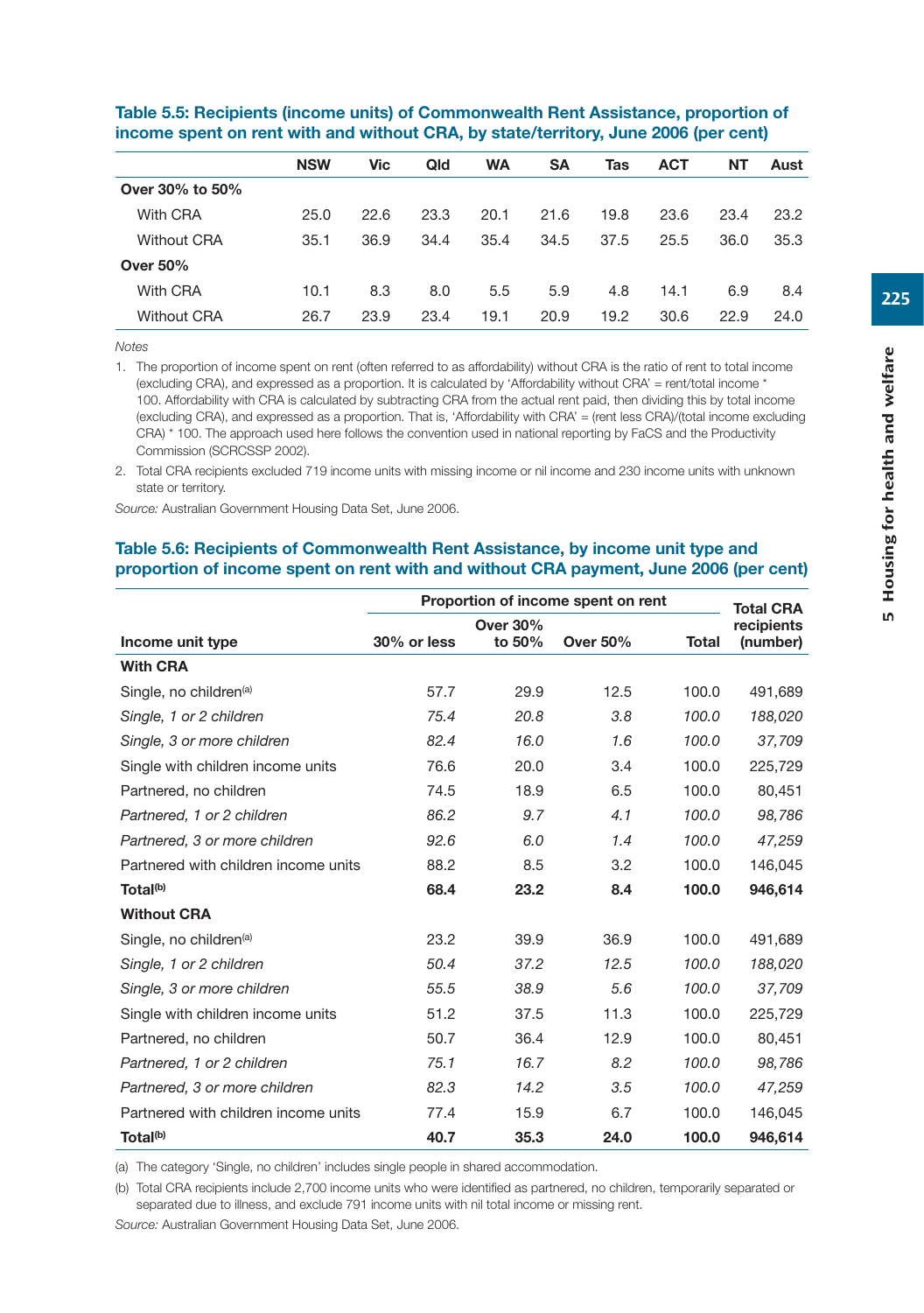As expected, single-person income units feature more prominently in the high-cost low-affordability category with 13% paying more than 50% of their income in rent with CRA—more than 3 times as large as income units with children and double the partnered no children group. The proportion of single-person income units also showed the largest reduction in those paying more than 50% of their income in rent, from 37% without CRA to 13%.

## Commonwealth State Housing Agreement program areas

Six housing assistance program areas operate under the CSHA: public rental housing, Aboriginal Rental Housing Program (also referred to as state owned and managed Indigenous housing (SOMIH)), community housing, home purchase assistance, private rent assistance and the Crisis Accommodation Program. In 2005–06, governments provided \$1.307 billion for housing assistance under the CSHA, of which the greatest proportion went to public rental housing.

#### **Table 5.7: Commonwealth State Housing Agreement funding, 2004–05 and 2005–06 (\$m)**

| 2004-05 | 2005-06 |
|---------|---------|
| 733.8   | 743.9   |
| 102.1   | 93.3    |
| 40.1    | 40.7    |
| 64.7    | 65.6    |
| 359.2   | 364.1   |
| 1,299.9 | 1,307.6 |
|         |         |

(a) Includes public housing, home purchase assistance and private rental assistance programs.

*Sources*: FaCSIA 2006:Table 2.2; FaCSIA 2007b.

Table 5.8 shows that public rental housing is the larger form of housing provided under the CSHA, accounting for 88% of all dwellings at 30 June 2006. Community housing accounted for 7% of the dwellings, SOMIH 3% and the Crisis Accommodation Program the remaining 2% (Table 5.8).

#### **Table 5.8: Households assisted and dwellings for all Commonwealth State Housing Agreement programs, 2005–06**

|                                   | <b>Public</b><br>rental<br>housing | <b>SOMIH</b> | Community<br>housing | <b>Crisis</b><br>Accommodation<br>Program | <b>Private rent</b><br>assistance | Home<br>purchase<br>assistance |
|-----------------------------------|------------------------------------|--------------|----------------------|-------------------------------------------|-----------------------------------|--------------------------------|
| Households at<br>30 June 2006     | 333,968                            | 12.386       | 28.582               | $\cdot$ $\cdot$                           | $\cdot$ .                         | $\cdot$ $\cdot$                |
| Households assisted<br>in 2005-06 | $\cdot$ $\cdot$                    | $\sim$       | $\cdot$ $\cdot$      | $62.383^{(a)}$                            | 133.981                           | 36.998                         |
| Dwellings at<br>30 June 2006      | 341,378                            | 12.893       | $26.210^{(b)}$       | 7.346 <sup>(c)</sup>                      | $\sim$                            | $\cdot$ $\cdot$                |

. . means the data item is not relevant to this program.

(a) Data was only available for New South Wales, Victoria, Queensland and Western Australia. For New South Wales, the number of instances, and not the number of households, is counted.

(b) This is for 'tenancy rental units', that is, a unit of accommodation to which a rental agreement can be made.

(c) This is the total for all jurisdictions. The total number of dwellings for New South Wales, Victoria, Queensland and Western Australia only is 6,506.

*Sources:* AIHW 2006a, 2006b, 2007b, 2007c, 2007d, 2007e.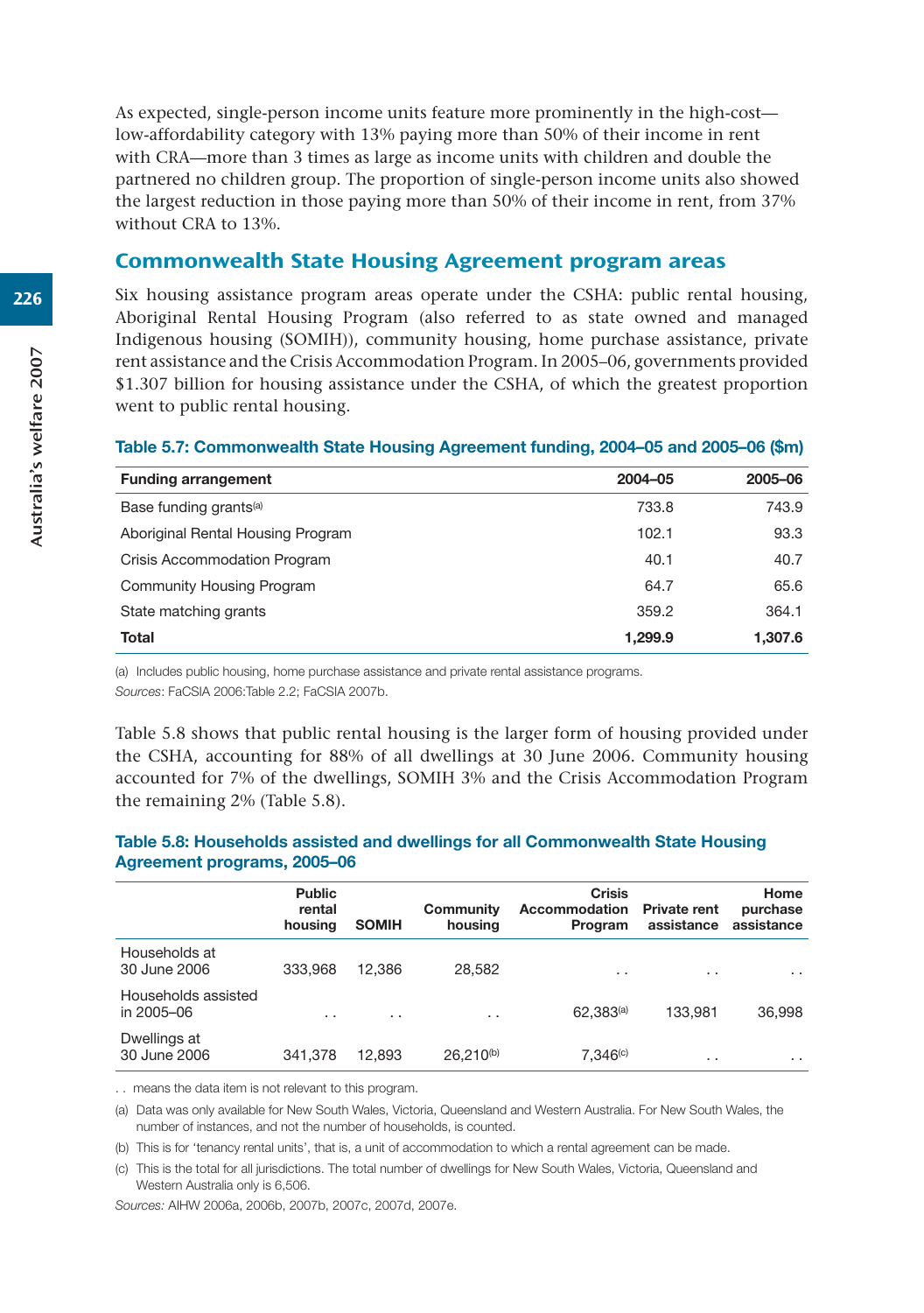At 30 June 2006 374,936 households were either in public housing, SOMIH or community housing. In addition, 233,362 households were assisted during 2005–06 by the three smaller programs: private rent assistance, home purchase assistance and the Crisis Accommodation Program.

## Households in public rental housing

## Household composition

Overall, the most common household type in public rental housing and SOMIH was single adult, comprising nearly half (44%) of all households, with single-parent families the next most common at 21%. Couples with children accounted for only 7% of all households. Just over one third (37%) of households had a male as the main tenant, and 63% had a female as the main tenant (Table 5.9).

The average age of the main tenant in public rental housing was 62 years for women and 55 years for men. This compares with an average age in SOMIH of 53 years for women and 48 years for men. The 2001 Census shows that the social housing system (of which public rental housing is the major provider) provides over half of all rental housing for people aged 65 or over. Jones and colleagues (2007) have projected an increase of 115% from 2001 to 2026 in the number of low-income households in this age group. Given the high percentage of single–adult families currently in public housing, it is difficult to see how the current supply could meet this increasing demand.

| <b>Household</b><br>composition | Male-public<br>housing | Male-<br><b>SOMIH</b> | Female-<br>public housing | Female-<br><b>SOMIH</b> | Total <sup>(a)</sup>   |
|---------------------------------|------------------------|-----------------------|---------------------------|-------------------------|------------------------|
| Single adult                    | 64.905                 | 944                   | 86.991                    | 1.429                   | 153,909                |
| Single parent                   | 7.087                  | 493                   | 59,850                    | 4.303                   | 71.733                 |
| Couple only                     | 19,566                 | 318                   | 7.508                     | 268                     | 27,660                 |
| Couple with<br>children         | 11.295                 | 662                   | 12,747                    | 987                     | 25.691                 |
| Group household                 | 5.187                  | 227                   | 15.623                    | 612                     | 21.649                 |
| Mixed composition               | 6.800                  | 361                   | 11,926                    | 1.020                   | 20,107                 |
| Other singles                   | 273                    | 30                    | 812                       | 143                     | 1.258                  |
| Total <sup>(b)</sup>            | 115,113                | 3.035                 | 195.457                   | 8,762                   | 346,354 <sup>(c)</sup> |

| Table 5.9: Sex of main tenant for public rental housing and state owned and managed |
|-------------------------------------------------------------------------------------|
| Indigenous housing by household composition, 2005–06                                |

(a) Totals include households where the sex of the main tenant is unknown.

(b) Totals include households where the household composition is unknown.

(c) Includes households where household composition and sex of main tenant is unknown.

*Source:* AIHW analysis of the national housing assistance data repository.

The next most common type of household for both public rental and SOMIH households was single parent, at 22% and 41% of all households respectively. Women were more likely to be the main tenant for both programs, representing 89% of all sole parents in public rental housing and 90% for SOMIH.

Research has shown that almost 50% of sole parents live in a very difficult financial situation, unable to afford adequate food and heating, and experience problems meeting bills (Birrell et al. 2002). Public rental housing will therefore continue to be an important tenure for this group, given its affordability compared with the private sector.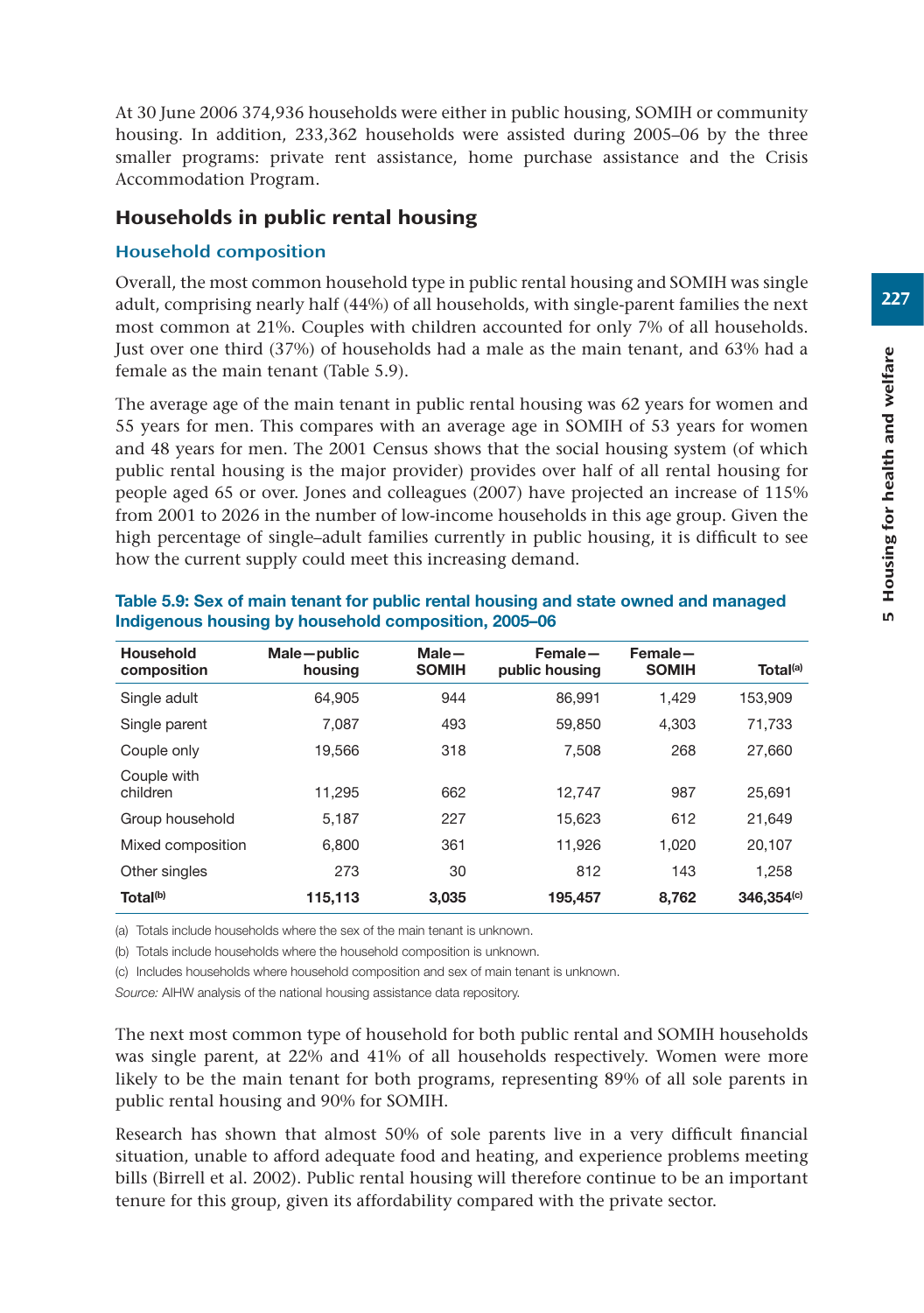#### Household income

The level of income coming into a household affects the amount of rent it pays. For both public rental housing and SOMIH, rents are calculated so that households pay no more than 25% of their income on rent. The difference between this amount and the full market rent of the dwelling is called the rebate amount. This capping of a tenant's housing costs assists the household by allowing a greater level of spending on other goods and services, and is particularly important to low-income households (Bridge et al. 2003).

In 2005–06, 88% of public rental households and 84% of SOMIH households effectively received a total of \$27.7 million and \$1.0 million in rebates respectively. The average weekly rebate for these tenants was \$94.61 for public renter rebated households and \$97.09 for SOMIH rebated households (AIHW 2006a, 2006b).

The principal source of income in 2005–06 for over 90% of rebated households in public housing and SOMIH was a government cash pension or allowance (92% and 91% respectively). Of these, the main pension type was the Disability Support Pension (31% and 19% of pensions respectively). Wages and salary were the main source of income for 6% of public renter households and 7% of SOMIH households (Table A5.8).

#### Priority allocation

Of the 28,853 households newly allocated to either public housing or SOMIH in 2005–06, 10,824 (37%) were classified as in greatest need. This means that they were homeless, their life or safety was at risk, their health condition was aggravated by their housing, their housing was inappropriate to their needs or they had very high rental housing costs. Of those 10,824, over half (51%) were housed within 3 months of joining the waiting list.

#### **Table 5.10: New allocations of public rental housing and state owned and managed Indigenous housing to households in greatest need, by time to allocation, July— September 2005**

| Time period                         | <b>Public rental housing</b> | <b>SOMIH</b> |
|-------------------------------------|------------------------------|--------------|
| Less than 3 months                  | 5.334                        | 175          |
| 3 months to less than 6 months      | 1.918                        | 78           |
| 6 months to less than 1 year        | 1,728                        | 50           |
| 1 year to 2 years                   | 994                          | 41           |
| 2 years or more                     | 489                          | 17           |
| Total all greatest need allocations | 10,463                       | 361          |
| <b>Total all new allocations</b>    | 27,482                       | 1,371        |

*Sources:* AIHW 2006a, 2006b.

In a study of public housing and community housing practitioners, over 70% said their allocation system worked well or very well. Targeting was generally supported across both sectors, but there were some concerns expressed that other households were missing out (Hulse & Burke 2005). Reforms to housing allocation have been implemented overseas and there are moves in Australia to follow this trend. At least five jurisdictions are either implementing or considering implementing a single waiting list for all their public rental housing, SOMIH and community housing dwellings.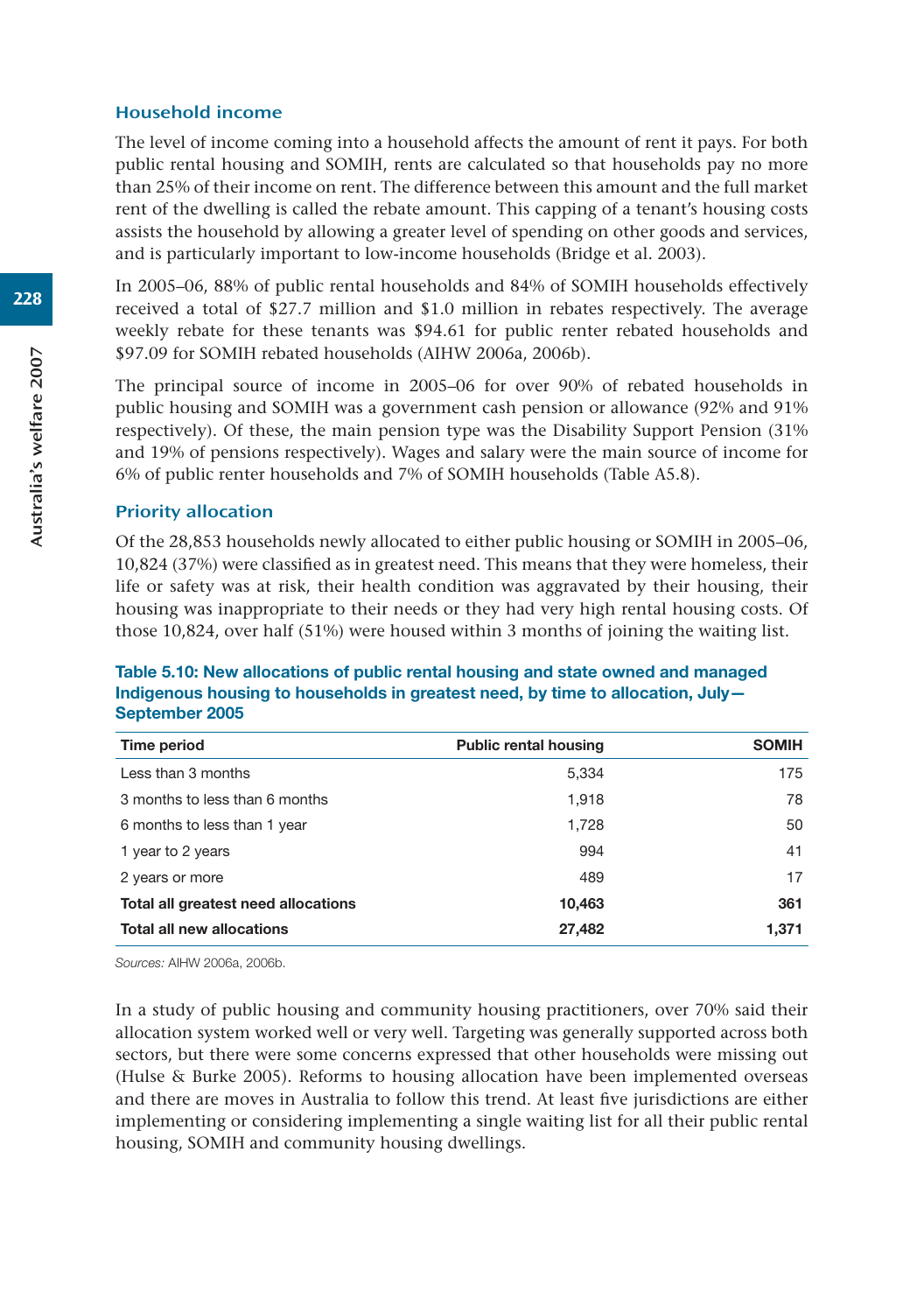#### Length of tenancy

The median length of tenancy was greater for households in public rental housing (2,198 days) compared with SOMIH (1,293 days) (Table A5.6 and A5.7). At 30 June 2006, the greater proportion (25%) of public renter households had a tenure time of over 5 to 10 years, whereas the greater proportion of SOMIH households (32%) had a tenure time of over 2 to 5 years. SOMIH households were also more likely than public renter households to have tenure periods of 2 years or less, 31% compared with 21%.

The effects of security of tenure are not well understood in Australia. While there is some evidence that it brings improved social cohesion and education outcomes, there is not sufficient evidence to say for certain. Evidence of the impact of security of tenure on employment outcomes is mixed, ranging from a positive outcome to a negative one as a consequence of the lack of willingness to move to a location with better employment prospects (Bridge et al. 2007).



**Figure 5.3: length of tenure of public rental housing and SOMIH households at 30 June 2006**

#### Public housing outcomes

In 2005, the most cited reason for moving into their current housing for both public renters and SOMIH households was that they couldn't afford private rental (67% and 35% respectively). For those in public rental housing the next most cited reasons were security of tenure (32%) and they wanted to live in this area (18%). For those in SOMIH the next most cited reasons were they wanted to live in this area (22%) and they wanted a better house (20%) (Table A5.9).

Nearly two-thirds (63%) of respondents said that their quality of life had improved since moving into public rental housing, with only 2% reporting that it had worsened (Figure 5.4). This question was not asked of SOMIH households.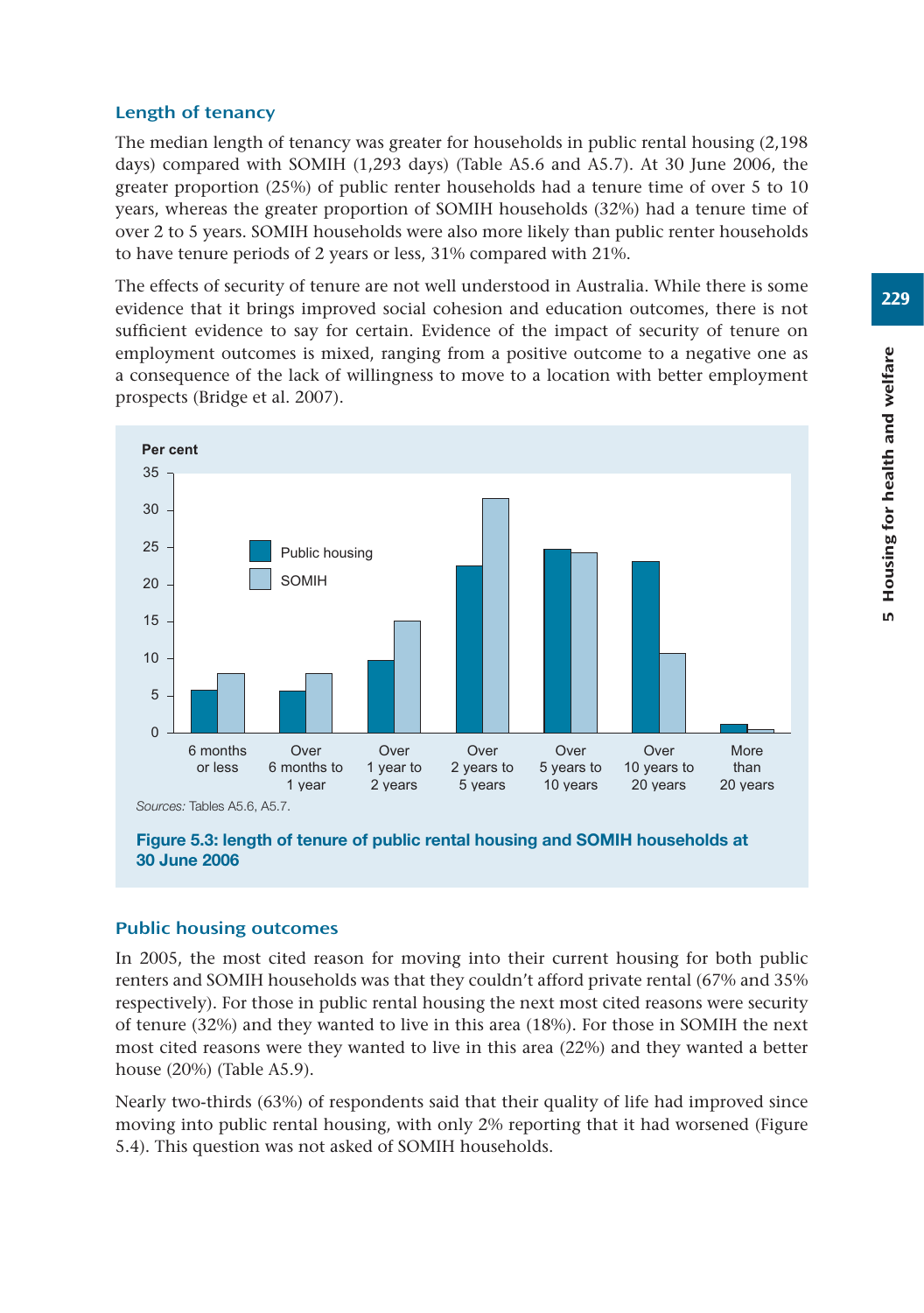

When public renter households were asked about the specific benefits of public housing, the top three reasons were 'they felt more settled in general' (91%), 'they were more able to manage their money' (90%) and 'it allowed them to remain living in the area' (89%). SOMIH households also cited 'it allowed them to remain living in the area' (91%) and 'they felt more settled in general' (90%) but also gave a high score to 'they felt more able to cope' (89%) (Table A5.10).

#### Tenant satisfaction with service delivery

In the 2005 National Social Housing Survey (NSHS), for both public rental and SOMIH households, tenants were asked to rate their overall satisfaction with the service provided by their state housing authority. Overall, SOMIH households showed a lower level of satisfaction than those in public rental housing, with the amount either satisfied or very satisfied being 63% for SOMIH households and 71% for public rental housing households. In addition, SOMIH households were more likely to be dissatisfied, 24% compared with 16% for those in public rental housing (Table A5.11).

#### Labour force participation

In 2005, almost half (49%) of tenants were not actively looking for work in the previous 4 weeks. Tenants who were not actively looking for work cited such reasons as being unable to work (55%), having a permanent medical condition (43%) and needing more training, education or experience (24%). Just over one-fifth (22%) were concerned that their pension or benefits might be reduced and 18% that their rent might go up.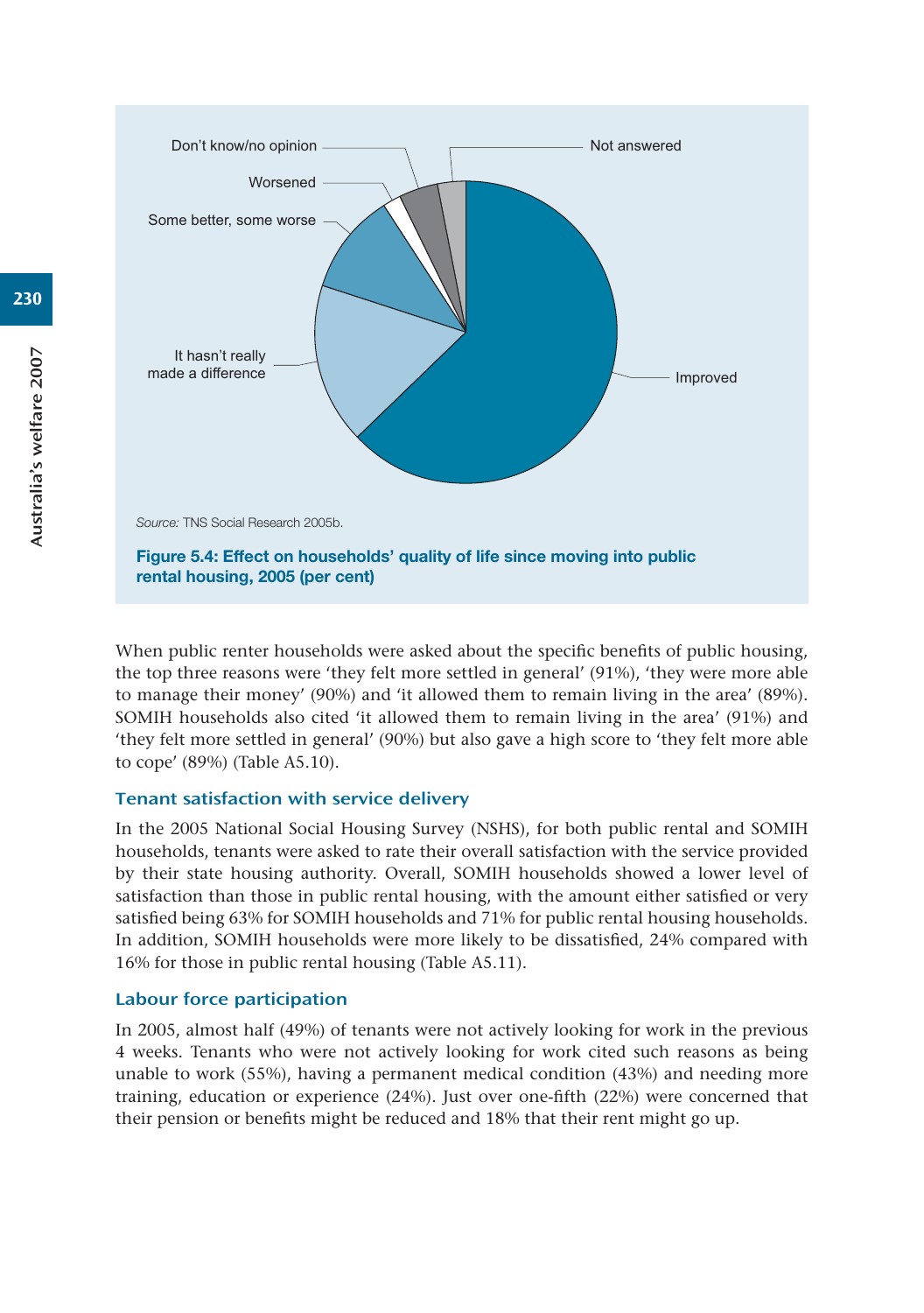This issue was explored by AHURI in its attitudinal survey of 400 unemployed housing assistance recipients. AHURI found that the majority (79%) of respondents were looking for a clear financial benefit of at least \$100 per week and half wanted a net gain of at least \$200. Other problems cited included poor skills, age discrimination, travel costs and poor location. In fact, 42% of public renters said they would be willing to move if it meant finding a suitable job (Whelan 2005).

## Households in community housing

Household information presented for community housing is either from the 2005 NSHS, where one person responded on behalf of the household, or the 2006–07 national collection of household-level data.

#### Household composition

In 2005, 35% of NSHS respondents were aged between 35 and 54 years and 18% between 55 and 64 years. The majority of these tenants (65%) were female. The most common household type was single adult, comprising nearly half (46%) of all households, with single–parent families the next most common at 18%. Couples with children only accounted for 6% of all households (TNS 2005a).

In 2005–06, 1,663 (6%) households in community housing were identified as Indigenous households. Another 7,718 (27%) households contained a household member with disability and 3,567 (12%) were from non-English speaking backgrounds (Table A5.12).

#### Household income

The 2005 NSHS shows that the principal source of income in 2005 for the greater majority (about 80%) of community housing households was a government cash pension or allowance, of which the most common pension type was the disability pension (about 27%). This was closely followed by the Age Pension (about 26%). Of main income earners 14% received a wage or salary.

In 2005–06, 83% of community housing households paid no more than 25% of their income in rent. A further 11% paid between 25% and 30% of their income in rent, with only a small proportion (6%) paying above 30% (AIHW 2007b).

#### Length of tenancy

In 2005 the greater proportion (31%) of community housing households had been at their current address for 1 to 2 years, with a further 28% having been at their current address for 3 to 5 years. Only 10% of households had been at their current address for 11 or more years (Figure 5.5).

#### Community housing organisations

At 30 June 2006, 1,115 community housing organisations managed around 31,584 dwellings (Table 5.11). Organisations vary in size depending on the number of dwellings they manage. A small proportion of organisations managed a large proportion of dwellings, with only 3% of organisations managing about 43% of all dwellings. Conversely, a large proportion of organisations managed a relatively small proportion of dwellings, with 77% of organisations managing just 20% of all dwellings.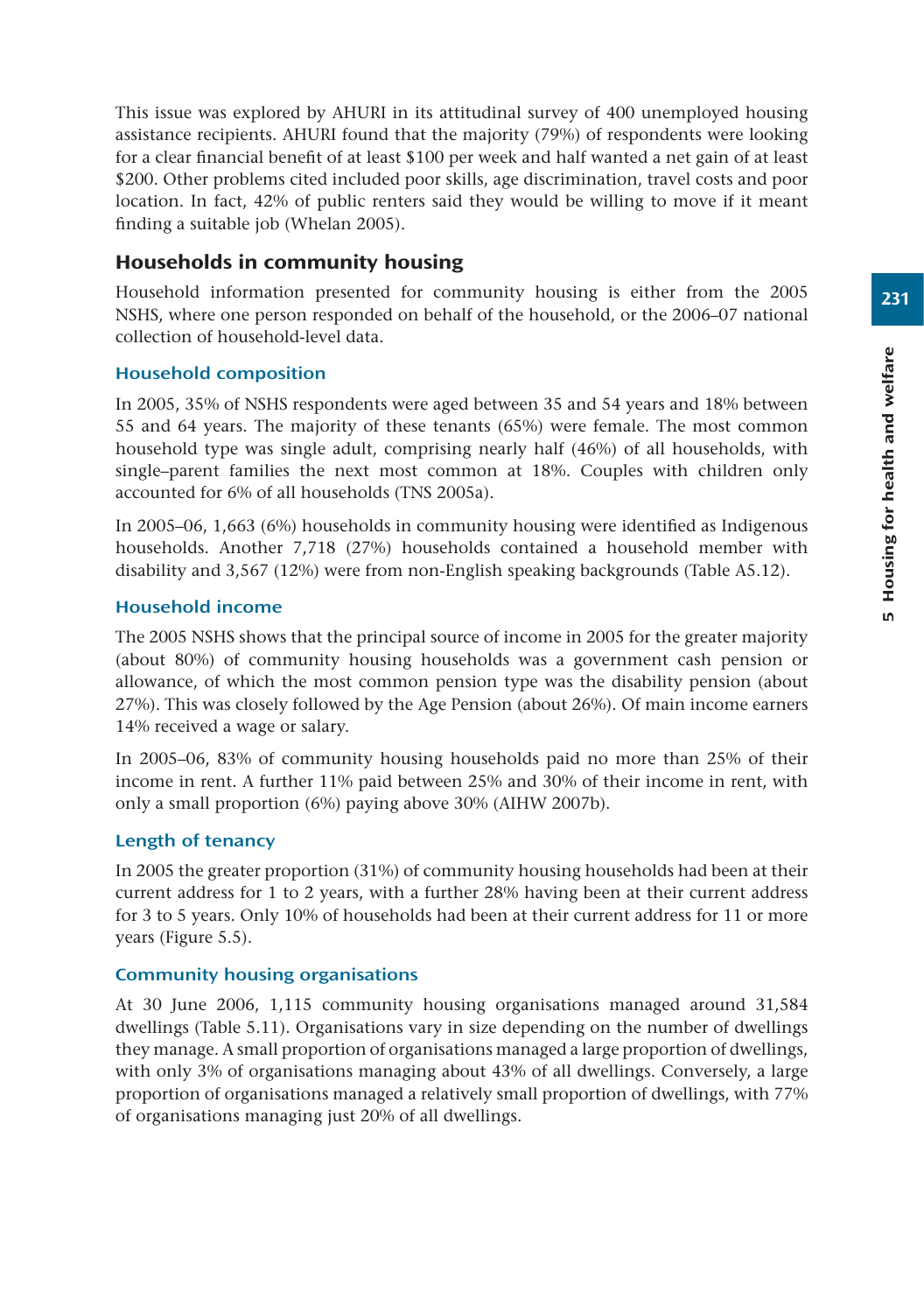

**households, 2005**

#### **Table 5.11: Community housing organisations and dwellings by organisation size, at 30 June 2006**

| <b>Organisation size</b>        | 200 or more<br>dwellings | 100-199<br>dwellings | $50 - 99$<br>dwellings | $20 - 49$<br>dwellings | Less than<br>20 dwellings | Total  |
|---------------------------------|--------------------------|----------------------|------------------------|------------------------|---------------------------|--------|
| Total organisations             | 32                       | 31                   | 38                     | 156                    | 858                       | 1.115  |
| Total per cent of organisations | 2.9%                     | 2.8%                 | 3.4%                   | 14.0%                  | 77.0%                     | 100.0% |
| <b>Total dwellings</b>          | 13.718                   | 4.262                | 2.648                  | 4.636                  | 6.320                     | 31.584 |
| Total per cent of dwellings     | 43.4%                    | 13.5%                | 8.4%                   | 14.7%                  | 20.0%                     | 100.0% |

*Notes*

1. Percentages may not add to 100 due to rounding.

2. Excludes the Australian Capital Territory as it did not participate in the administrative data collection.

*Source:* AIHW 2007a.

Community housing organisations offer a range of support services to tenants including information, advice and referral, personal support, community living support, training and employment support, and financial and material assistance (AIHW 2007b). In 2005, 25% of tenants reported that at least one household member required support within the last month. Of these, 6% required daily living support, 47% required personal support and 38% required community living support.

One way in which community housing differs from public rental housing is that it allows households to be involved in the decision making and management of the community housing organisation. In 2005, the most common forms of tenant involvement were providing help when possible or when asked (31%) and attending meetings (27%). Other forms of tenant involvement included attending social events and activities (20%), being a member of the organisation (18%) and helping with general maintenance and working bees (11%) (TNS Social Research 2005a).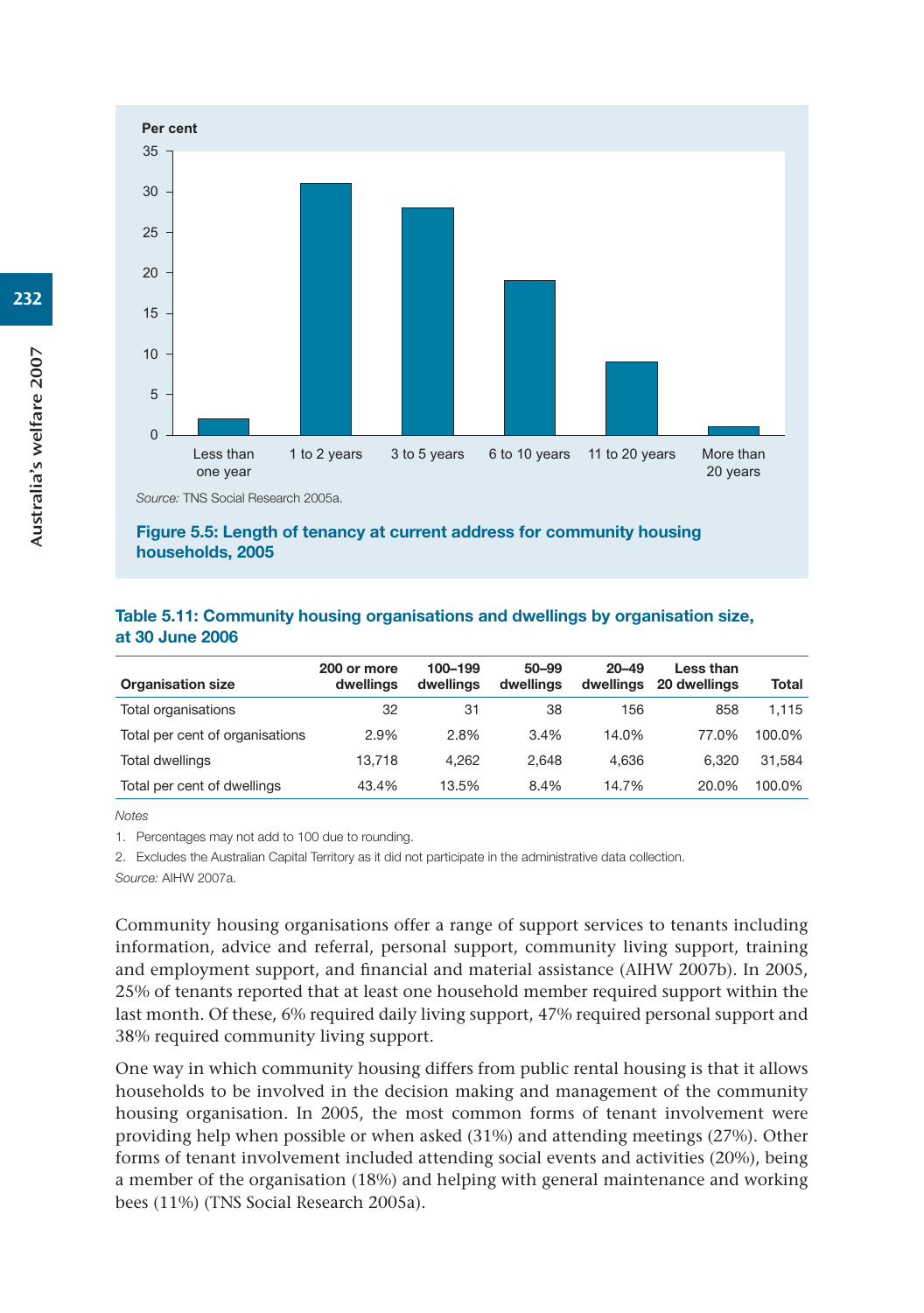## Community housing outcomes

For over half (57%) of respondents to the 2005 NSHS, one of their reasons for moving into community housing was that they couldn't afford private rental. The house better suited the need of 45% of respondents, and 38% and 36% respectively cited security of tenure and difficulties with accessing public housing as a reason (Table A5.9).

More than two-thirds (74%) of respondents said that their quality of life had improved since moving into community housing, with only 1% reporting that it had worsened (Figure 5.6). When tenants were asked about the specific benefits, the top four reasons were 'it allowed them to remain living in the area' (93%), 'they felt more settled in general' (92%), 'they were more able to manage their rent and money' (90%) and 'they felt more able to cope' (86%) (Table A5.10).

Research has also shown that community housing contributes to community building. In a series of focus groups with 12 service providers, 13 tenants and 12 policy and program administrators, AHURI found that community housing:

- 'restores individual capacities to live independently
- brokers access for tenants to the wider community
- provides the skills and supports that actually led to social participation and
- the organisations play a lead role in the community, for example through forming partnerships and providing leadership on community issues' (Barbato et al. 2003).

#### Tenant satisfaction with service delivery

In the 2005 NSHS, tenants were asked to rate their overall satisfaction with the service provided by their community housing organisation. Nationally 85% of community housing tenants stated they were satisfied overall with the service provided by their housing organisation (Table A5.11).



**Figure 5.6: Effect on household quality of life since moving into community housing (per cent)**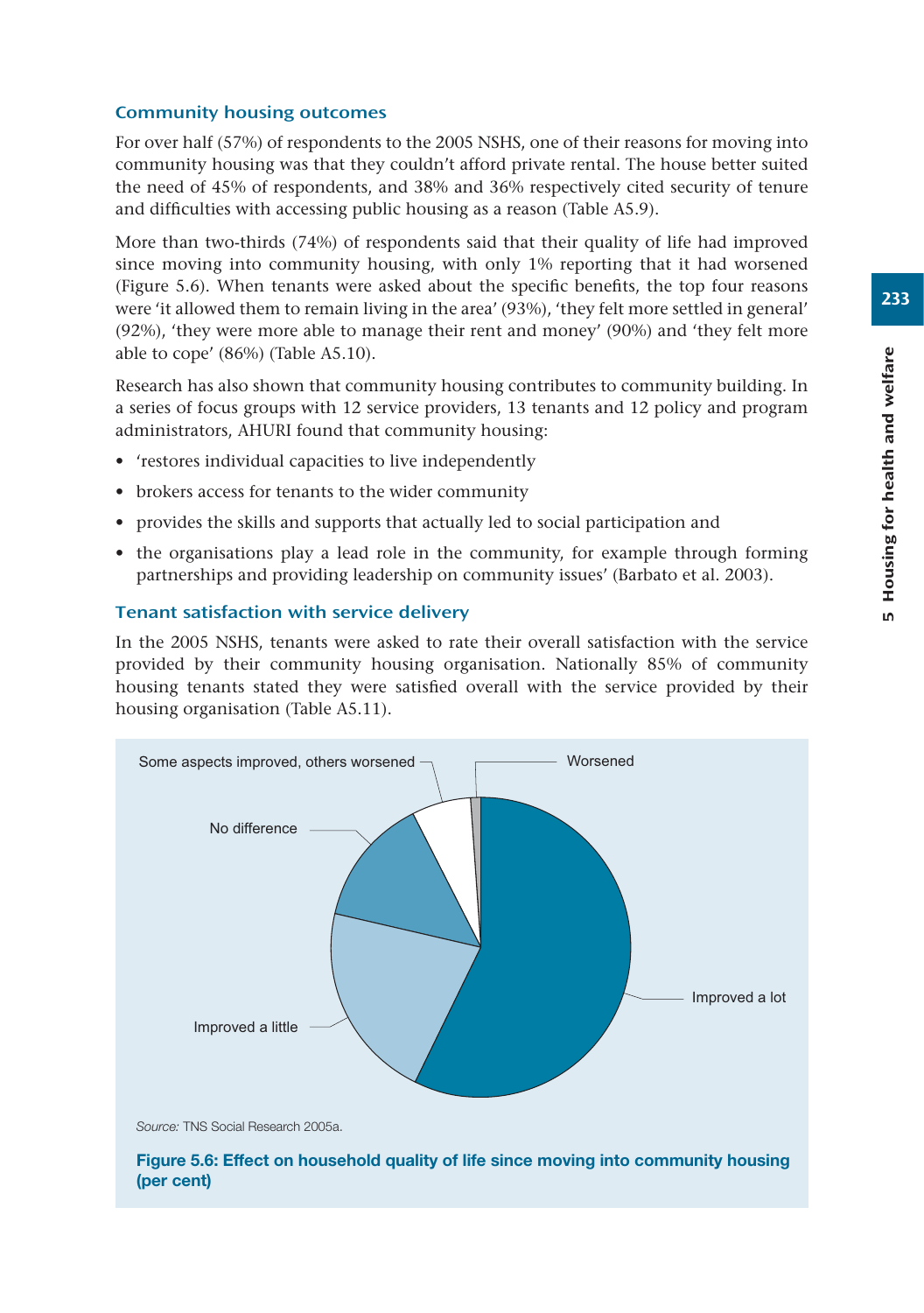When looking at overall satisfaction for all tenants, there were some differences between different subgroups of tenants:

- Consistent with most satisfaction surveys, overall satisfaction for both service delivery and condition of the home increased with age.
- Households without dependants were generally more satisfied with both service delivery and the condition of their home than those with dependants.
- Tenants living in semi-detached houses or flats/apartments were generally more satisfied with the condition of their home than those living in shared accommodation or separate houses.

## Crisis Accommodation Program

The Crisis Accommodation Program provides capital funding for services funded under the Supported Accommodation Assistance Program. The majority of funds are used for the purchase, construction and lease of dwellings for people who are homeless or in crisis. The crisis nature of this type of housing is demonstrated by the fact that in 2005–06, for the four jurisdictions that were able to provide both dwelling and household numbers, 59,383 households were assisted with 6,773 dwellings. This equates to 8.8 households per dwelling (AIHW 2007c). Details of persons assisted under the Supported Accommodation Assistance Program are provided in Chapter 6 of this publication.

## CSHA private rent assistance

CSHA private rent assistance is provided to eligible low-income households to assist them with securing or maintaining rental in the private sector. This program is in addition to the CRA Program, which is not a CSHA program and is administered by Centrelink.

Table 5.12 shows the range of private rent assistance programs current during 2005–06. All jurisdictions provide bond loans, five provide rental grants and subsidies, but only three provide relocation expenses or other one-off grants.

|                         | <b>NSW</b>           | Vic          | Qld            | <b>WA</b>  | <b>SA</b>     | Tas          | <b>ACT</b>           | NΤ                   |
|-------------------------|----------------------|--------------|----------------|------------|---------------|--------------|----------------------|----------------------|
| Bond loans              | $\checkmark$         | ✔            | $\checkmark$   | $\sqrt{2}$ | $\sqrt{ }$    | $\checkmark$ | $\checkmark$         |                      |
| Rental grants/subsidies | $\checkmark$         | $\sqrt{2}$   | $\sqrt{2}$     | $\sim$     | $\sqrt{ }$    | $\checkmark$ | $\ddot{\phantom{0}}$ | $\ddotsc$            |
| Relocation expenses     | $\ddot{\phantom{0}}$ | $\checkmark$ | $\sim 10^{-1}$ | $\sim 10$  | $\sim$ $\sim$ | $\checkmark$ | $\sqrt{2}$           | $\ddot{\phantom{a}}$ |
| Other one-off grants    |                      | v            | $\sim$ $\sim$  | $\ddotsc$  | $\ddotsc$     | $\checkmark$ | $\cdot$ .            | $\ddotsc$            |

| Table 5.12: Commonwealth State Housing Agreement private rent assistance program |
|----------------------------------------------------------------------------------|
| coverage by jurisdiction, 2005–06                                                |

*Note:* 'Current' represents programs that are accepting new clients for the year ending 30 June 2005. Where a jurisdiction is phasing out a program and only continuing to service ongoing clients until the end of their contractual obligations (that is, not accepting any new clients), these programs are not counted as current.

*Source:* AIHW 2007e.

Seventy-eight million dollars worth of private rent assistance was provided to just fewer than 134,000 households in 2005–06. The greatest area of expenditure was bond loans, which accounted for nearly two-thirds (63%) or \$49 million of private rent assistance (Figure 5.7).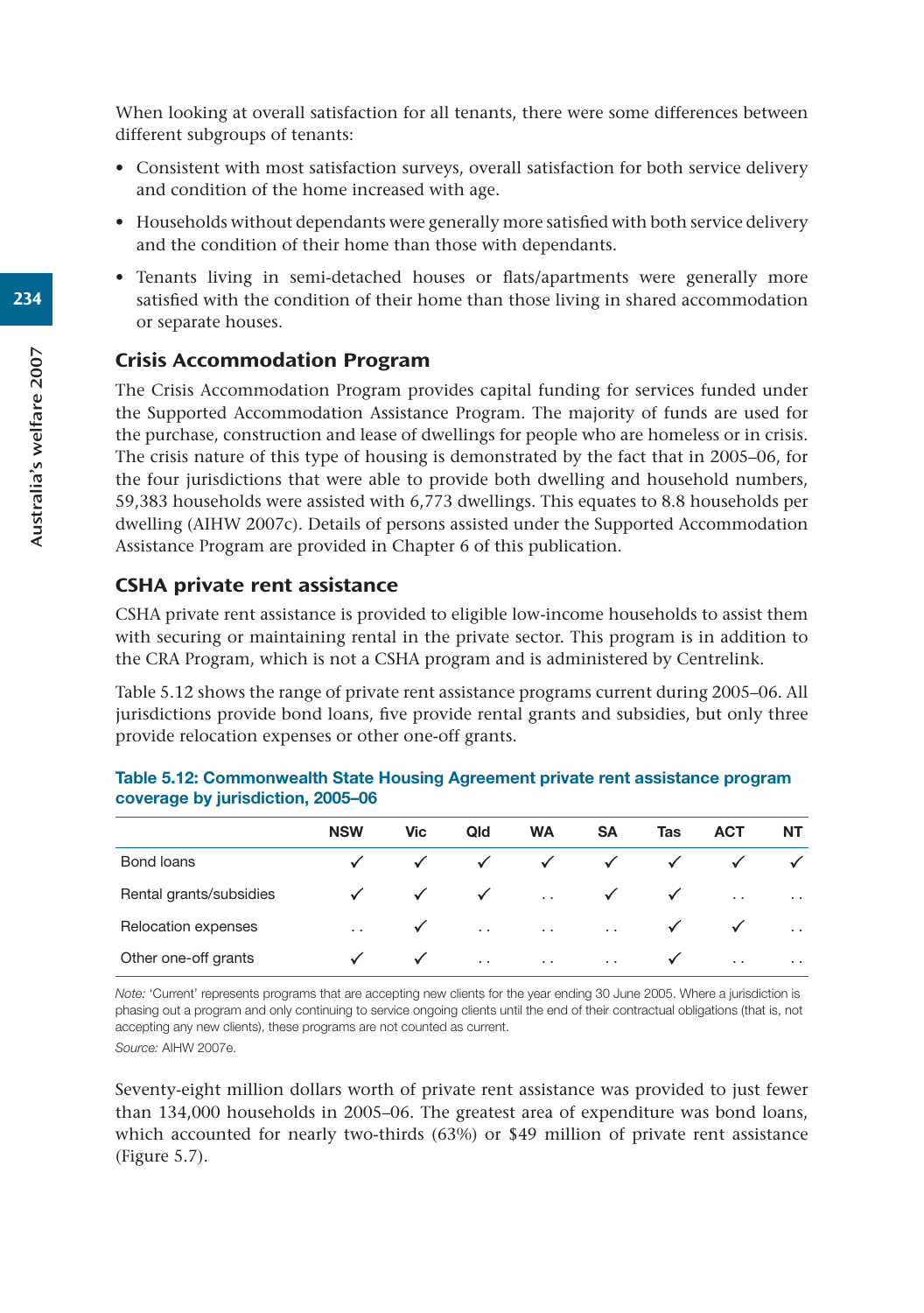

## CSHA home purchase assistance

Home purchase assistance is provided to eligible households to assist them in securing or maintaining home ownership. It is provided in addition to the First Home Owner Grant, which is not a CSHA program and which is administered by state Treasury Departments.

Table 5.13 shows the range of home purchase assistance programs current during 2005–06. Direct lending is provided by five jurisdictions, four jurisdictions provide interest rate assistance and mortgage relief and three jurisdictions provide deposit assistance and advice and counselling.

|                                           | <b>NSW</b>      | <b>Vic</b>           | Qld                  | <b>WA</b>            | <b>SA</b>            | Tas                  | <b>ACT</b>           | NΤ        |
|-------------------------------------------|-----------------|----------------------|----------------------|----------------------|----------------------|----------------------|----------------------|-----------|
| Direct lending                            | $\sim$          | ✓                    | $\checkmark$         | $\checkmark$         | $\checkmark$         | $\ddot{\phantom{a}}$ | $\ddot{\phantom{0}}$ |           |
| Deposit assistance                        | $\cdot$ $\cdot$ | $\ddot{\phantom{0}}$ | ✓                    | $\ddot{\phantom{0}}$ | $\ddot{\phantom{0}}$ | v                    | $\ddot{\phantom{a}}$ |           |
| Interest rate assistance                  | $\cdot$ .       | $\ddot{\phantom{0}}$ | ✓                    | $\checkmark$         | $\checkmark$         | $\ddot{\phantom{a}}$ | $\ddotsc$            |           |
| Home purchase advisory and<br>counselling | $\checkmark$    | $\ddot{\phantom{a}}$ | $\ddot{\phantom{a}}$ | $\checkmark$         | $\ddot{\phantom{0}}$ | $\checkmark$         | $\ddot{\phantom{a}}$ | $\cdot$ . |
| Mortgage relief                           | ✓               | $\checkmark$         | ✓                    | $\checkmark$         | $\ddot{\phantom{a}}$ | $\ddot{\phantom{a}}$ | ✓                    | $\cdot$ . |
| Other                                     | $\cdot$ .       | ✓                    | ✓                    | $\checkmark$         | $\ddot{\phantom{0}}$ | $\ddotsc$            | $\sim$               | $\cdot$ . |

#### **Table 5.13: Commonwealth State Housing Agreement home purchase assistance program coverage by jurisdiction, 2005–06**

*Note:* 'Current' represents programs which are accepting new clients for the year ending 30 June 2005 (that is, where a jurisdiction is phasing out a program and only continuing to service clients until the end of their contractual obligations, these programs are not counted as current).

*Source:* AIHW 2007d.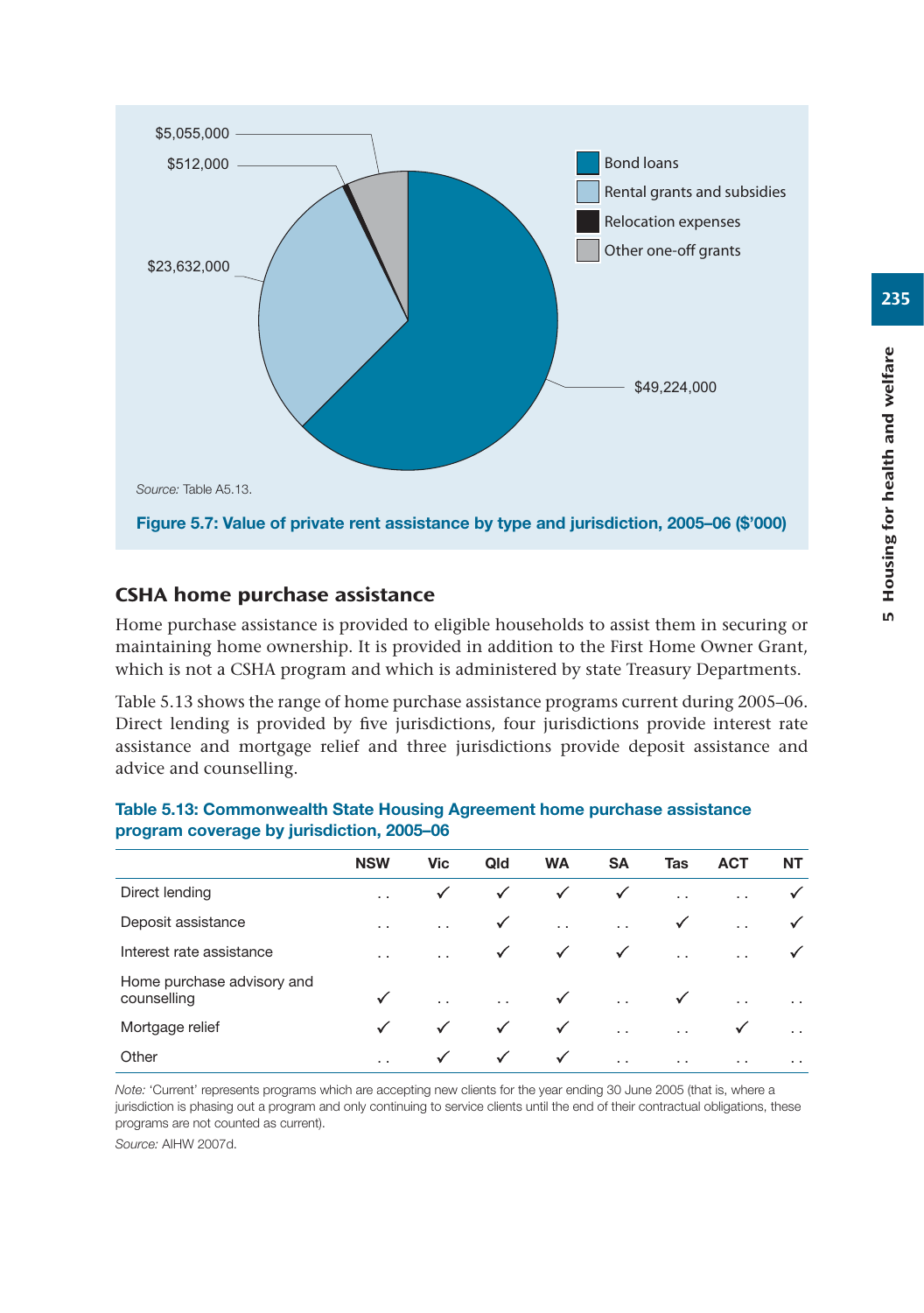In total, \$1,001 million was provided to 36,122 households in home purchase assistance in 2005–06. The bulk of this funding (\$969 million) went to providing 20,293 households with some form of direct lending. The next most common form of home purchase assistance was advisory and counselling services, which were provided to 12,726 households at a cost of \$3 million (Table 5.14).

#### **Table 5.14: Commonwealth State Housing Agreement home purchase assistance: households assisted and value of assistance by assistance type, 2005–06**

|                                   | Households assisted (number) | Value of assistance (\$'000) |
|-----------------------------------|------------------------------|------------------------------|
| Direct lending                    | 20,293                       | 968,694                      |
| Deposit assistance                | 46                           | 268                          |
| Interest rate assistance          | 3,207                        | 25,414                       |
| Mortgage relief                   | 299                          | 2,621                        |
| Advisory and counselling services | 12,726                       | 2,950                        |
| Other                             | 381                          | 1,138                        |
| <b>Total</b>                      | 36,122                       | 1,001,085                    |

*Note:* Not all jurisdictions have all types of programs. Some jurisdictions were also unable to provide data. Figures for direct lending are from Victoria, Queensland, Western Australia and Northern Territory, for deposit assistance from Queensland and Tasmania, for interest rate assistance from Queensland, Western Australia and South Australia, mortgage relief from New South Wales, Victoria, Queensland, Tasmania and the Australian Capital Territory, advisory and counselling services from New South Wales and Tasmania, and 'other' from Victoria and Queensland.

*Source:* AIHW 2007e.

## Trends in social housing under the 2003 CSHA

Examining data for the three major CSHA programs, public rental housing, SOMIH and CSHA-funded community housing for the last 4 years shows some of the long-term trends in social housing assistance. While there has been a decline in the number of households accommodated in public housing in the last 4 years, the proportion receiving rent rebates has remained steady at 87%–89% (Table 5.15). This pattern is most likely due to the continuing high proportion of new tenants on rebated rents being offset by existing tenants improving their incomes to the point where they pay market rents.

#### **Table 5.15: Households assisted and rebate status for the three Commonwealth State Housing Agreement social housing programs, 2003 to 2006**

|                                          | <b>Public housing</b> | <b>SOMIH</b> | <b>Community housing</b> |
|------------------------------------------|-----------------------|--------------|--------------------------|
| Households at 30 June (number)           |                       |              |                          |
| 2003                                     | 338,035               | 11,963       | 28,480                   |
| 2004                                     | 336,254               | 12,219       | 26,083                   |
| 2005                                     | 335,264               | 12,286       | 26,248                   |
| 2006                                     | 333,968               | 12,386       | 28,684                   |
| Proportion of rebated tenants (per cent) |                       |              |                          |
| 2003                                     | 89                    | 86           | 85                       |
| 2004                                     | 88                    | 83           | 89                       |
| 2005                                     | 87                    | 82           | n.a.                     |
| 2006                                     | 88                    | 84           | n.a.                     |

*Sources:* AIHW 2003b,c,d, 2004b,c,d, 2005d,e,f, 2006a,b, 2007b.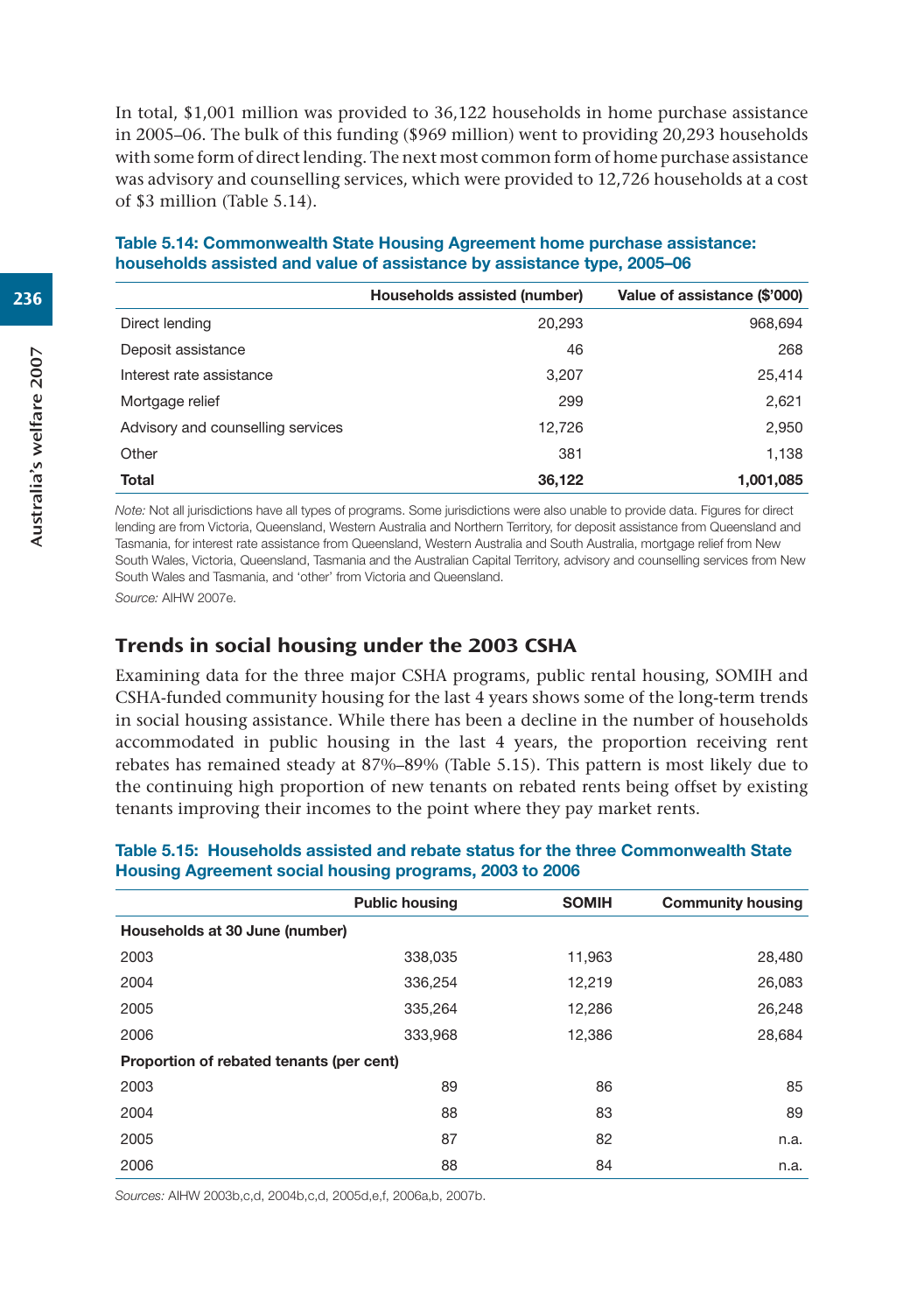The number of new households assisted each year has declined in public housing and SOMIH sectors, while remaining relatively stable in the community housing sector in the last 3 years (Table 5.16). For public housing, the reduced turnover of tenancies results from fewer opportunities for low-income households to move into other tenures, and greater longevity among older tenants.

|      | <b>Public housing</b> | <b>SOMIH</b> | <b>Community housing</b> |
|------|-----------------------|--------------|--------------------------|
| 2003 | 33.365                | 1,657        | n.a.                     |
| 2004 | 30.962                | 1,667        | 6,108                    |
| 2005 | 27.776                | 1.497        | 8,793                    |
| 2006 | 27.544                | 1,376        | 6.489                    |

| Table 5.16: New households assisted for the three Commonwealth State Housing |  |  |
|------------------------------------------------------------------------------|--|--|
| Agreement social housing programs, 2003 to 2006                              |  |  |

*Sources:* AIHW 2003b,c,d, 2004b,c,d, 2005d,e,f, 2006a,b, 2007b.

The number of applicants on the waiting list for public housing has declined, mainly due to more active management of the list, tightening of eligibility and processes to explore alternative housing options with potential applicants. The SOMIH waiting list has remained relatively stable, while the waiting list for community housing has grown as more households become aware of this housing option (Table 5.17). The extent of doublecounting across these waiting lists is not known, but moves in a number of jurisdictions to combine their waiting lists across all three programs will alleviate this uncertainty.

#### **Table 5.17: Applicants on waiting list for the three Commonwealth State Housing Agreement social housing programs, 2003 to 2006**

|                                    | <b>Public housing</b> | <b>SOMIH</b> | <b>Community housing</b> |
|------------------------------------|-----------------------|--------------|--------------------------|
| Applicants on wait list at 30 June |                       |              |                          |
| 2003                               | 208.056               | 10.503       | 33,325                   |
| 2004                               | 204.247               | 10.660       | 31,719                   |
| 2005                               | 203.905               | 11.174       | 37,384                   |
| 2006                               | 186,934               | 9.815        | 36,983                   |

*Sources:* AIHW 2003b,c,d, 2004b,c,d, 2005d,e,f, 2006a,b, 2007b.

The total dwelling numbers for public housing, SOMIH and community housing have declined in the last 4 years by around 6,000, with losses in public housing dwellings (6,634) offset by smaller increases in SOMIH and community housing dwellings (Table 5.18). This decline in public housing reflects a long-term trend, with numbers reducing from 365,000 in 1995 to 341,000 in 2006.

#### **Table 5.18: Dwellings for the three Commonwealth State Housing Agreement social housing programs, 2003 to 2006**

|      | <b>Public housing</b> | <b>SOMIH</b> | <b>Community housing</b> | Total   |
|------|-----------------------|--------------|--------------------------|---------|
| 2003 | 348,012               | 12,563       | 29.367                   | 389,942 |
| 2004 | 345.335               | 12.725       | 26.753                   | 384,813 |
| 2005 | 343.301               | 12,860       | 29,279                   | 385,440 |
| 2006 | 341,378               | 12,893       | 29.693                   | 383,964 |

*Source:* AIHW 2003b,c,d, 2004b,c,d, 2005d,e,f, 2006a,b, 2007b.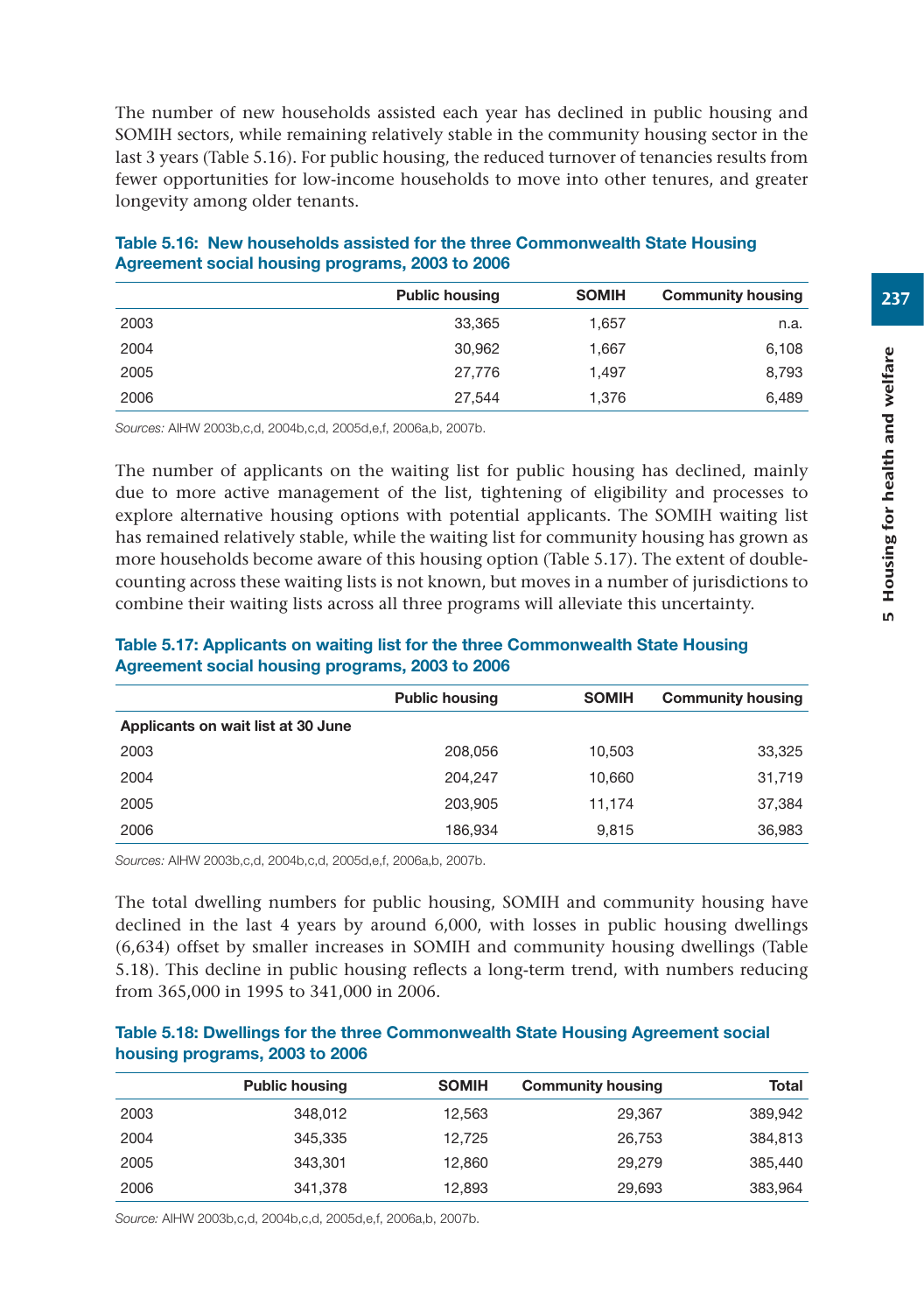The number of low-income tenants as a proportion of all new tenants has slowly grown over time for public housing and SOMIH. Data on community housing is shown but survey response rates appear to have affected the consistency of data over the period (Table 5.19).

|      | <b>Public housing</b> | <b>SOMIH</b> | <b>Community housing</b><br>(new and existing<br>households) |
|------|-----------------------|--------------|--------------------------------------------------------------|
| 2003 | 99.5                  | 99.0         | 88.2                                                         |
| 2004 | 99.7                  | 99.1         | 95.6                                                         |
| 2005 | 99.6                  | 98.2         | 91.8                                                         |
| 2006 | 99.7                  | 99.3         | 90.3                                                         |

#### **Table 5.19: Low-income tenants as a proportion of all new households for the three Commonwealth State Housing Agreement social housing programs 2003 to 2006 (per cent)**

*Sources:* AIHW 2003b,c,d, 2004b,c,d, 2005d,e,f, 2006a,b, 2007b.

An increasing proportion of new tenancies are being made to those households with special needs, defined as Indigenous households, household member with disability, or the principal tenant is aged 24 or under or 75 or over (55 or over for SOMIH) (Table 5.20).

#### **Table 5.20: Proportion of new tenancies allocated to households with special needs, 2003 to 2006 (per cent)**

|      | <b>Public housing</b> | <b>SOMIH</b> | <b>Community housing</b> |
|------|-----------------------|--------------|--------------------------|
| 2003 | 48.1                  | 39.5         | 63.3                     |
| 2004 | 53.5                  | 43.6         | 65.0                     |
| 2005 | 58.2                  | 48.1         | 69.9                     |
| 2006 | 59.8                  | 48.8         | 68.4                     |

*Note:* Data should be interpreted with caution as disability and Indigenous information is self-identified and not mandatory. *Sources:* AIHW 2003b,c,d, 2004b,c,d, 2005d,e,f, 2006a,b, 2007b.

There has been an increase in the proportion of new allocations to those in greatest need in public housing and SOMIH, and some decrease in community housing (Table 5.21). These figures need to be treated with caution, since they are not consistently collected across jurisdictions and sectors.

#### **Table 5.21: Greatest need allocations as a proportion of all new allocations, 2003 to 2006 (per cent)**

|      | <b>Public housing</b> | <b>SOMIH</b> | <b>Community housing</b> |
|------|-----------------------|--------------|--------------------------|
| 2003 | 37.9                  | 23.3         | 84.6                     |
| 2004 | 36.3                  | 26.5         | 70.1                     |
| 2005 | 37.7                  | 27.5         | 78.9                     |
| 2006 | 38.1                  | 26.3         | 71.0                     |

*Notes*

1. The criteria used for determining greatest need were expanded during 2005–06.

2. Data should be interpreted with caution as some priority applicants may bypass the priority process in low waiting time areas. *Sources:* AIHW 2003b,c,d, 2004b,c,d, 2005d,e,f, 2006a,b, 2007b.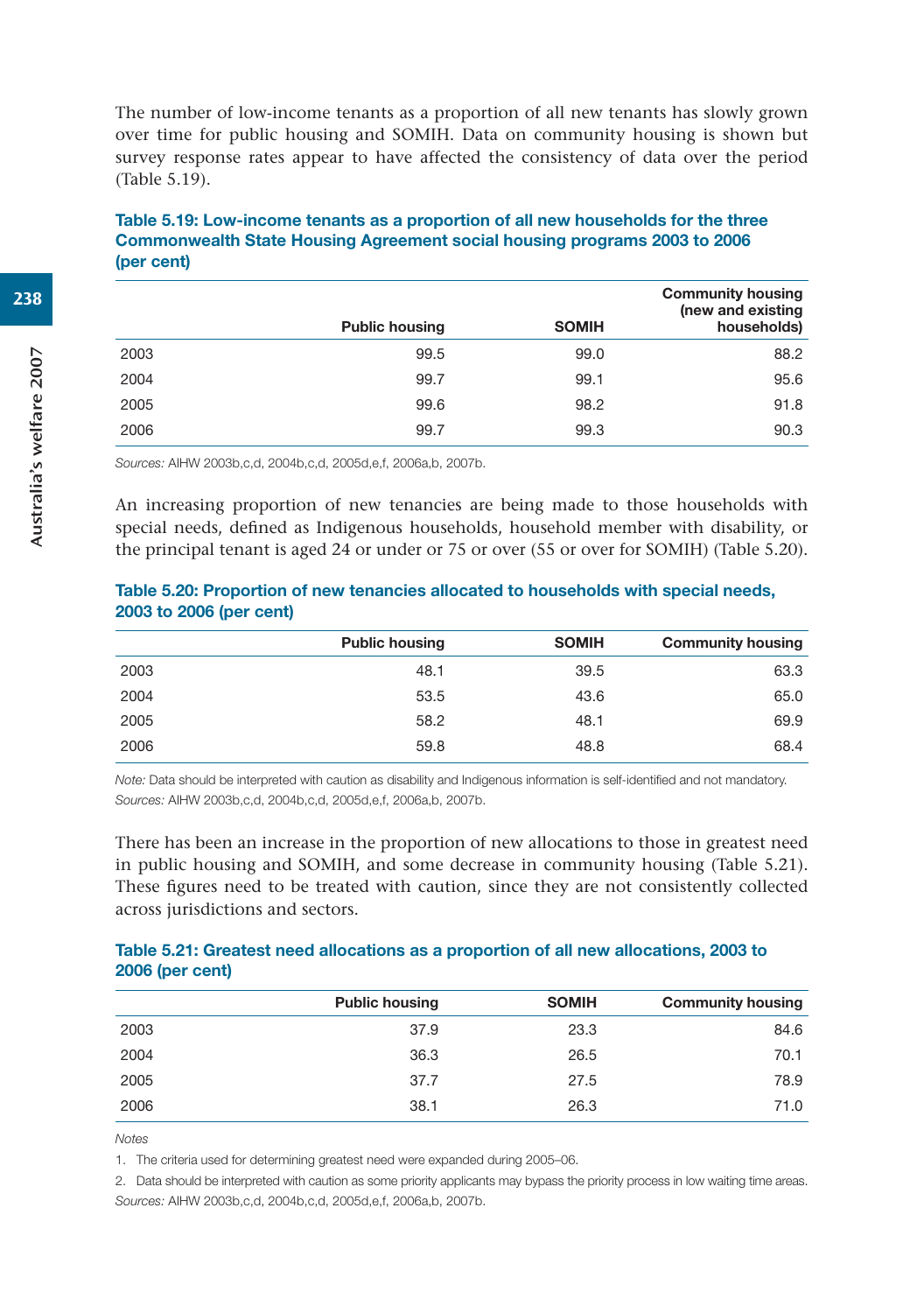## Other program areas

In addition to CSHA-funded housing assistance, governments and other organisations also provide housing assistance primarily through community housing. For example, several community housing organisations provide non-CSHA housing to aged persons that was established through subsidies provided by the Commonwealth Government under the Aged Persons' Homes Act. The largest area of community housing not funded under the CSHA is Indigenous community housing.

## Indigenous community housing

At 30 June 2006 there were 22,192 Indigenous community housing dwellings across Australia: 20,159 were administered through the state governments and 2,033 were administered through the Australian Government. The Australian Government, through FaCSIA (and formerly through Aboriginal and Torres Strait Islander Services), is directly responsible for the administration of Indigenous community housing in three jurisdictions—Queensland, Victoria and Tasmania. In Victoria and Tasmania there is only Australian Government Indigenous community housing, while in Queensland, some of the housing is administered by the Australian Government and some by the state government. In the five remaining jurisdictions—New South Wales, Western Australia, South Australia, the Australian Capital Territory and the Northern Territory—funding from the relevant state or territory and the Australian Government is pooled and the state or territory government has sole responsibility for the administration of the Indigenous community housing (AIHW 2007f).

The Northern Territory, with 6,807 dwellings, had the largest number of Indigenous community housing dwellings, followed by Queensland with 5,671. Almost one third (30%) of dwellings managed by Indigenous housing organisations required major repair or replacement. There were 294 dwellings in Australia not connected to an organised water supply, 405 not connected to an organised sewerage system and 336 not connected to an organised electricity supply (AIHW 2007).

The average weekly rent collected for Indigenous community housing dwellings ranged from \$29 in South Australia to \$98 in the Australian Capital Territory. The low value of rent charged also means that many tenants of Indigenous community housing organisations are ineligible for CRA.

As noted earlier, housing ministers have adopted policies to improve the environmental health outcomes for Indigenous people. The Fixing Houses for Better Health program funded by FaCSIA uses this improved housing for health approach. It reports on the functionality of 'health hardware' in a house (before and after the program) in relation to whether it can support 11 critical healthy living practices that are required for good health (see Box 5.2).

Also under the reforms, efforts are being directed to improve the management of Indigenous community housing. In 2005–06 there were 559 Indigenous community housing organisations in Australia. All states and territories have strategies in place to assist these organisations to develop housing management plans and to improve their effectiveness in managing Indigenous housing. However one quarter of organisations did not have a current housing management plan in 2005–06 (AIHW 2007f).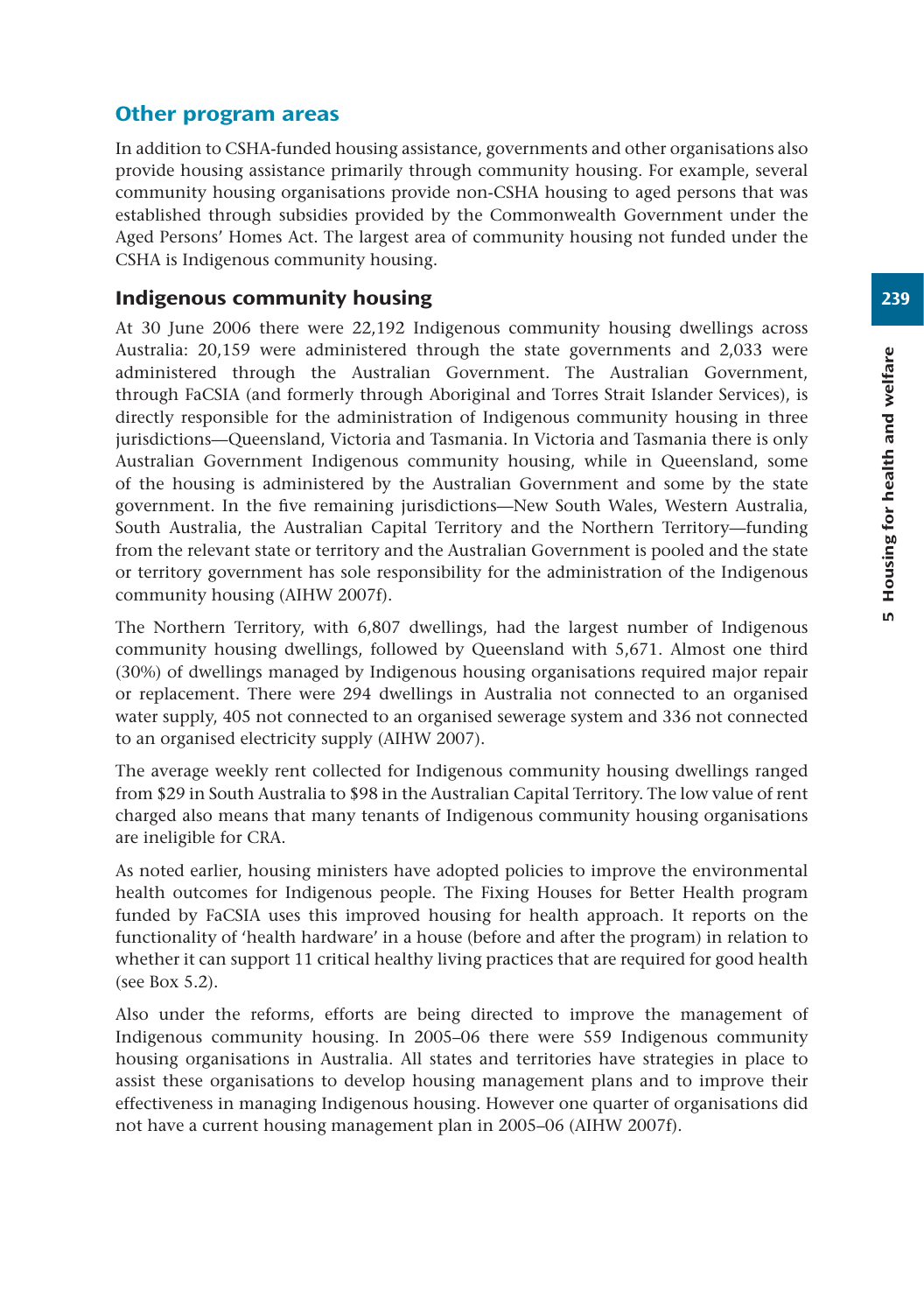# 5.4 Current housing policy issues

Under the 2003 CSHA, housing ministers and Australian, state and territory government housing agencies have initiated a range of new policies and programs as well as continuing reforms begun under the 1999 CSHA to ensure housing assistance meets government priorities. The major areas being addressed include:

- Indigenous housing issues
- affordable housing
- reducing barriers to home ownership
- addressing homelessness
- meeting the housing needs of tenants with high and complex needs.

Several of these areas aim to directly improve the health and welfare of Australians while others produce changes in the way housing is provided by governments, the private sector and the community and indirectly improve wellbeing through changing housing markets and infrastructure.

## Indigenous housing issues

Indigenous Australians suffer from above-average levels of substandard housing, overcrowding and homelessness. This is most evident in remote Australia where access to services and opportunities are also restricted by distance.

Indigenous Australians generally do not have the same levels of access to affordable, secure housing as other Australians. This can be the result of low income levels, discrimination on the part of landlords and rental agencies, or a lack of suitable housing. Additionally, some Indigenous Australians leave their homes for long periods to fulfil cultural obligations and this may lead to the loss of a permanent dwelling (AIHW 1999).

Nearly 59% of Indigenous households in Australia are in some form of rental housing with 9% in housing provided by Indigenous or community organisations, 20% renting from state or territory housing authorities and 30% renting from private or other landlords. Just over one-third of Indigenous households were home owners (AIHW 2007f).

In addition to the Indigenous-specific programs, Indigenous households can also access mainstream housing programs. At 30 June 2006, 6% of households (21,141) in public housing and 6% of households (1,663) in mainstream community housing had one Indigenous member or more. A lower proportion of Indigenous households (3% or 30,168 households) were receiving assistance through the CRA Program (AIHW 2007f).

According to the 2006 ABS Census, an estimated 4,118 Indigenous people (0.8% of the population) were classified as homeless because their accommodation fell below community standards. These included 2,284 without conventional accommodation, 659 in homeless hostels and 1,175 staying with friends and relatives (AIHW 2007f).

In May 2001, housing ministers endorsed a 10-year statement of new directions for Indigenous housing, Building a Better Future: Indigenous housing to 2010 (HMC 2001). Building a Better Future recognised that Indigenous housing was a major national issue requiring priority action and sought to improve housing and environmental health outcomes for Indigenous Australians. The focus of Building a Better Future was on identifying and addressing outstanding need; improving the viability of Indigenous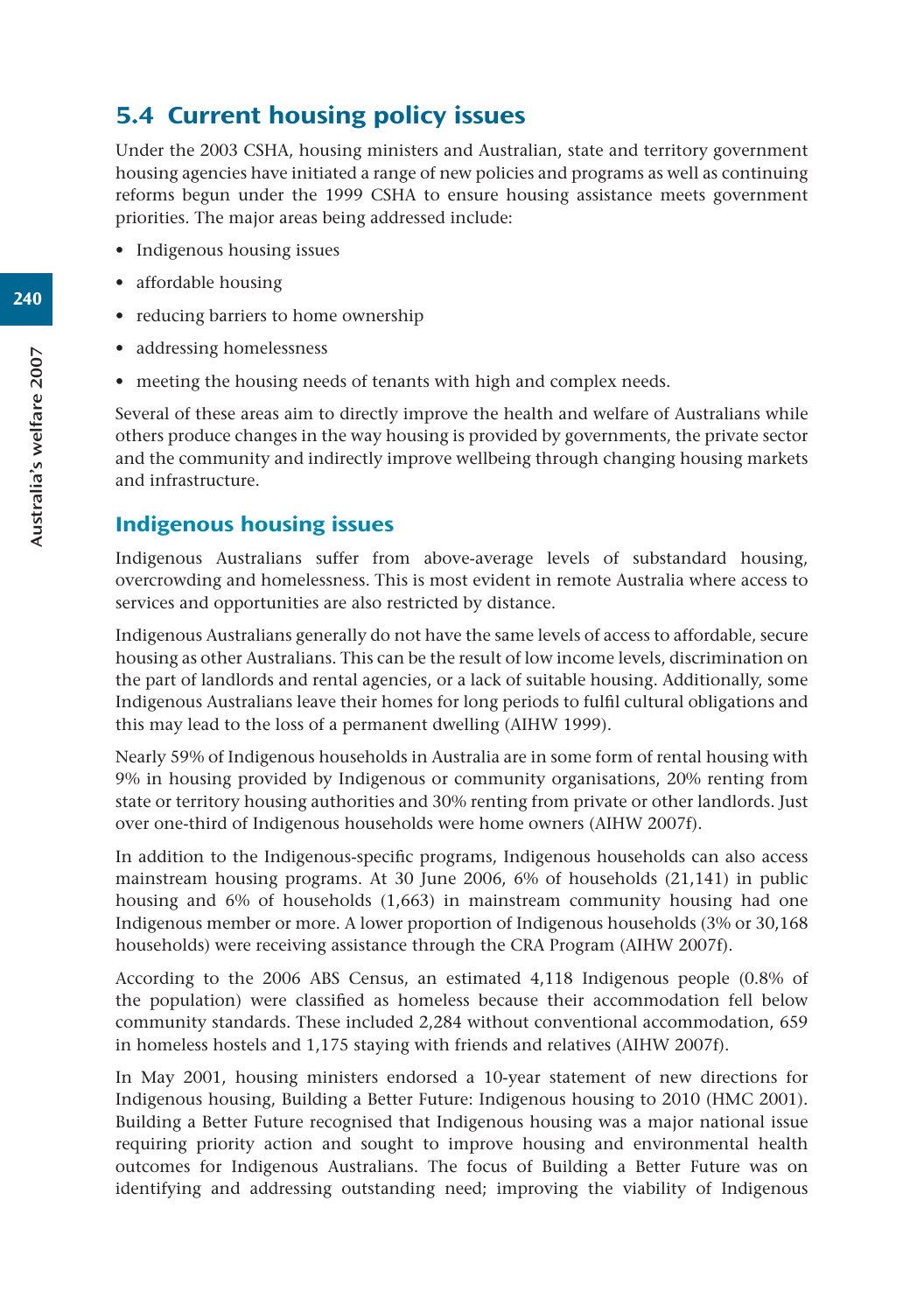community housing organisations; establishing safe, healthy and sustainable housing for Indigenous Australians, especially in rural and remote communities; and establishing a national framework for the development and delivery of improved housing outcomes for Indigenous Australians by state, territory and community housing providers. The seven outcome areas are shown in Box 5.3.

Part of this policy was to measure and monitor the housing needs of Indigenous Australians. The *Indigenous housing needs 2005: a multi-measure needs model* report (AIHW 2005b) assessed housing needs with the use of a multi-measure needs model. The report presented data from the five endorsed dimensions of need:

- homelessness
- overcrowding
- affordability
- dwelling conditions
- connection to essential services.

It also assessed the feasibility of including an additional three dimensions in the model:

- appropriateness of housing
- security of tenure
- emerging housing needs.

Also under Building a Better Future changes have been made across Australia in the area of addressing Aboriginal issues in accessing mainstream social housing. Jurisdictions have reviewed and amended operational policies to improve Aboriginal people's access to public rental housing and improving data collection processes to better understand the numbers of Aboriginal households living in mainstream social housing.

## Box 5.3: Building a Better Future: Indigenous housing to 2010 outcome areas

- **1. Better housing**—Housing that meets agreed standards, is appropriate to the needs of Aboriginal and Torres Strait Islander people, and contributes to their health and wellbeing
- **2. Better housing services**—Services that are well managed and sustainable
- **3. More housing**—Growth in the number of houses to address both the backlog of Indigenous housing need and emerging needs of a growing Indigenous population
- **4. Improved partnerships**—Ensuring Indigenous people are fully involved in planning, decision making and delivery of services
- **5. Greater effectiveness and efficiency**—Ensuring that assistance is properly directed to meeting objectives, and that resources are being used to best advantage
- **6. Improved performance linked to accountability**—Program performance reporting based on national data collection systems and good information management
- **7. Coordination of services**—A whole-of-government approach that ensures greater coordination of housing and housing-related services linked to improved health and wellbeing outcomes.

*Source:* HMC 2001.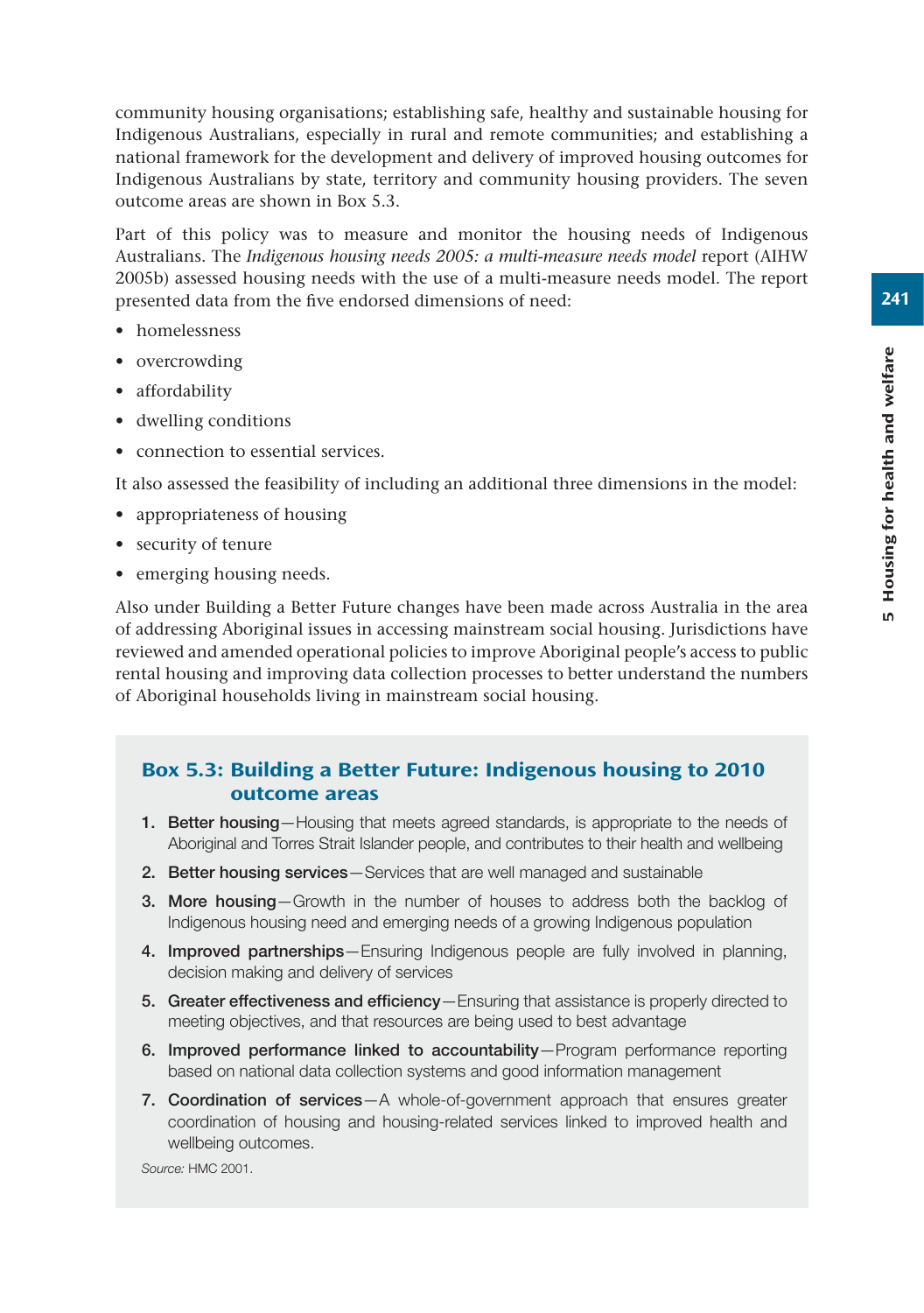## Australian Remote Indigenous Accommodation (ARIA) program

The Australian Government has implemented a significant strategy of major reforms to help fix the Indigenous housing problem, particularly in remote Australia. The Australian Government's Australian Remote Indigenous Accommodation (ARIA) program was provided \$293.6 million in new funds in the 2007–08 Budget, over and above the current level of Indigenous housing funding of around \$380 million per year (FaCSIA 2007a).

These funds will be used in remote locations across Australia where Indigenous housing need is greatest to construct new houses and repair and upgrade existing houses. ARIA funds would be spent on new houses or upgrades only where ownership of the houses could be transferred to state or territory housing authorities and made available for purchase by individuals. This approach has been undertaken in response to the ABS analysis showing that the Indigenous community housing stock had increased by only 2% since 2001 and in the Northern Territory there are 271 fewer houses than there were 5 years ago. The ARIA program will also provide assistance for Indigenous people to directly purchase new homes or to lease–purchase a home.

The program aims to improve the management of houses through management by state or territory housing authorities or private owners. This would in many cases replace the current situation where the majority of stock is managed by Indigenous community housing organisations (ICHOs). These organisations will have the opportunity to upgrade their properties, where they agree to private ownership opportunities or to transfer title to state housing authorities.

## Affordable housing

The Housing Industry Association (HIA) estimated that, in 2006–07, 10% of households with mortgages were in housing stress and 12% of private renters were in housing stress (Table 5.22).

| Year                                       | <b>NSW</b> | Vic     | Qld     | <b>WA</b> | <b>SA</b> | Tas   | <b>ACT/NT</b> | Australia |  |  |  |
|--------------------------------------------|------------|---------|---------|-----------|-----------|-------|---------------|-----------|--|--|--|
| Number of households in housing stress     |            |         |         |           |           |       |               |           |  |  |  |
| Private renters                            | 100.000    | 61.000  | 85,000  | 16.000    | 15.000    | 3.000 | 6.000         | 286,000   |  |  |  |
| Households with<br>mortgages               | 124.256    | 51.700  | 55.735  | 13.015    | 10.261    | 3.227 | 2.806         | 261,000   |  |  |  |
| <b>Total</b>                               | 224.256    | 112.700 | 140.735 | 29,015    | 25,261    | 6,227 | 8.806         | 547,000   |  |  |  |
| Proportion of households in housing stress |            |         |         |           |           |       |               |           |  |  |  |
| Private renters                            | 12.7       | 10.4    | 16.8    | 6.8       | 8.0       | 5.1   | 10.2          | 12.0      |  |  |  |
| Households with<br>mortgages               | 14.3       | 8.0     | 10.0    | 5.0       | 4.9       | 5.1   | 4.4           | 10.0      |  |  |  |
| <b>Total</b>                               | 13.5       | 9.1     | 13.2    | 5.9       | 6.4       | 5.1   | 7.2           | 11.0      |  |  |  |

#### **Table 5.22: Households in housing stress, 2006–07**

*Sources:* HIA, NATSEM

In July 2007 the HIA noted that action was needed as the number of Australian families in rental stress was about to rapidly increase, creating what it calls a 'rent crisis'. The HIA with the NATSEM undertook research that estimated that over the next 3 years, the number of private households paying more than 30% of their income in rent will jump by 230,000 to about 750,000 households. The HIA noted that to address record rent rises and record low rental vacancy rates there was an urgent need to boost the supply of affordable rental housing (ABC 2007).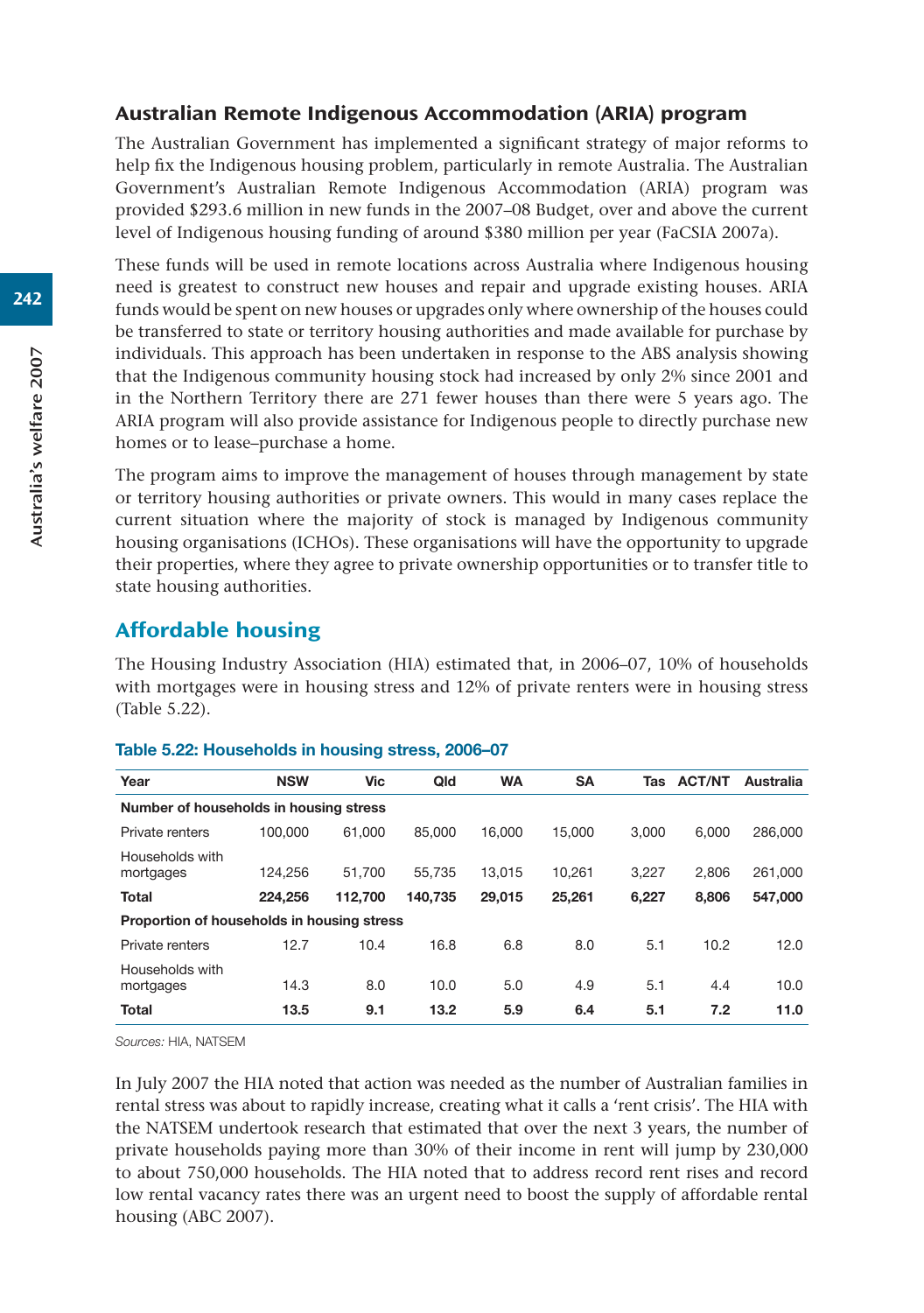The factors affecting the affordability of housing in Australia were examined by the Productivity Commission and the main components summarised in Figure 5.8.

In seeking to address affordability, governments and housing researchers are currently examining a range of policies and programs to identify which are the most appropriate (Berry & Hall 2001; Milligan et al. 2004). The areas being examined fall into six categories:

- 1. Housing market efficiency—to improve the operation of the housing market generally so that it produces and allocates dwellings at lowest cost and prices.
- 2. Affordable housing market efficiency—to improve efficiency in the management/ delivery of affordable or subsidised housing.
- 3. Supply-side subsidies—to expand the stock of affordable housing.
- 4. Demand-side subsidies—to provide explicit or implicit income assistance for lower income renters and buyers.
- 5. Fund-raising regulatory or taxation measure—to raise cash or in-kind resources to fund the subsidies in categories 3 and 4 above.
- 6. Ethical investment and charities—as a means of funding affordable housing subsidies.

A number of affordable housing initiatives have been developed in recent years by state housing authorities, state land commissions, state planning and development agencies, local authorities, and the not-for-profit sector. Many are demonstration or pilot projects and some schemes operate under the broad framework of the CSHA while others are non-CSHA initiatives. They have in common a broad goal to make housing more affordable for lower income Australians (Milligan et al. 2005).



**Figure 5.8: Multiple determinants of housing affordability**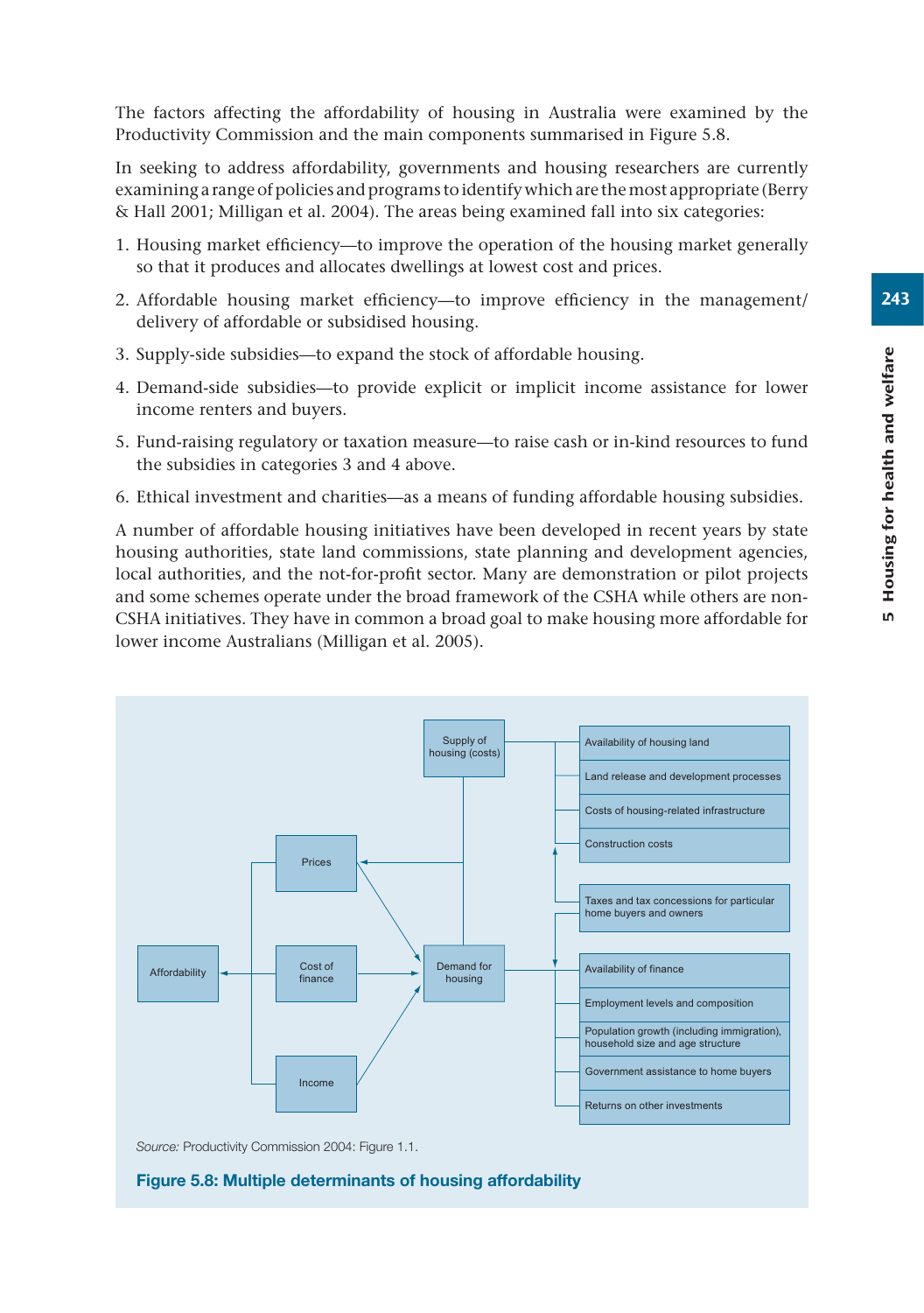#### Barriers to home ownership

Related to housing affordability is the sustainability of home ownership levels around 70% of all tenures which is a key feature of the Australian housing system. Successive governments have reinforced the goal of home ownership, with the Australian social security system traditionally being underpinned by high rates of owner occupation (McDonald 2003). Section 5.3 outlined the range of assistance to home owners. For some households home purchase may be attempted but not maintained as a result of change in the economic and social environment of the household. Also low- and medium-income households may need assistance to enter home ownership.

Across the states and territories governments have implemented a range of programs around affordable housing aimed at supporting home ownership for renters. These programs often include shared equity approaches. Shared equity housing helps lowand moderate-income households become homeowners. Shared equity schemes aim to facilitate home purchase by people who cannot afford the mortgage repayments on 100% of a home's purchase price, but whose incomes would allow them to pay a proportion of the mortgage. The remaining proportion would be paid for and owned by another party in a shared equity arrangement. The other parties might be a financial institution, not-forprofit organisation or government agency.

For example, under the Western Australian State Government's shared equity housing scheme the Department of Housing and Works will help first home buyers on low incomes by buying up to 40% of the value of a property below a \$365,000 threshold. This will reduce both the deposit and monthly repayments to affordable levels because the home owner will only pay a mortgage on the share they own. The \$300 million First Start program is expected to help 3,000 first home owners (WA DHW 2007).

## Housing assistance and homelessness

Homeless people are the most disadvantaged in relation to housing. Homeless people can be simply defined as those with no housing or those residing in temporary or emergency accommodation. However, the concept of homelessness depends on prevailing community standards. According to the Chamberlain and MacKenzie (2003) definition adopted by the ABS, people are considered homeless if their accommodation falls below the minimum community standard of a small rental flat with a bedroom, living room, kitchen, bathroom and an element of security of tenure.

In their 2003 report, Chamberlain and McKenzie used a different definition of homelessness for Indigenous people by excluding Indigenous people who lived in certain types of improvised dwellings. In the 1996 Census, if a dwelling did not have a working shower or toilet it was classified as improvised. In some Indigenous communities, however, bathrooms and toilets are provided in properly constructed amenity blocks and used by multiple households. Chamberlain and McKenzie argued that these dwellings were culturally appropriate housing. The definition of an improvised dwelling was modified for the 2001 Census so these dwellings were not classified as improvised even though they fell below the general community standard used to define homelessness.

Chapter 6 of this report provides a range of data on homeless persons and on the assistance to support and accommodate them.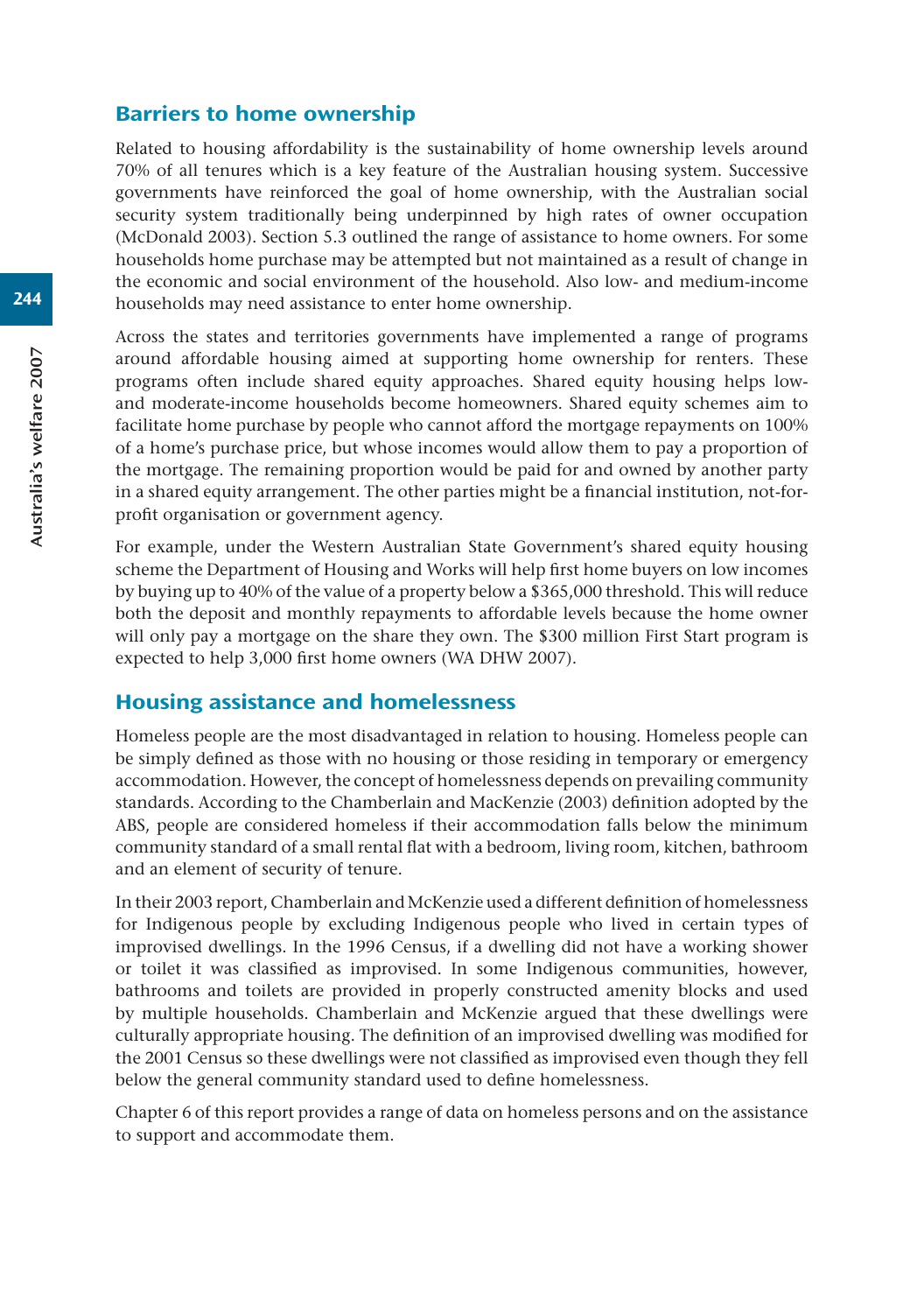245

Housing assistance to homeless persons can take a variety of forms and the relative success of transitions from marginal to stable accommodation varies. Social housing programs provide a priority access to accommodation for people who are homeless or at risk of homelessness. Private rent assistance may also provide early assistance to people at risk of homelessness by reducing financial stress due to high housing costs.

As the targeting of social housing to those in greatest need continues, jurisdictions continue to implement broad programs that support a range of homelessness assistance services such as a mix of capital units and short-term leases, partnerships with outreach support services and other flexible short-term accommodation assistance. An example of this approach in the New South Wales is shown in Box 5.4.

#### Housing assistance and tenants with high and complex needs

The increased targeting of housing assistance based on relative need in recent CSHAs has seen social rental housing become a key part of assistance for households facing challenging circumstances. This has seen public housing authorities and community housing organisations increasingly allocate rental housing to accommodate individuals with high and complex needs.

#### Box 5.4: Inner City Homelessness Outreach and Support Service

The Inner City Homelessness Outreach and Support Service (I-CHOSS) provides a range of services to homeless people in the inner city of Sydney.

The I-CHOSS began on 27 January 2006. This service replaced two separate services that had been operating in the inner city, the Homelessness Action Team Support and Outreach Service and the City of Sydney Street Outreach Service.

The new service model is the result of an independent evaluation of phase one of the Inner City Homelessness Action Plan undertaken by an independent consultant, which recommended that a 'one service' model of support be developed to help homeless people in the inner city.

The new service operates 7 days a week and provides regular patrols to all known and emerging 'hot spot' locations across the inner city. I-CHOSS works directly with homeless people on the streets, providing a range of support to meet their individual needs.

I-CHOSS staff provides assistance with health care, counselling, mental health, drug and alcohol issues, and transport.

I-CHOSS works closely with a range of government and non-government agencies to ensure that homeless people can sustain housing in the long term. An evaluation of the Inner City Homelessness Action Plan recommended that strategies for enhancing the service's capacity to support people with high and complex needs be developed, along with the further development of effective housing and support models.

In particular, the evaluation recommended that existing governance structures be strengthened, including extending the membership to a broader range of stakeholders. As a result of this, the former Street Outreach and Support Services Committee (SOSSC) has evolved into the Inner Sydney Homelessness Action Committee (ISHAC).

*Source:* NSW DoH 2006.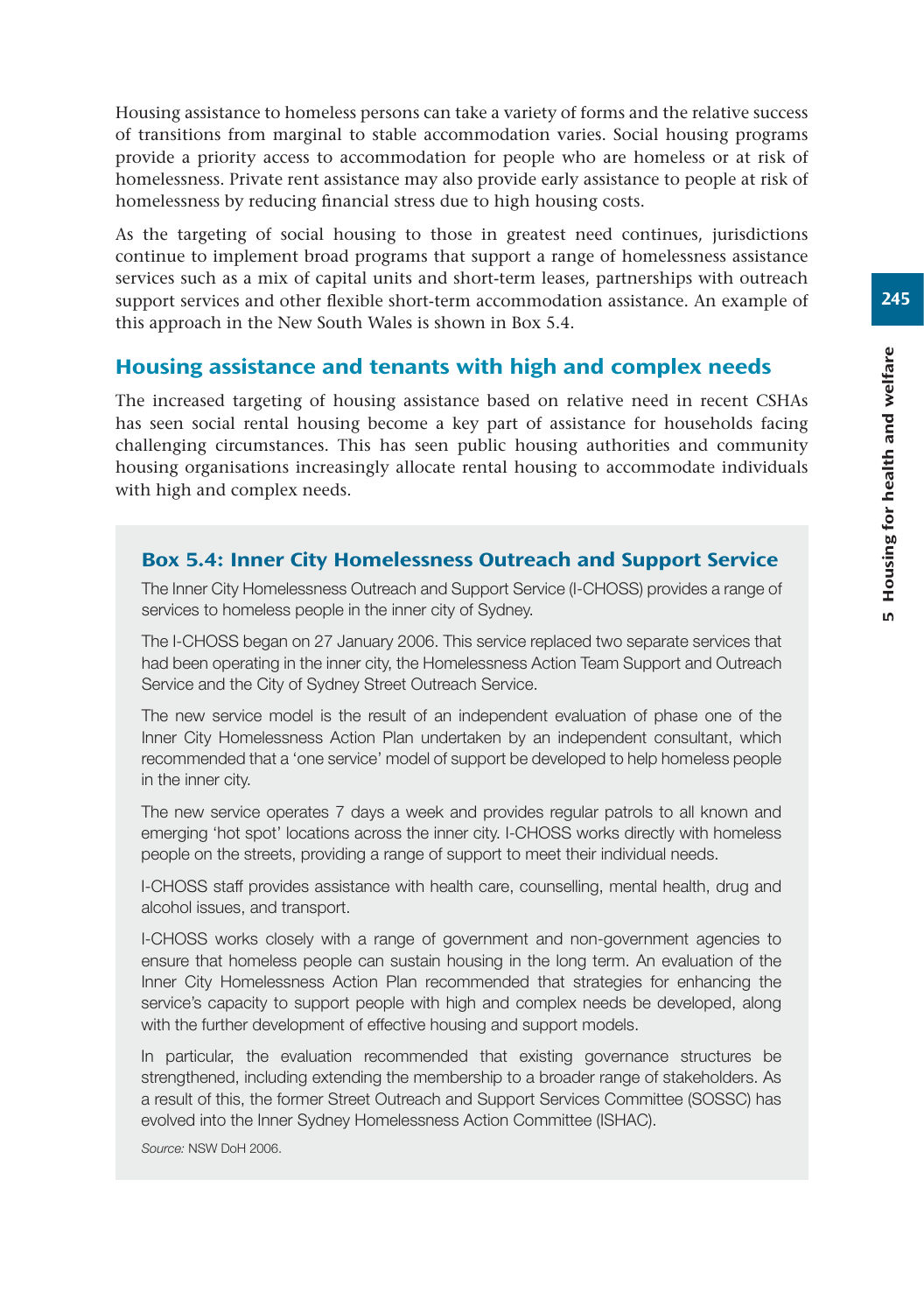In the context of housing assistance the term 'high and complex needs' usually refers to individuals who not only require housing assistance but also need other services to maintain stable accommodation. This additional support may include personal support, assistance with activities of daily living and medical care, and may feature recurrent use of crisis accommodation and care facilities. The tenants in this group are often a subset of the aged, disabled or ill households mentioned previously, but specifically refer to those tenants at risk of tenancy failure. In this subgroup there is often the existence of multiple factors of disadvantage, including combinations of various forms of disability, mental illness, personality disorders, cognitive deficits, ill health, substance dependency and antisocial or behavioural issues. In some instances the group also includes repeat offenders.

People with high and complex needs that are not being successfully managed are susceptible to changes in their accommodation. Persons not in stable accommodation may find it difficult to sustain home ownership and renters may lose their tenancy. Achieving stable accommodation with appropriate care and support for people with high and complex needs would minimise:

- the movement of persons living in stable accommodation either home ownership or rental tenancies into institutionalized care
- the movement of persons living in stable accommodation to marginal accommodation or becoming.

Appropriate care or support here refers to the range of health, housing or community services or assistance that would enable the person to maintain their current tenancy by reducing any adverse effects of their high or complex needs on their circumstance. While existing households may be considered to have high and complex needs requiring extra assistance, it is often the people who have recently moved from an institution or marginal housing who require most assistance.

The management of high and complex need tenancies in social housing adds to the cost of support. Loss of tenancy may make it even more difficult for a person to be rehoused. By their very nature, sustaining a tenancy for such people requires programs available across a range of program areas. The aim of these programs should be to move people either out of the high and complex needs group, or to provide stability in the way their high and complex needs affect the probability of maintaining their current tenure.

Housing agencies are currently exploring a range of models for delivery of modified and supported accommodation and related services. Some key drivers include:

- increasing numbers of people with complex needs seeking housing assistance, particularly in inner city locations
- the impact of de-institutionalisation and community care policies across government with people being assisted in the community rather than in an institutional setting
- the high financial and social costs of tenancy failure for people with complex needs
- the potential for non-government services to deliver greater opportunities to innovate, where tenants have access to CRA.

## Partnerships/interdependencies with other agencies

A major factor in improving housing outcomes for tenants with high and complex needs is the engagement of other government human services agencies as well as non-government organisations. This has led to the establishment of across-government and agency housing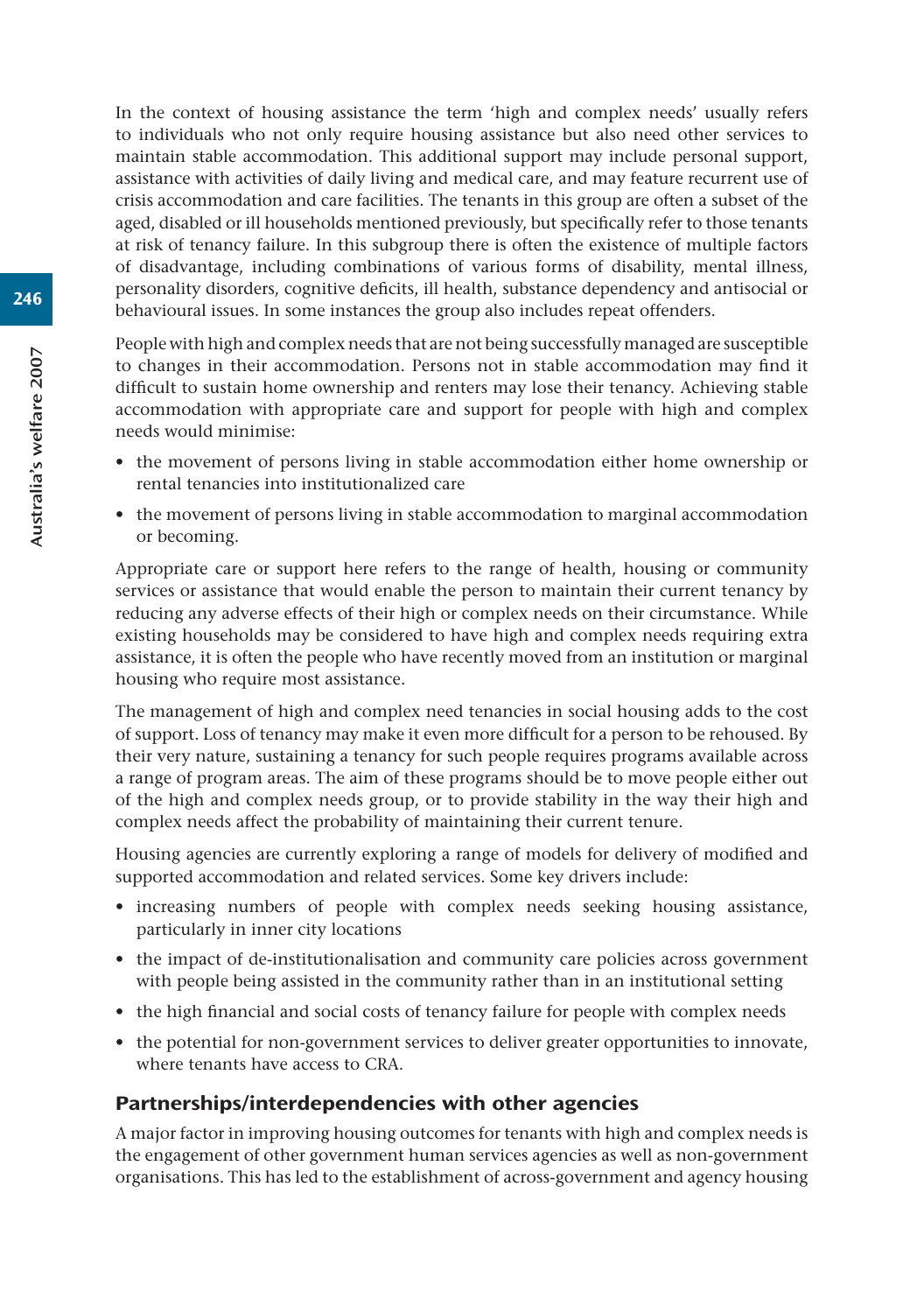and human services accords, and service-level agreements. These structures establish the framework for cross-agency housing and support service agreements for social housing tenants with complex needs.

This approach often includes 'shared access' systems, whereby support agencies will share 'nomination rights' to public housing on behalf of their clients to provide support and enhance the quality of life and community participation of social housing tenants with complex needs.

#### Mental health and housing assistance

As mentioned previously the deinstitutionalisation of people with mental illnesses who require support has led to increased stresses on the infrastructure that provides housing or homelessness assistance. These pressures have led to partnerships being developed between housing providers and health workers under the auspices of the National Mental Health Plan 2003–2008. The plan was endorsed by all Australian health ministers in July 2003 and states:

 Improving the mental health of Australians cannot be achieved within the health sector alone. A whole-of-government approach is required which brings together a range of sectors that impact on the mental health of individuals, such as housing, education, welfare and justice. Together these sectors have an important role to play in promoting the mental health and wellbeing of the general population and assisting with the recovery of those experiencing mental health problems and mental illness. Partnerships with these other sectors must be fostered in order to develop a broader, whole of government approach to mental health that promotes positive reforms. (Australian Health Ministers 2003:13)

In 2006 COAG acknowledged the problems that mental health presents to the community and is preparing an action plan that includes 'getting the balance right between hospital care, community and primary care and the best type of accommodation for people who are unable to mange on their own' (COAG 2006:13).

Many people with mental illnesses are eligible for 'out of turn' public housing allocations. To reduce problems with maintaining tenancy responsibilities state housing authorities have developed and implemented programs that give households support to successfully maintain a tenancy. An example of this approach in the Northern Territory is shown in Box 5.5.

## Meeting housing needs for tenants with a diverse range of high and complex needs

The provision of housing assistance to tenants with high and complex needs requires a substantial amount of flexibility as this tenant group contains a range of people with multiple disadvantages that range from poor education and discrimination to a range of complex health problems not necessarily based around mental illness.

A range of approaches have been developed by state housing providers and community housing organisations to provide appropriate housing. Often with support from other agencies, new service delivery arrangements have been developed to accommodate population groups that are unable to find assistance elsewhere. An example of such an approach is shown in Box 5.6.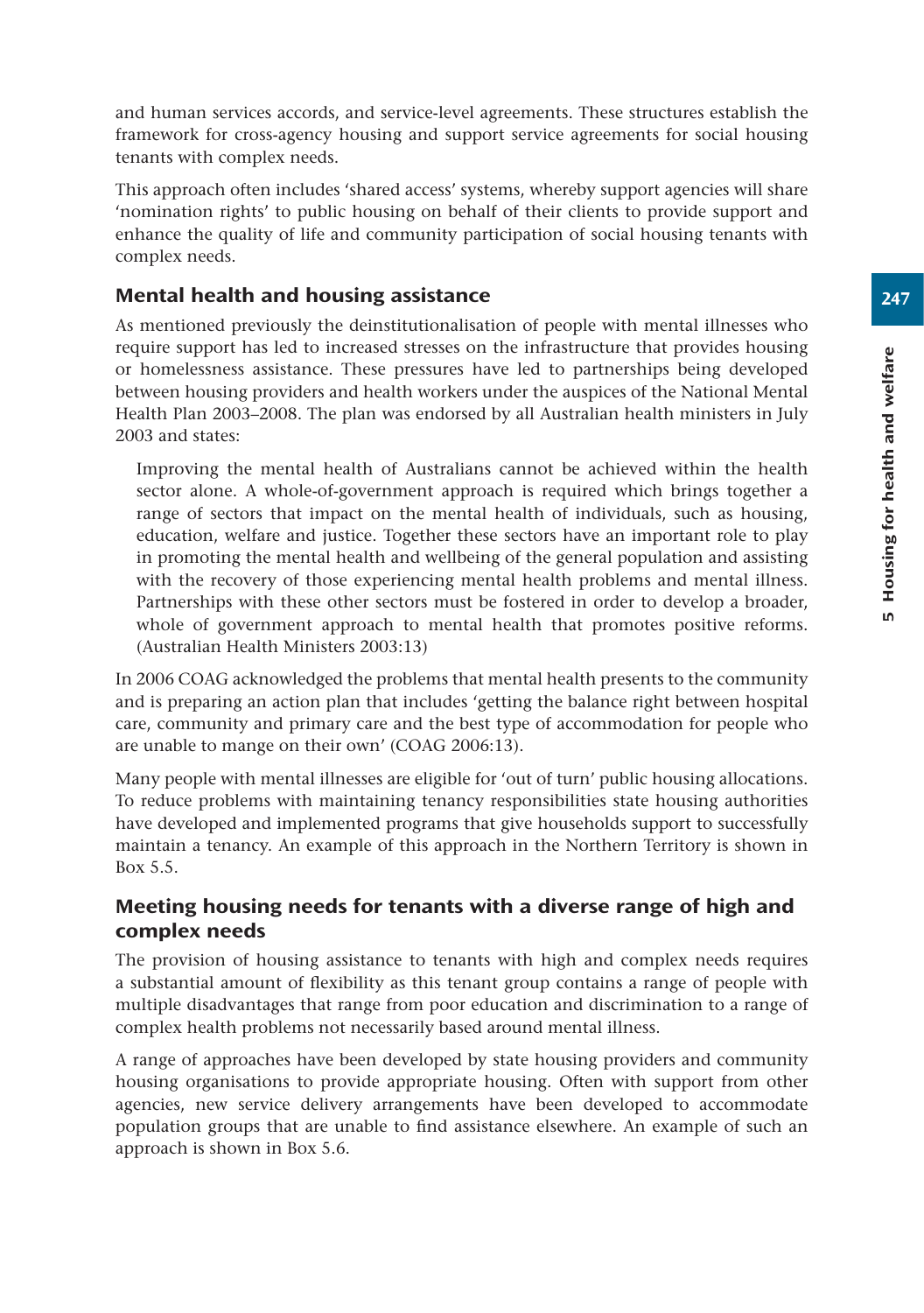#### Box 5.5: TEAMHealth Supported Living Services, Northern Territory

Territory Housing rents three-bedroom houses and two-bedroom flats to TEAMHealth, a non-government mental health organisation, which then becomes responsible for the tenancy obligations. The target population is homeless mental health consumers, usually with dual disabilities (mental health with alcohol or other drugs).

This program aims to provide assistance to seriously mentally ill persons in Darwin who become homeless due to relapses of their mental illness and are unable to maintain a tenancy without support. There are a limited number of accommodation options if public housing is denied. Cheap private accommodation options in Darwin are not available.

TEAMHealth furnishes the houses and flats and becomes the landlord for the consumers. TEAMHealth pay the fixed rental rate to Territory Housing. The number of beds fluctuates but is currently around 20.

TEAMHealth are funded by the Department of Health and Community Services to supply outreach support to mental health consumers in Darwin. Some of this funding is used to support the consumers living in the supported living service. It has been identified that if there was an increase in the outreach/recovery support component more accommodation would be made available.

*Source:* Teamhealth 2006.

#### Box 5.6: Port Jackson Supported Housing Program

The Port Jackson Supported Housing Program was established by the NSW Department of Housing, to meet the needs of those who are unable to sustain a tenancy in the public, community or private rental markets due to their high support needs.

The Port Jackson Supported Housing Program aims to expand the range of housing options for people who are homeless, frail aged, people with disability, people with a mental illness, youth, and other people with support needs in the inner city suburbs of Sydney.

The Port Jackson Supported Housing Program is operated by a registered community housing provider. The program uses a range of different types of dwelling, including houses, units, single living units (furnished accommodation with utilities) and some hostelstyle accommodation. The program has over 21 registered partners that provide support and care to tenants. This involves the development of an intensive supported tenancy management approach.

**Partnerships**—The Port Jackson Supported Housing Program has formal partnerships. All partner support agencies sign a service agreement with the housing provider outlining the roles and responsibilities of each partner and also develop an individual support plan with the client to outline the support that will be provided. The program does not have a waiting list or housing register. Instead all prospective tenants are nominated by the support agencies working in partnership. These support agencies are also responsible for assessing the support needs of clients and arranging for the ongoing provision of support services.

**Scale of operation**—Up to 211 properties are to be provided for the program, consisting mainly of single dwellings made up from capital, acquisitions, leasehold and stock transfer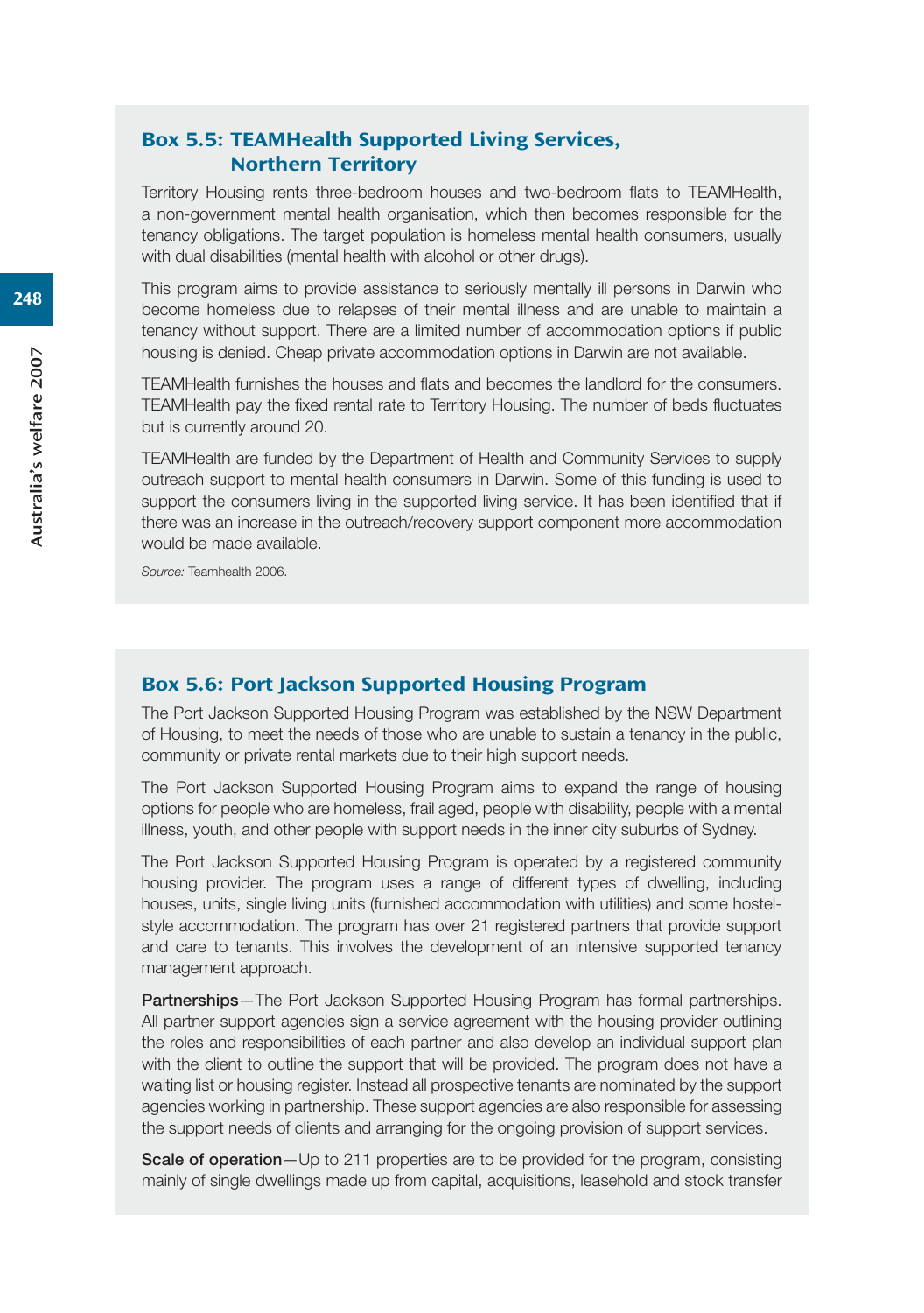from public housing. Currently the Port Jackson Supported Housing Program has 21 registered preferred partners and continues to receive applications from support services seeking to take part in the program.

Typically, support agencies receive funding from other human service agencies for their designated target group. To become a preferred partner, agencies are required to demonstrate that they have their funding agency's endorsement to assist their client group in partnership with the Port Jackson Supported Housing Program.

*Source:* NSW DOH 2006b.

# 5.5 Pressure for change in delivery of housing assistance

This section looks at the other issues relevant to government housing assistance into the future. These issues may be addressed during the renegotiation of the next CSHA in 2008.

# Reform of social housing

Reform of social housing includes:

- changing eligibility and tenure conditions for social housing
- reconfiguration of portfolio in line with need. A major challenge to implementation of targeting is the lack of alignment between current stock and the needs of future tenants
- major urban renewal and redevelopment in areas that have high concentrations of public housing and high levels of disadvantage
- improving the viability and sustainability of social housing through rent-setting changes and other charges.

## Changing eligibility and tenure conditions for social housing

Under the 2003 CSHA the increased targeting of housing to those in need for the duration of that need has led state housing authorities to revise many of their tenancy criteria. For example, the New South Wales Government in April 2005 introduced Reshaping Public Housing reforms which included incorporating housing need along with financial need as the primary eligibility criteria (that is tenancies matched to need); new categories of fixed-term tenure based on housing need (ending the 'tenancy for life' policy); changing calculations for rental subsidies; introducing water usage charges; and investing in a targeted community regeneration program (NSW DOH 2005).

## Reconfiguration of portfolio in line with need

A major challenge to meeting the increased targeting of social housing in the areas highlighted in Section 5.4 comes from the lack of alignment between the current stock of social housing in jurisdictions and the needs of current and future tenants (Office of Housing, Vic DHS 2006a).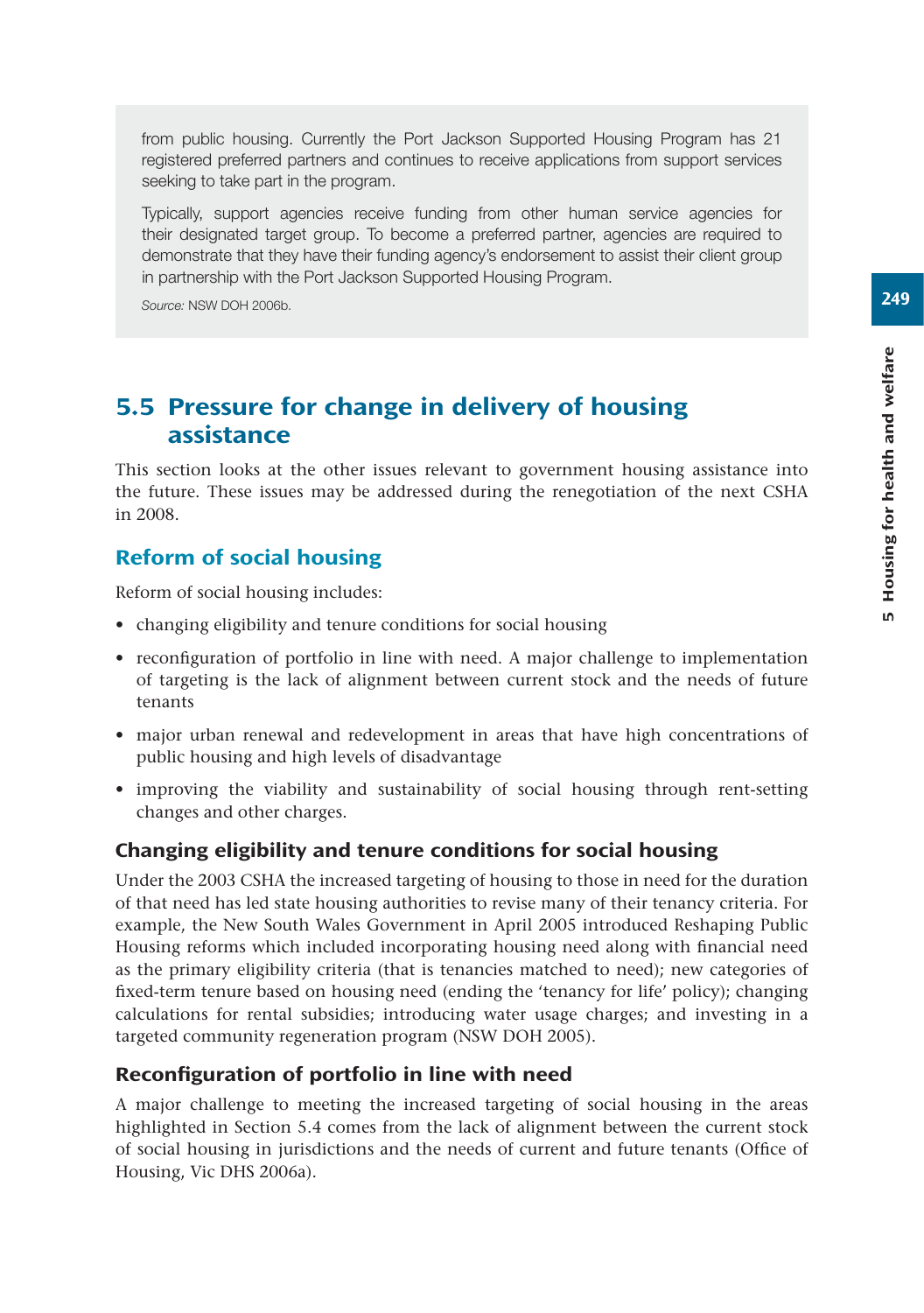To address this most jurisdictions are modifying their current dwelling stock portfolio through a range of reforms covering:

- reducing stock in lower demand areas
- acquiring stock in high demand areas
- reducing concentrations on estates
- increasing assets close to services and transport
- implementing maintenance programs to remedy the maintenance backlog on current stock or disability modification.

#### Major urban renewal and redevelopment

Across Australia housing agencies are working to improve the communities and neighbourhoods for social housing tenants. This stems from the concern that many areas that have high concentrations of public housing also can be considered as areas with high levels of disadvantage, including locational disadvantage.

An example of redevelopment is the Carlton redevelopment project being undertaken in Victoria (Office of Housing, Vic DHS 2006b:8–9). The project involves a major redevelopment of the Carlton public housing estates. These estates comprise 192 walk-up flats and 6 high-rise towers, as well as the former Queen Elizabeth Centre that contains vacant institutional buildings, some of which are heritage-listed. The redevelopment will involve replacement of all the 1960s-style walk-up flats on the estates with a mix of new social and private housing, and the re-integration of the Victorian Office of Housing estates into the local neighbourhood.

Redevelopment of the property began with demolition in 2006. New construction will continue in stages over 7 years. The project will yield up to 795 new units (245 public and 550 private).

These major urban renewal projects are aimed at delivering significant benefits to these areas through creating sustainable local neighbourhoods with better and more appropriate housing, improving services and infrastructure, supporting innovative urban design, improving transport, promoting a safer community and environment, and enhancing economic growth in the local area.

#### Improving the viability and sustainability of social housing

Social housing rent policy encompasses a range of objectives that must deliver affordable housing and equity outcomes for tenants. Rents for public housing are set as a proportion of income (income–based rents) and rent rebates are not funded. This level of subsidy leads to state housing authorities operating with a deficit as rental revenue does not meet the expenditures from provision of public housing.

Table 5.23 shows the average market rent value, the rent revenue per week that public housing authorities receive from tenants and the average direct costs that they must meet to maintain the current viability of providing assistance. At 30 June 2006 the average rent paid across Australia by public housing tenants was \$90.56 while the average direct cost, excluding capital costs, was \$98.64. For most jurisdictions the income from rent did not meet the direct cost of provision. Due to the large subsidy under the current rent-setting policies, for many housing authorities the income from rent was under half of the amount of rent that could be charged based on the market value of the dwelling. Such shortfalls must either be covered through an operating deficit or from drawing on the capital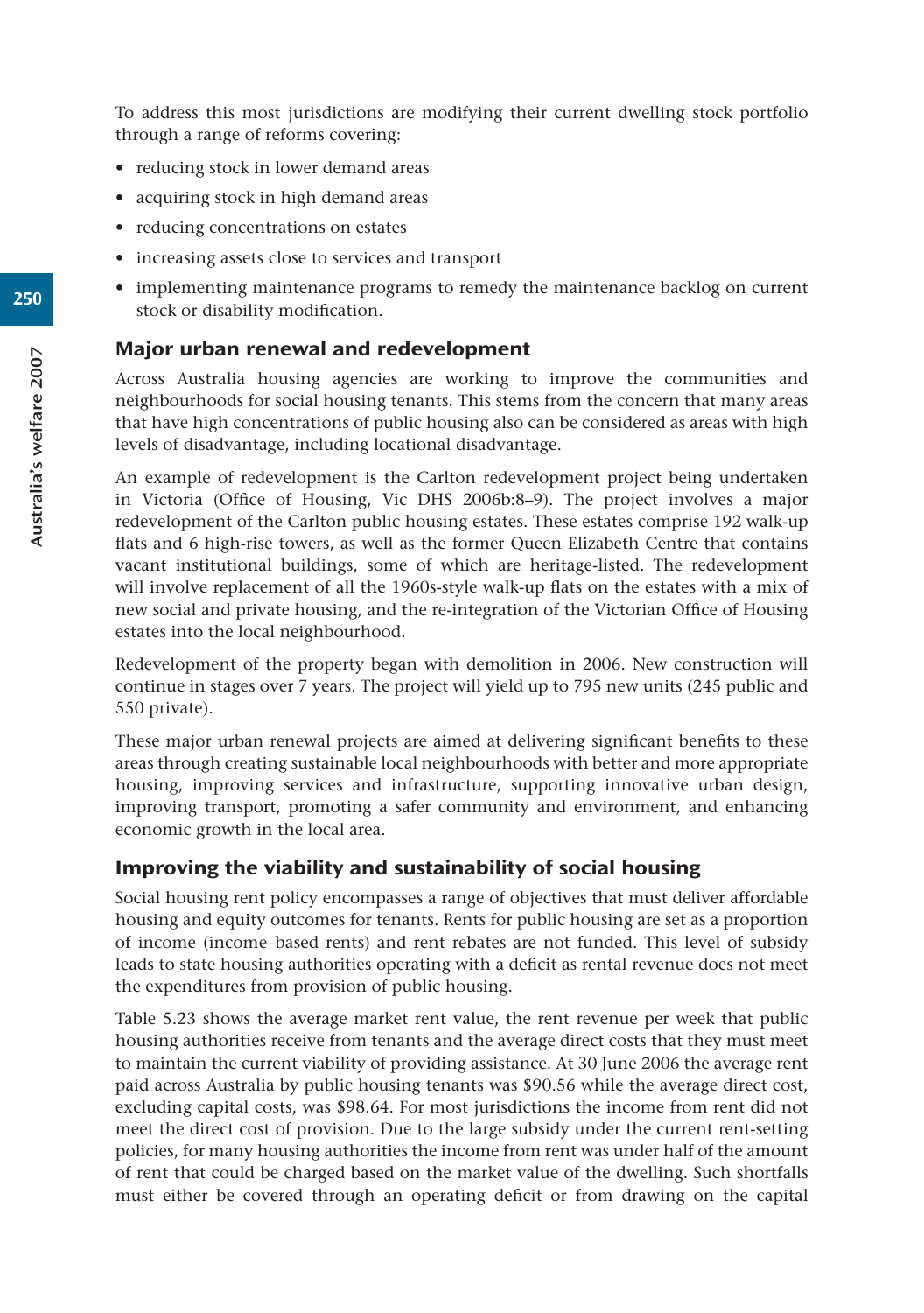funding the Australian Government provides under the CSHA. The need to increasingly target available vacancies to those most in need may result in further reduction in income from rent for state housing authorities.

|                             | <b>NSW</b>                     | Vic    | Qld    | <b>WA</b> | SΑ     | Tas    | <b>ACT</b> | NΤ     | Total  |  |  |
|-----------------------------|--------------------------------|--------|--------|-----------|--------|--------|------------|--------|--------|--|--|
|                             | Average weekly \$ per dwelling |        |        |           |        |        |            |        |        |  |  |
| Market rent                 | 198.09                         | 160.15 | 168.09 | 135.98    | 147.52 | 150.29 | 234.17     | 188.11 | 173.80 |  |  |
| Rent paid by tenants        | 91.52                          | 89.56  | 95.05  | 81.35     | 86.68  | 84.19  | 111.34     | 94.35  | 90.56  |  |  |
| Direct cost per<br>dwelling | 98.50                          | 81.40  | 90.75  | 103.50    | 101.60 | 131.02 | 147.79     | 178.92 | 98.94  |  |  |

**Table 5.23: Average weekly market rent, rent charged and direct costs per dwelling for public rental housing, 30 June 2006** 

*Source:* AIHW 2006a:Tables 4.4, 4.10 and 4.11.

As many jurisdictions have ageing public housing stocks this rent revenue shortfall has led to many public housing authorities having to dedicate CSHA capital funds to stock renewal, often at the expense of increasing stock numbers (Hall & Berry 2004).

Another important driver for rent reform options is the proposition that tenants of social housing are discouraged from workforce participation under current rent rebate arrangements. This is because public housing rebate policy and Centrelink taper rates, act to impose high marginal penalties when income increases. Significant income increases result in a disproportionate improvement in disposable funds. To date housing authorities have relied on rebate concessions such as 'rent holidays' and 'rent free' areas to assist transition to paid work by tenants. These concessions, however, act to reduce revenue to authorities and affect the jurisdiction's viability (Hulse et al. 2003).

The need to consider rent reform is the subject of a forthcoming AHURI report *Operating deficits and public housing: policy options for reversing the trend: 2005/06 update* and may be addressed in the context of the next CSHA to be renegotiated in 2008.

# 5.6 Information issues facing housing assistance

There are a range of information gaps relating to housing status and need. Information is not consistent across tenure and program areas.

- Information on tenants in private rental is less than that available for public housing, even though they represent a larger proportion of low- and middle-income renters. In particular, data such as that collected in the NSHS are currently missing.
- Indigenous community housing data are patchy and less than mainstream community housing.
- Community housing administrative data are still being developed.
- Data on affordable housing initiatives, access to mainstream assistance for Indigenous households and the transition of homeless people to independent tenure are limited.
- Data are sparse on how the housing circumstance of individuals may affect other social and economic activities such as workforce participation, education and training.

The inclusion of health and welfare information outside the housing sphere, such as information on primary care and community health or disease and functioning would add to the usefulness of these data across areas of government and service provision.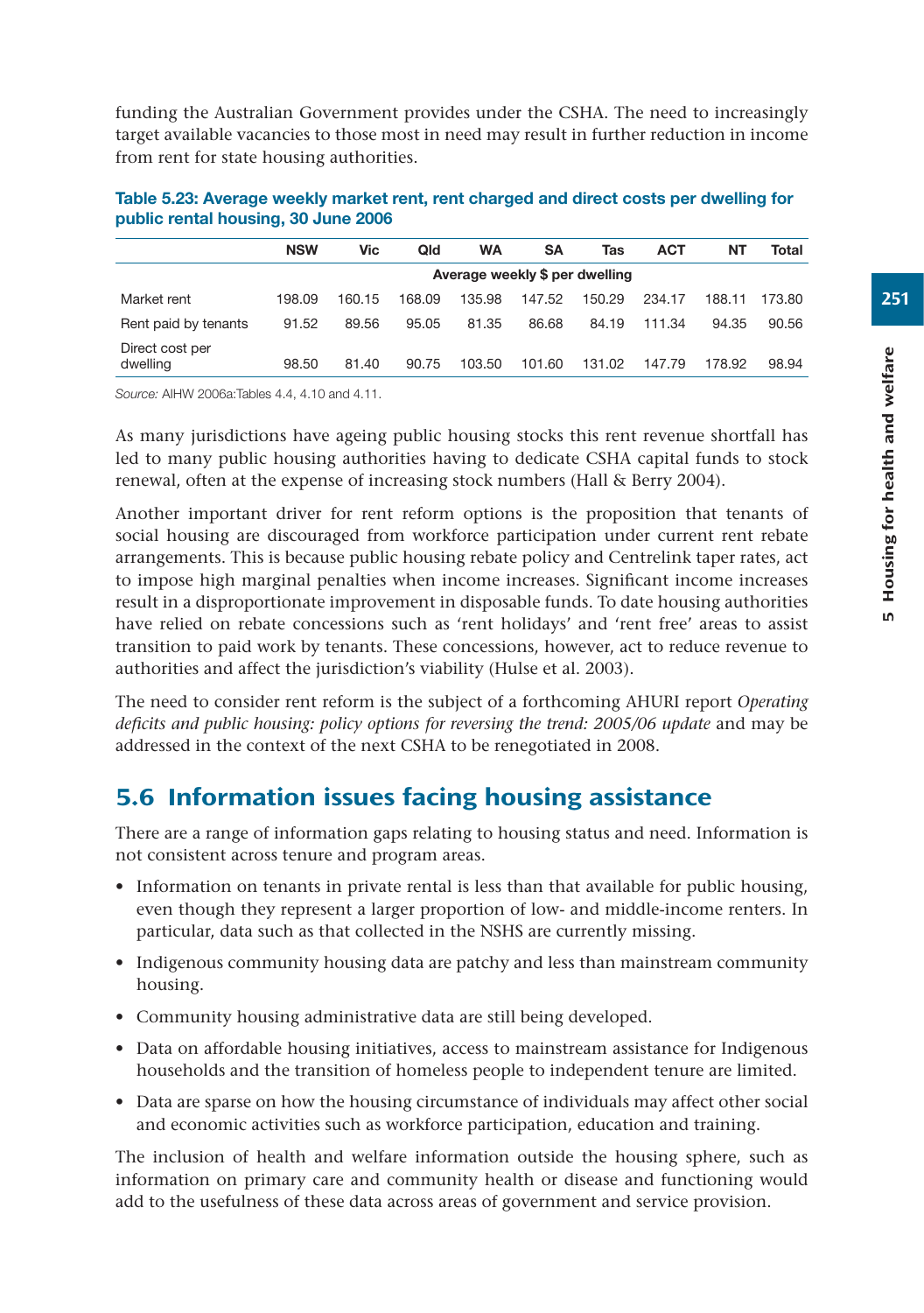#### Record linkage

Record linkage offers a tool to help to build a common information vocabulary that enables us to connect the dots among health, community services, housing and sustainability of tenures.

#### Examining high and complex needs

Operational reporting and data development initiatives are showing increasing evidence of both the effectiveness and potential limitations of service models.

Data are needed to identify whether flexibility of service delivery and coordinated crossportfolio approaches are providing broad social or economic outcomes while still ensuring individual program accountability.

## Cost of provision and cost shifting

Under a number of established reporting protocols, including within the CSHA, some services may be identified as comparatively expensive or inefficient as the broader cost savings to communities and governments (such as reduced admissions to acute facilities including hospitals) are not identified. Similarly, the provision and cost of non-housing activity from housing budgets, such as security and law enforcement, needs to be measured.

## 5.7 Summary

Appropriate housing not only meets the housing needs of the population but contributes to broader outcomes, such as the improved social and economic wellbeing of individuals, families and communities. Housing provides shelter and a place where people are guaranteed security and privacy, and where they can form and maintain relationships with family and friends.

Having a home also enables people to engage with the wider community—socially, recreationally and economically—and may influence both their physical and mental health. The ageing of Australia's population and the decline in average household size is generating an increased need for different housing types and houses in different locations.

Housing assistance has undergone considerable change during the 2003 CSHA and it is likely this reform of assistance to low- and moderate-income households will continue under the 2008 CSHA. With concerns around housing affordability for low- and middleincome households, governments are looking to identify and develop new approaches to the provision of housing assistance. As the population ages, maintaining the current level of home ownership is important as the capacity for private and social rental housing to meet the growing needs of low-income households is limited on current evidence. Improvements to the supply of low-rent housing to meet housing needs will remain a major challenge to governments.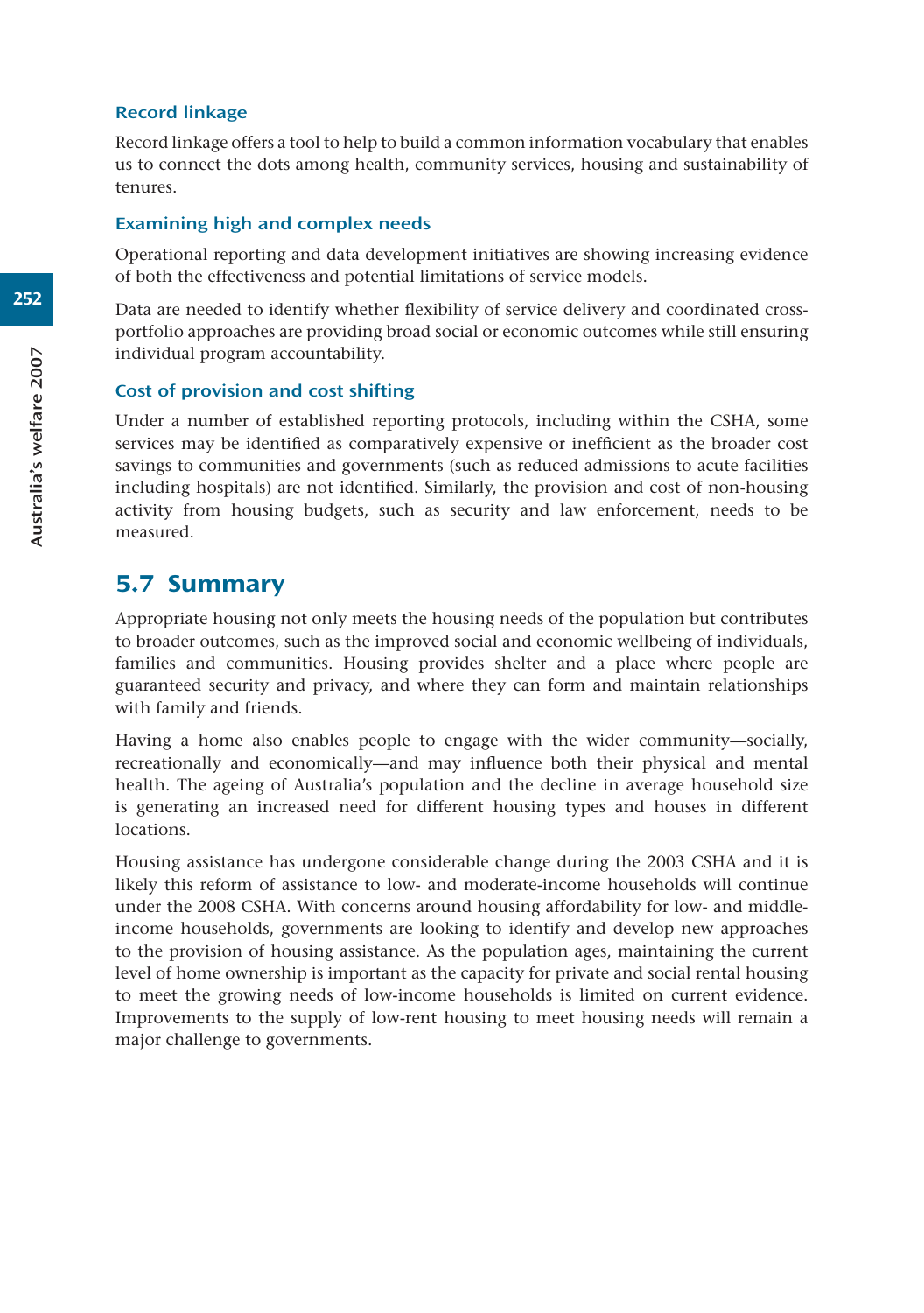# **References**

- ABC (Australian Broadcasting Commission) 2007. Rental stress tipped to soar: HIA. Viewed 20 July 2007, <http://www.abc.net.au/news/stories/2007/07/20/1983870.htm>.
- ABS (Australian Bureau of Statistics) 1979a. Accidents, Australian Health Survey, 1977–78. Cat. no. 4313.0. Canberra: ABS.
- ABS 1979b. Australian Health Survey, 1977–78: days of reduced activity due to illness or injury. Cat. no. 4321.0. Canberra: ABS.
- ABS 2001. Measuring wellbeing. Framework for Australian social statistics. Cat. no. 4160.0. Canberra: ABS.
- ABS 2004a. Household and family projections, Australia 2001–2026. Cat. no. 3236.0. Canberra: ABS.
- ABS 2004b. Household income and income distribution 2002–03, Australia. Cat. no. 6523.0. Canberra: ABS.
- ABS 2005. Social trends 2005 Australia. Cat. no. 4102.0. Canberra: ABS.
- ABS 2006. Housing occupancy and costs 2003–04. Cat. no. 4130.0.55.001. Canberra: ABS.
- AIHW (Australian Institute of Health and Welfare) 1999. Australia's welfare 1999: services and assistance. Cat. no. AUS 16. Canberra: AIHW.
- AIHW 2001. Australia's welfare 2001. Cat. no. AUS 24. Canberra: AIHW.
- AIHW 2003. Australia's welfare 2003. Cat. no. AUS 41. Canberra: AIHW.
- AIHW 2004. Measuring the distributional impact of direct and indirect housing assistance. Cat. no. HOU 108. Canberra: AIHW.
- AIHW 2005a. Australia's welfare 2005. Cat. no. AUS 65. Canberra: AIHW.
- AIHW 2005b. Indigenous housing needs 2005: a multi-measure needs model. Information paper. Cat. no. HOU 129. Canberra: AIHW.
- AIHW 2006a. Public rental housing 2005–06: Commonwealth State Housing Agreement national data reports. Housing assistance data development series. Cat. no. HOU 153. Canberra: AIHW.
- AIHW 2006b. State owned and managed Indigenous housing 2005–06: Commonwealth State Housing Agreement national data reports. Housing assistance data development series. Cat. no. HOU 154. Canberra: AIHW.
- AIHW 2007a. Community housing data collection 2005–06: results for the trial collection of unit record level dwelling and organisation administrative data. Welfare and housing working paper no. 56. Canberra: AIHW.
- AIHW 2007b. Community housing 2005–06: Commonwealth State Housing Agreement national data reports. Housing assistance data development series. Cat. no. HOU 152. Canberra: AIHW.
- AIHW 2007c. Crisis Accommodation Program 2005–06: Commonwealth State Housing Agreement national data reports. Cat. no. HOU 165. Housing assistance data development series. Canberra: AIHW.
- AIHW 2007d. Home purchase assistance 2005–06: Commonwealth State Housing Agreement national data reports. Cat. no. HOU 166. Housing assistance data development series. Canberra: AIHW.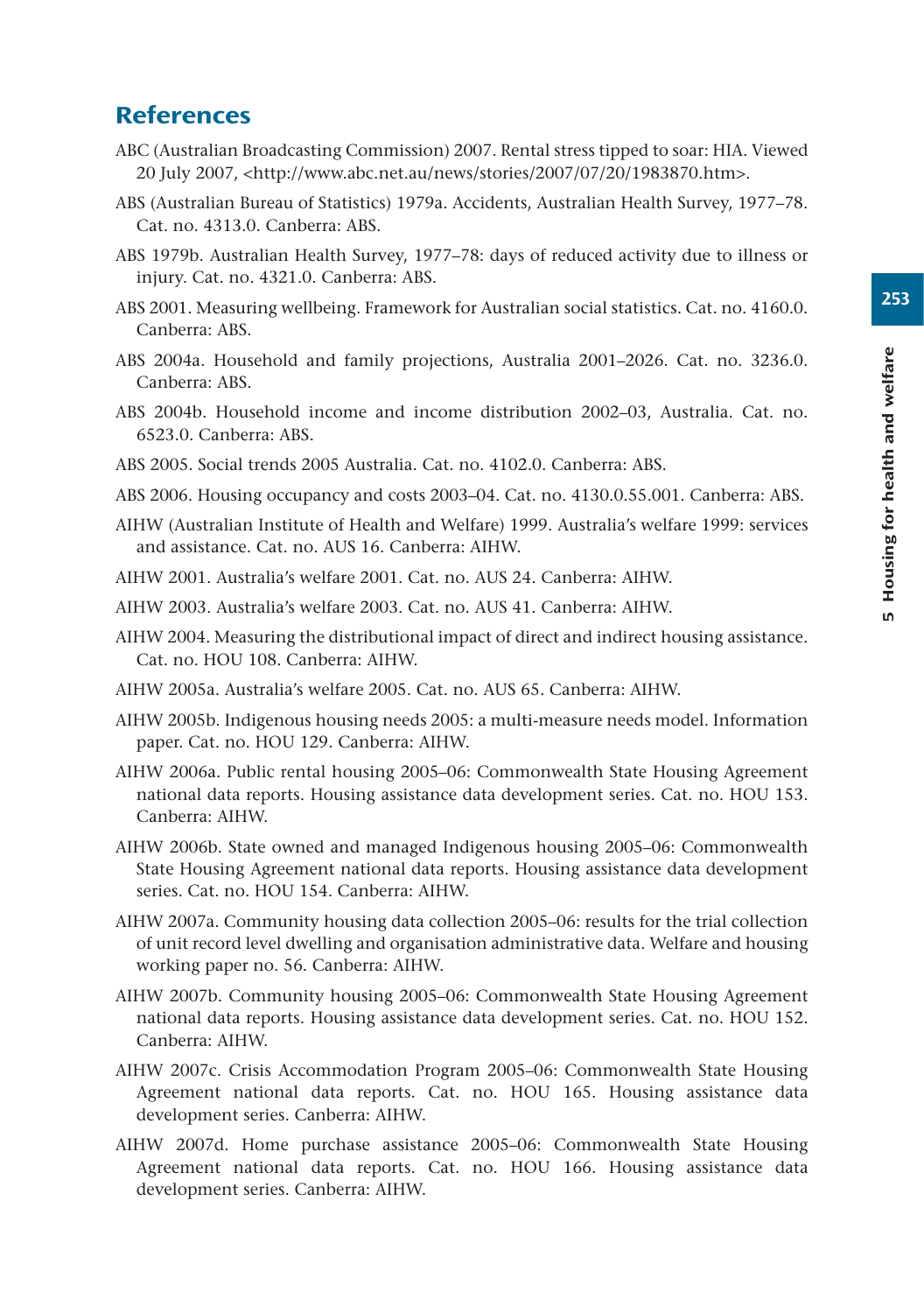- AIHW 2007e. Private rental assistance 2005–06: Commonwealth State Housing Agreement national data reports. Housing assistance data development series. Cat. no. HOU 167. Canberra: AIHW.
- AIHW 2007f. Indigenous housing indicators 2005–06. Indigenous housing series no. 2. Cat. no. HOU 168. Canberra: AIHW.
- Australian Health Ministers 2003. National Mental Health Plan 2003–08. Canberra: Australian Government.
- Baker M, Zhang J, Howden-Chapman P, Blakely T, Saville-Smith K & Crane J 2006. Housing, Crowding and Health Study: characteristics of cohort members and their hospitalisations. February 2003 to June 2005. Draft Report. Wellington: Wellington School of Medicine & Health Sciences. University of Otago.
- Barbato C, Farrer A & Phibbs P 2003. Do community housing organisations strengthen communities? AHURI Research & Policy Bulletin 25, September. Melbourne: AHURI.
- Berry M & Hall J 2001. Policy options for stimulating private sector investment in affordable housing across Australia. Stage 1 report: outlining the need for action. Prepared for the Affordable Housing National Research Consortium by the Australian Housing and Urban Research Institute (AHURI). Melbourne: AHURI.
- Birrell B, Raspson V, Burke T & Hulse K 2002. Sole parents, social well being, housing location and housing assistance. AHURI Research & Policy Bulletin 8, June. Melbourne: AHURI (Australian Housing and Urban Research Institute).
- BIS Shrapnel 2004. Emerging trends in residential market demand from first home occupiers, upgraders, empty nesters and retirees. Sydney: BIS Shrapnel Pty Ltd.
- Bonnefoy X 2004. The policy relevance of housing and health—an international perspective. In World Health Organisation (WHO): Proceedings of the 2nd WHO International Housing and Health Symposium. Bonn: WHO European Centre for Environment and Health.
- Bonnefoy X Braubach M, Krapavickaite D, Ormand D & Zurlite I 2003. Housing conditions and self-reported health status: a study in panel block buildings in three cities of Eastern Europe. Journal of Housing and the Built Environment 18:329–52.
- Bostock L, Gleeson B, McPherson A & Pang L 2001. Deinstitutionalisation and housing futures: a report. AHURI final report no. 2. Melbourne: AHURI.
- Bracks S 2001. Kew residential services to be redeveloped. Media release by the Premier of Victoria, 4 May. <http://www.dpc.vic.gov.au/domino/Web\_Notes/MediaRelArc02.nsf>
- Bradbury B & Chalmers J 2003. Housing, location and employment. AHURI final report no. 44. Melbourne: AHURI.
- Bridge C, Flatau P, Whelan S, Wood G & Yates J 2003. Housing assistance and non-shelter outcomes. AHURI final report no. 40. Melbourne: AHURI.
- Bridge C, Flatau P, Whelan S, Wood G & Yates J 2007. How does housing assistance affect employment, health and social cohesion? AHURI Research & Policy Bulletin 87, March. Melbourne: AHURI.
- Burke T & Ralston L 2003. Analysis of expenditure patterns and levels of household indebtedness of public and private rental households, 1975 to 1999. AHURI final report no. 35. Melbourne: AHURI.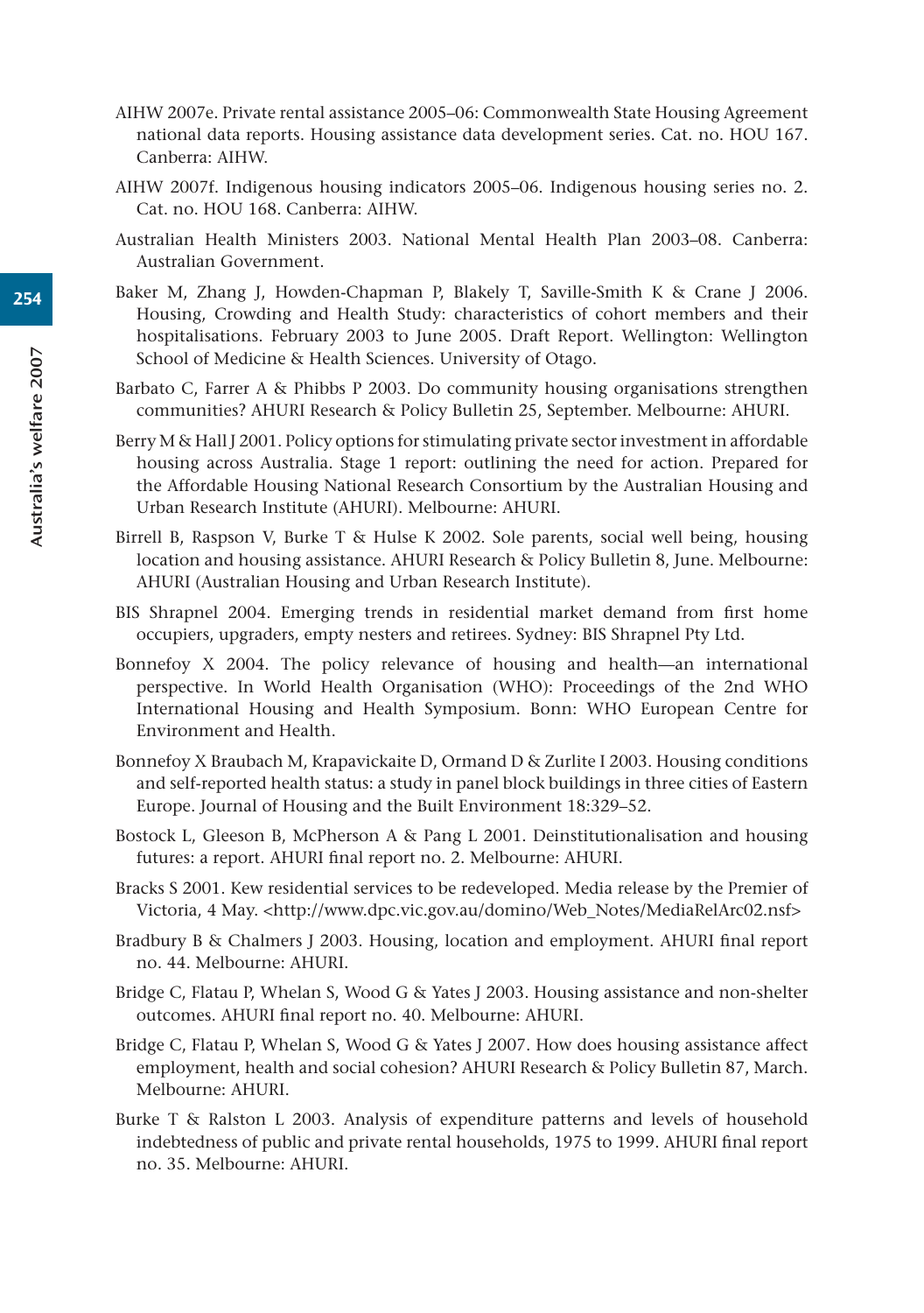255

- Chamberlain C & MacKenzie D 2003. Counting the homeless 2001. Australian Census Analytic Program. Canberra: ABS
- CSTHMWGIH (Commonwealth, State and Territory Housing Ministers' Working Group on Indigenous Housing) 1999. National framework for the design, construction and maintenance of Indigenous Housing. Canberra: Department of Family and Community Services (FaCS).
- Council of Australian Governments 2006. Council of Australian Governments communique 10 February 2006. <http://www.coag.gov.au/meetings/100206/index.htm>
- Dunn J R & Hayes M V 2000: Social inequality, population health, and housing: a study of two Vancouver neighbourhoods. Social Science and Medicine 51:563–87.
- Evans G 2003. The built environment and mental health. Journal of Urban Health 80(4):536–55.
- FaCS 2001a. Annual report 2000–01. Canberra: FaCS.
- FaCS 2001b. Housing Assistance Act 1996 annual report 1998–99. Canberra: FaCS.
- FaCS 2003. National Indigenous Housing Guide. 2nd ed. Canberra: FaCS.
- FaCSIA (Australian Government Department of Families, Community Services and Indigenous Affairs) 2006. Housing Assistance Act 1996 annual report 2004–05. Canberra: FaCSIA.
- FaCSIA 2007a. Minister for Families, Community Services and Indigenous Affairs Media Release—Government tackles overcrowding in remote Indigenous communities 08/05/2007 Viewed 20 May 2007, <http://www.facs.gov.au/internet/Minister3.nsf/ print/ budget07\_remote\_indigenous\_communities.htm>.
- FaCSIA 2007b. Housing Assistance Act 1996 annual report 2005–06. Canberra: FaCSIA.
- FaCSIA 2007c. Australian Government Department of Families, Community Services and Indigenous Affairs. Rent Assistance and Centrepay. Viewed 20 May 2007,<http:// www.facs.gov.au/internet/facsinternet.nsf/aboutfacs/programs/house-rentassist. htm#centrepay>.
- Harding A, Phillips B & Kelly S 2004. Trends in housing stress. Paper presented at the National Summit on Housing Affordability. Canberra: National Centre for Social and Economic Modelling, University of Canberra.
- HMC (Housing Ministers' Conference) 2001. Building a Better Future: Indigenous housing to 2010. Housing Ministers' Conference, May.
- Howden-Chapman P & Wilson N 2000. Housing and Health—Social Inequalities and Health: New Zealand 1999. Wellington: Ministry of Health.
- Howden-Chapman P, Matheson A, Crane J, Viggers H, Cunningham M, Blakely T, et al. 2007. Effect of insulating existing houses on health inequality: cluster randomised study in the community. British Medical Journal, doi:10.1136/bmj.39070.573032.80, 26 February.
- HREOC (Human Rights and Equal Opportunity Commission) 1993. Human rights and mental illness: Report of the National Inquiry into the Human Rights of People with Mental Illness. Canberra: AGPS.
- Hulse K & Burke T 2005. Social housing allocation systems—how can they be improved? AHURI Research & Policy Bulletin 64, September. Melbourne: AHURI.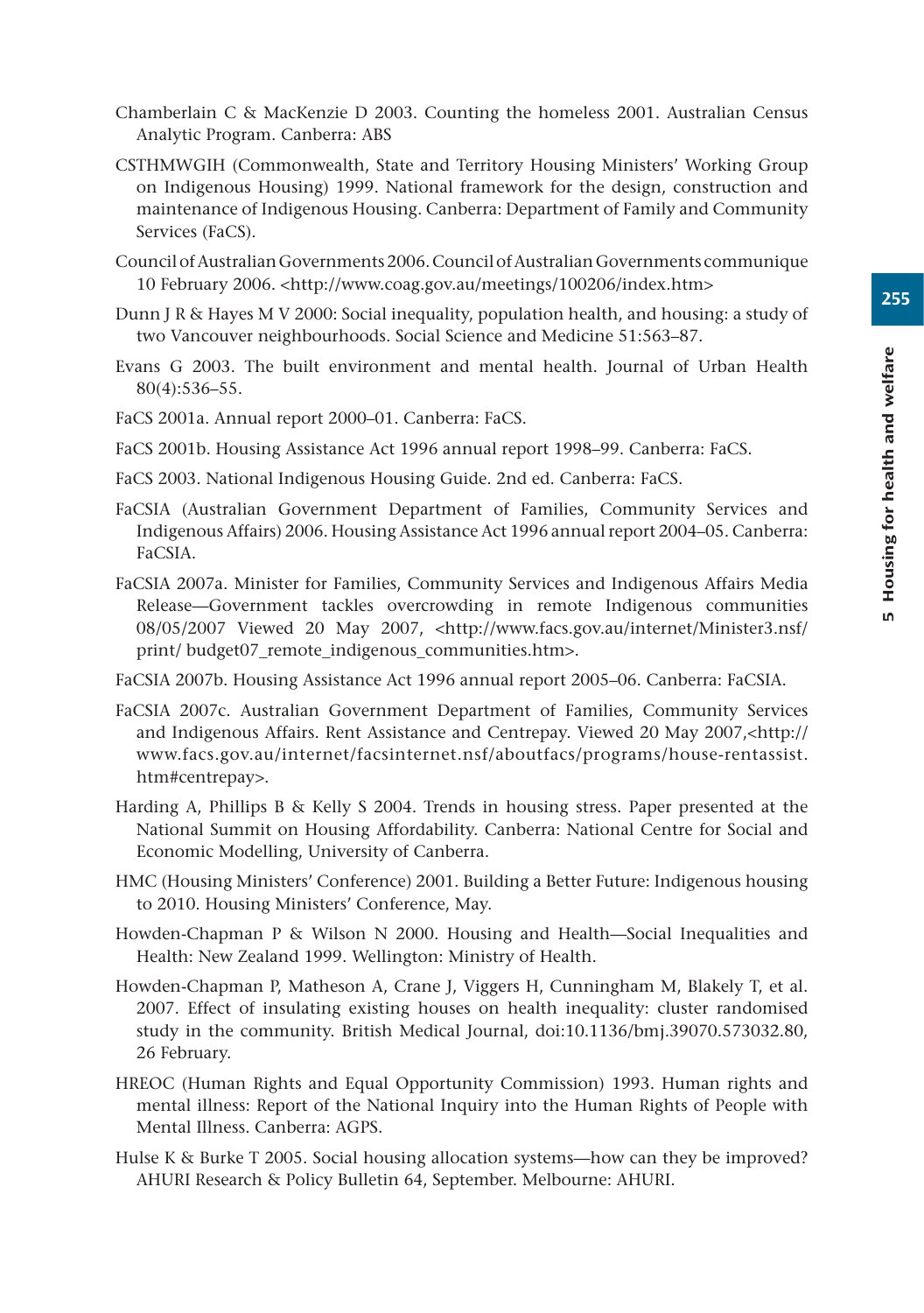- Hulse K, Randolph B, Toohey M, Beer G & Lee R 2003. Understanding the roles of housing costs and housing assistance in creating employment disincentives. AHURI position paper no. 63. Melbourne: AHURI.
- Jones A, Bell M, Tilse C, Earl G 2007. Rental housing provision for lower-income older Australians. AHURI final report no. 98. Melbourne: AHURI.
- Kearns A. et al. 2000. Beyond four walls, the psycho-social benefits of home: evidence from West Central Scotland. Housing Studies 15(3):387–410.
- McDonald P 2003. Changing home ownership rates in Australia: issues of measurement and interpretation. AHURI position paper no. 44. Melbourne: AHURI.
- Milligan V, Fagan K, Phibbs P & Gurran N 2005. Towards an evaluation framework for affordable housing initiatives. Discussion Paper for AHURI collaborative research venture 'Housing Affordability for Lower Income Australians' Melbourne: AHURI.
- Milligan V, Phibbs P, Fagan K & Gurran N 2004. A practical framework for expanding affordable housing services in Australia: learning from experience. AHURI final report no. 65. Melbourne: AHURI.
- Morrison J 2000. More than just a home… the experience of some public housing tenants. Cited in: Phibbs P 2002. Brisbane: Queensland Department of Housing.
- NSW DoH (New South Wales Department of Housing) 2005. Reshaping Public Housing Overview. Viewed 20 May 2007 <http://www.housing.nsw.gov.au/Changes+to+Public+ Housing/Reshaping+Public+Housing/Overview.htm>.
- NSW DoH 2006a. 2005–06 Annual report: Objective 4: partnerships that strengthen the capacity of individuals, families and communities. Viewed 21 September 2007, <http://www.housing.nsw.gov.au/About+Us/Reports+Plans+and+Papers/Annual+ Reports/2005+-+2006+-+Downloadable+Version.htm>
- NSW DoH 2006b. Office of Community Housing Port Jackson Supported Housing Program. Viewed 20 May 2007, <http://www.housing.nsw.gov.au/Office+of+Community+Housi ng/Community+Housing+Providers/Products+and+Services/Port+Jackson+Supported+ Housing+Program.htm>
- Office of Housing, Vic DHS (Victorian Department of Human Services) 2006a. Decent homes, safer streets and stronger communities. Melbourne: Vic DHS
- Office of Housing, Vic DHS 2006b. Social housing in Victoria major projects 1999–2006. Melbourne: Vic DHS
- Phibbs P 1999. The social and economic impacts of unmet housing needs. Occasional Paper no. 4. Brisbane: Housing Policy and Research, Housing Queensland. Cited in: Waters A 2001.
- Phibbs P 2002. Housing assistance and non-shelter outcomes. Positioning paper prepared for AHURI, Sydney Research Centre. July.
- Phibbs P, Kennedy R & Tippett V 1999. A scoping study to identify and design a methodology to measure the social and economic impacts of unmet housing need: Report to the Australian Housing Research Fund.
- Phibbs P & Young P 2005. Housing assistance and non-shelter outcomes. Final report. Melbourne: AHURI.
- Pholeros P, Rianow S, Torzillo P 1993. Housing for health: towards a healthy living environment for Aboriginal Australia. Newport Beach NSW: Healthabitat.